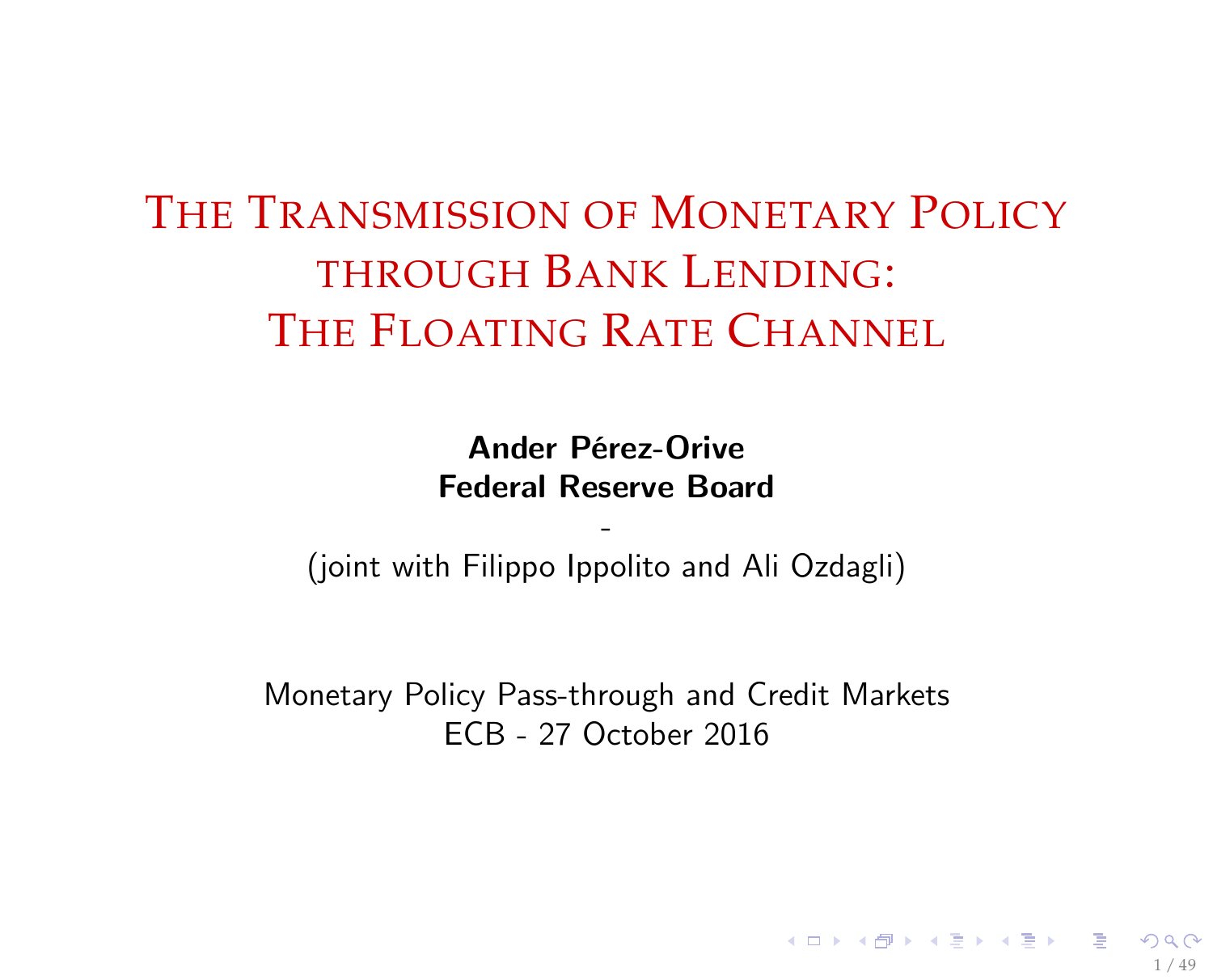### MOTIVATION AND QUESTION

- **•** Transmission of monetary policy to real economy through financial intermediation
	- $\blacktriangleright$  Existing literature:
		- $\star$  Bank lending channel (Bernanke and Blinder (1988), Bernanke and Gertler (1995), Stein (1998), and Bolton and Freixas (2006)), bank risk-taking channel (Adrian and Shin (2009), Borio and Zhu (2008), Dell'Ariccia, Laeven and Marquez (2014), Jimenez, Ongena, Peydro and Saurina (2014), Angeloni, Faia, and Lo Duca (2015)),....
		- $\star$  Effect of supply of new loans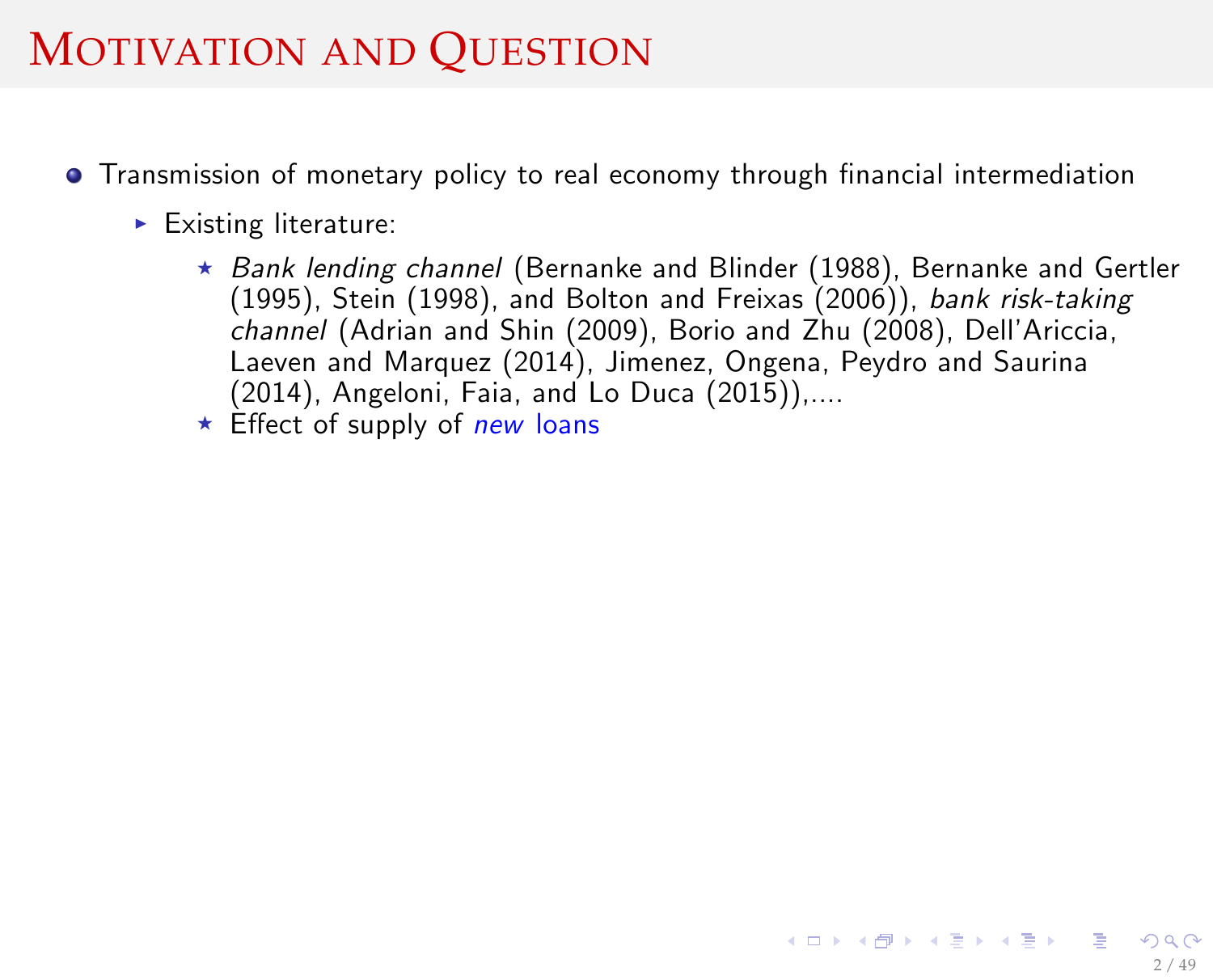## MOTIVATION AND QUESTION

- **•** Transmission of monetary policy to real economy through financial intermediation
	- $\blacktriangleright$  Existing literature:
		- $\star$  Bank lending channel (Bernanke and Blinder (1988), Bernanke and Gertler (1995), Stein (1998), and Bolton and Freixas (2006)), bank risk-taking channel (Adrian and Shin (2009), Borio and Zhu (2008), Dell'Ariccia, Laeven and Marquez (2014), Jimenez, Ongena, Peydro and Saurina (2014), Angeloni, Faia, and Lo Duca (2015)),....

2 / 49

メロトメ 御 トメ 君 トメ 君 トー 君

 $\star$  Effect of supply of new loans

#### **• Two stylized facts:**

- $\triangleright$  Majority of bank loans to firms features floating interest rates
- $\triangleright$  Monetary policy drives the reference rates of floating-rate loans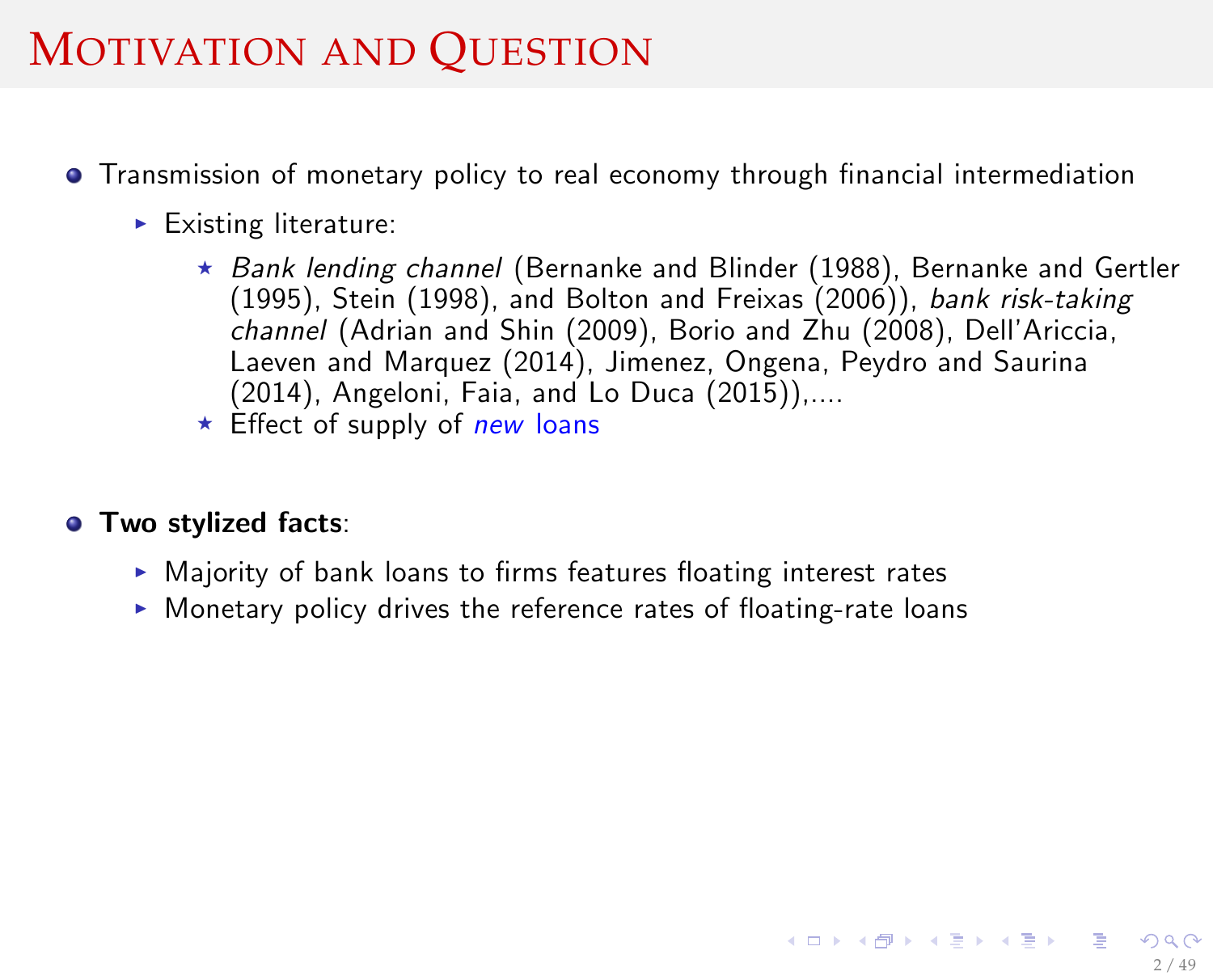## MOTIVATION AND QUESTION

- **•** Transmission of monetary policy to real economy through financial intermediation
	- $\blacktriangleright$  Existing literature:
		- $\star$  Bank lending channel (Bernanke and Blinder (1988), Bernanke and Gertler (1995), Stein (1998), and Bolton and Freixas (2006)), bank risk-taking channel (Adrian and Shin (2009), Borio and Zhu (2008), Dell'Ariccia, Laeven and Marquez (2014), Jimenez, Ongena, Peydro and Saurina (2014), Angeloni, Faia, and Lo Duca (2015)),....
		- $\star$  Effect of supply of new loans

#### **• Two stylized facts:**

- $\triangleright$  Majority of bank loans to firms features floating interest rates
- $\triangleright$  Monetary policy drives the reference rates of floating-rate loans
- Novel transmission mechanism (floating rate channel):
	- **I** Monetary policy affects interest expense of existing loans  $\implies$  firms' liquidity positions and balance sheet strength  $\Rightarrow$  ability to finance future projects
	- $\triangleright$  Component of firm balance sheet channel (Gertler and Gilchrist (1994), Bernanke and Gertler (1995), Mishkin (1995))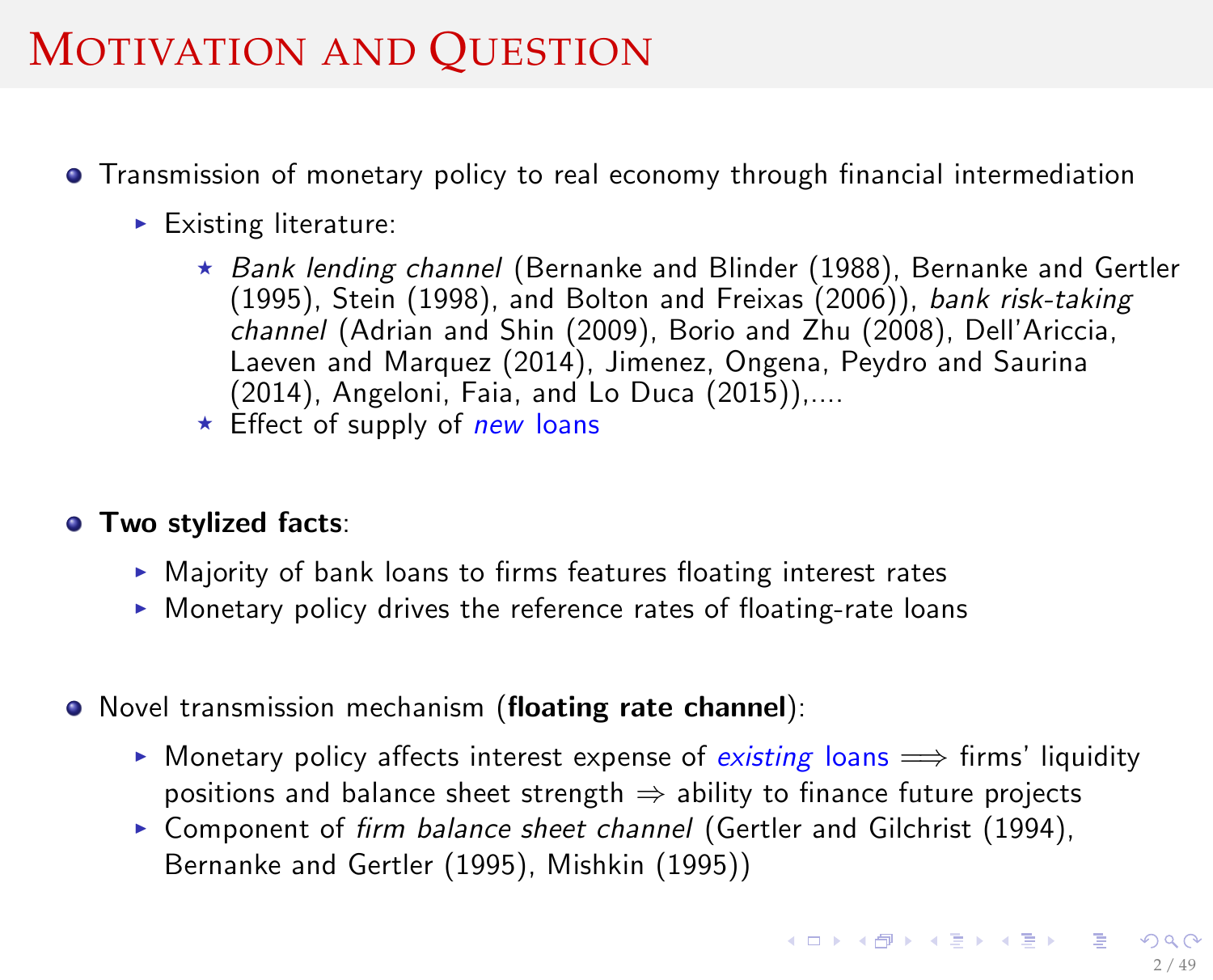### THIS PAPER

#### 1. Examine theoretically the floating rate channel:

- Firmís choice of debt structure, investment, and dividends in a dynamic setting
- $\bullet$  Crucial elements: long-term debt, interest rate exposure decision (floating vs. fixed rate debt), financing constraints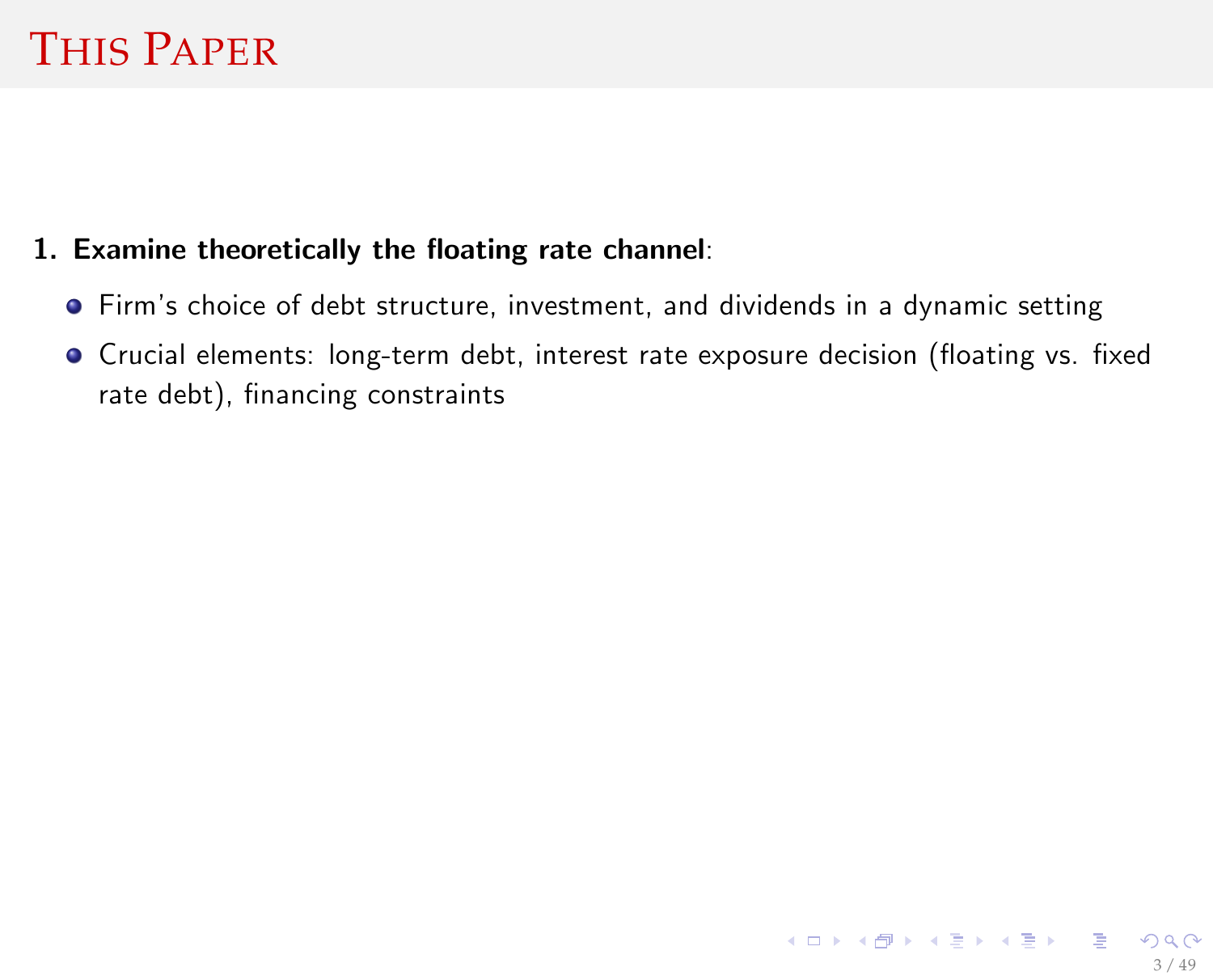### THIS PAPER

#### 1. Examine theoretically the floating rate channel:

- Firmís choice of debt structure, investment, and dividends in a dynamic setting
- **•** Crucial elements: long-term debt, interest rate exposure decision (floating vs. fixed rate debt), financing constraints

#### 2. Provide evidence of the floating rate channel:

- Compare reaction to monetary policy of firms that use bank debt but have different interest rate hedging policies
	- $\triangleright$  Create new database on firms' hedging activity, merge it with new Capital IQ database of usage of bank debt and floating rate debt
- Study stock price, cash holdings, sales, inventory and fixed capital investment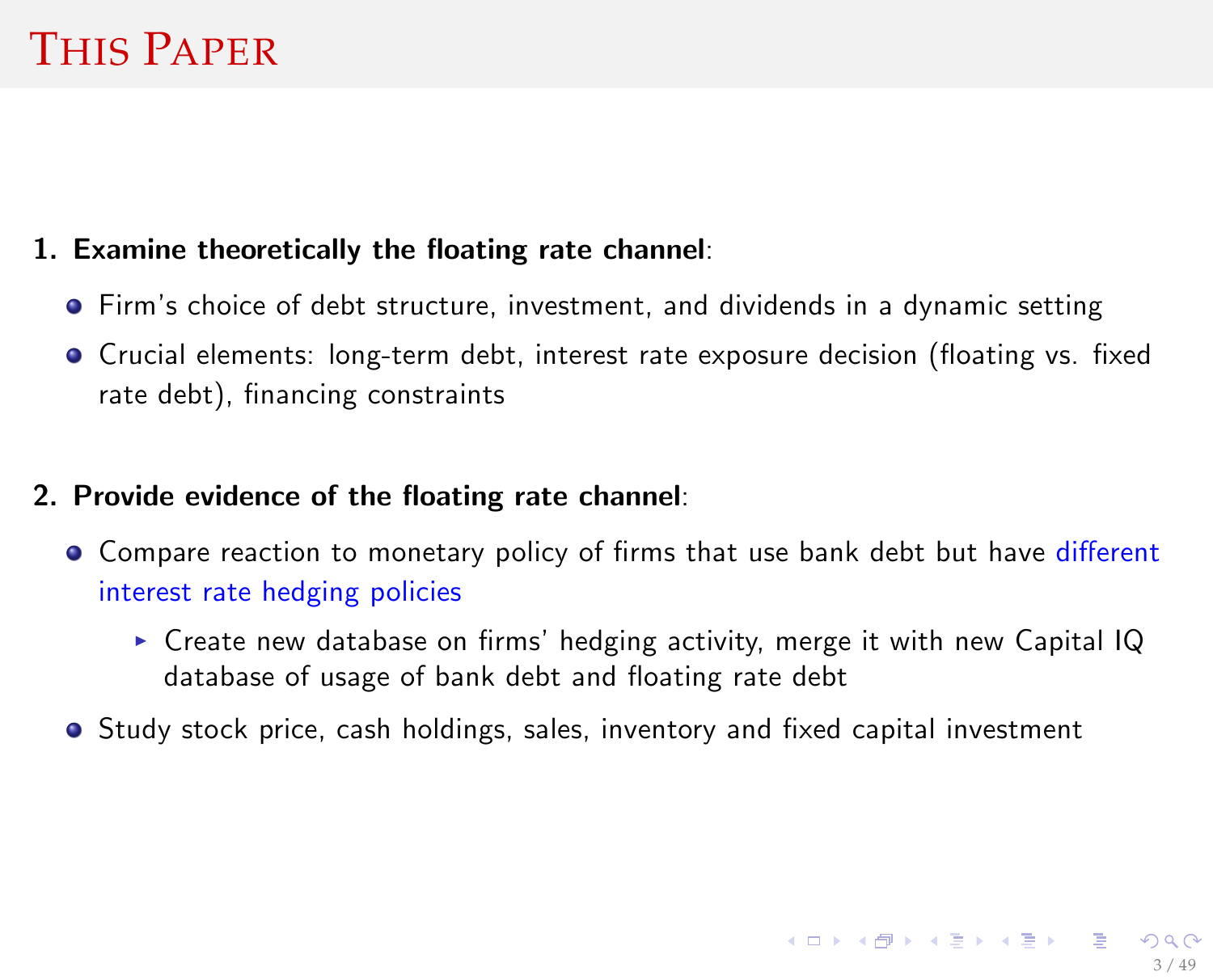#### Theory

• Policy rate changes affect firm's interest expense on existing floating-rate debt and internal funds  $\Rightarrow$  investment of financially constrained firms affected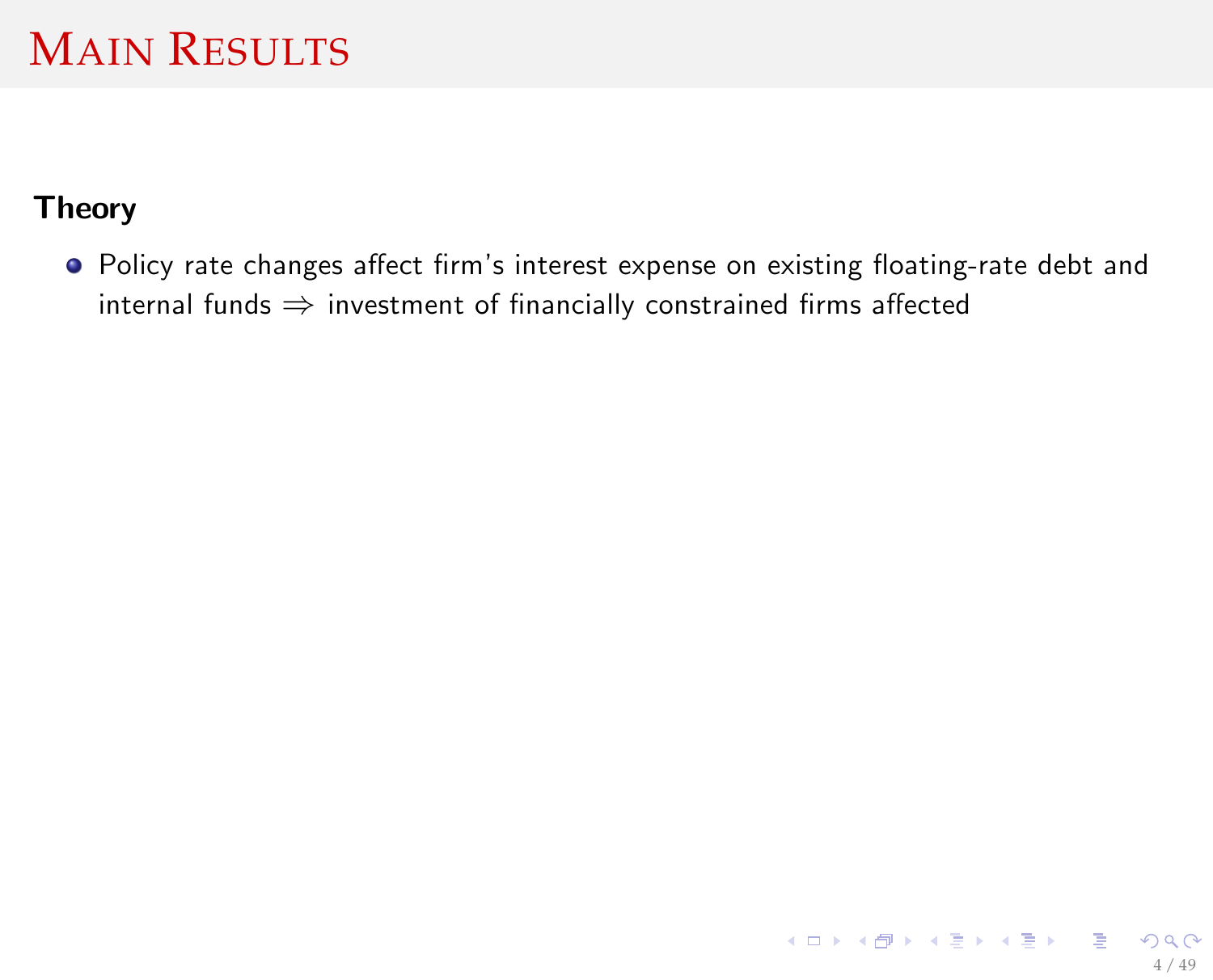#### Theory

- Policy rate changes affect firm's interest expense on existing floating-rate debt and internal funds  $\Rightarrow$  investment of financially constrained firms affected
- Effect on investment translates into additional stock market responsiveness of constrained firms to monetary policy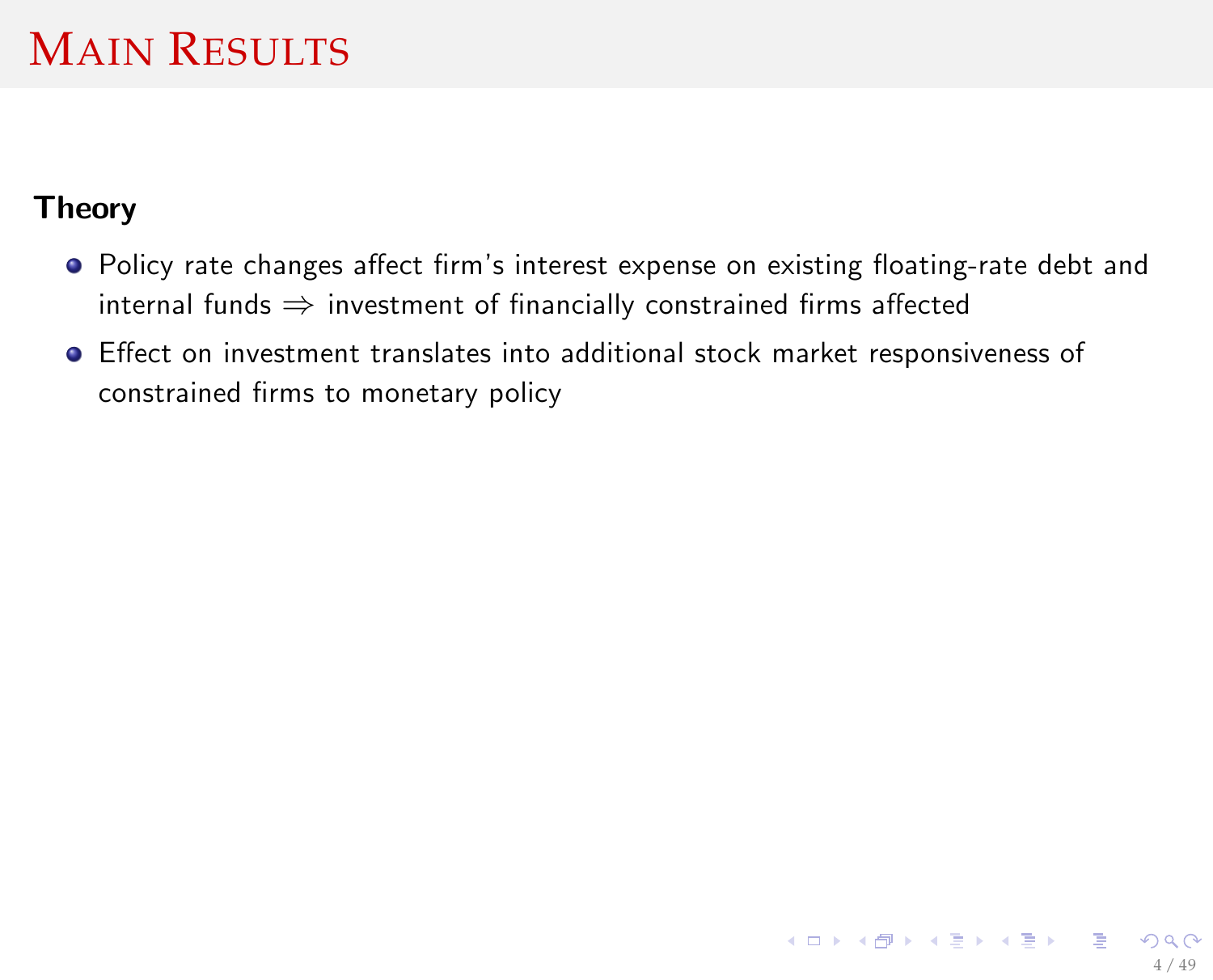#### Theory

- Policy rate changes affect firm's interest expense on existing floating-rate debt and internal funds  $\Rightarrow$  investment of financially constrained firms affected
- Effect on investment translates into additional stock market responsiveness of constrained firms to monetary policy
- Effect exacerbated by the presence of costly financial distress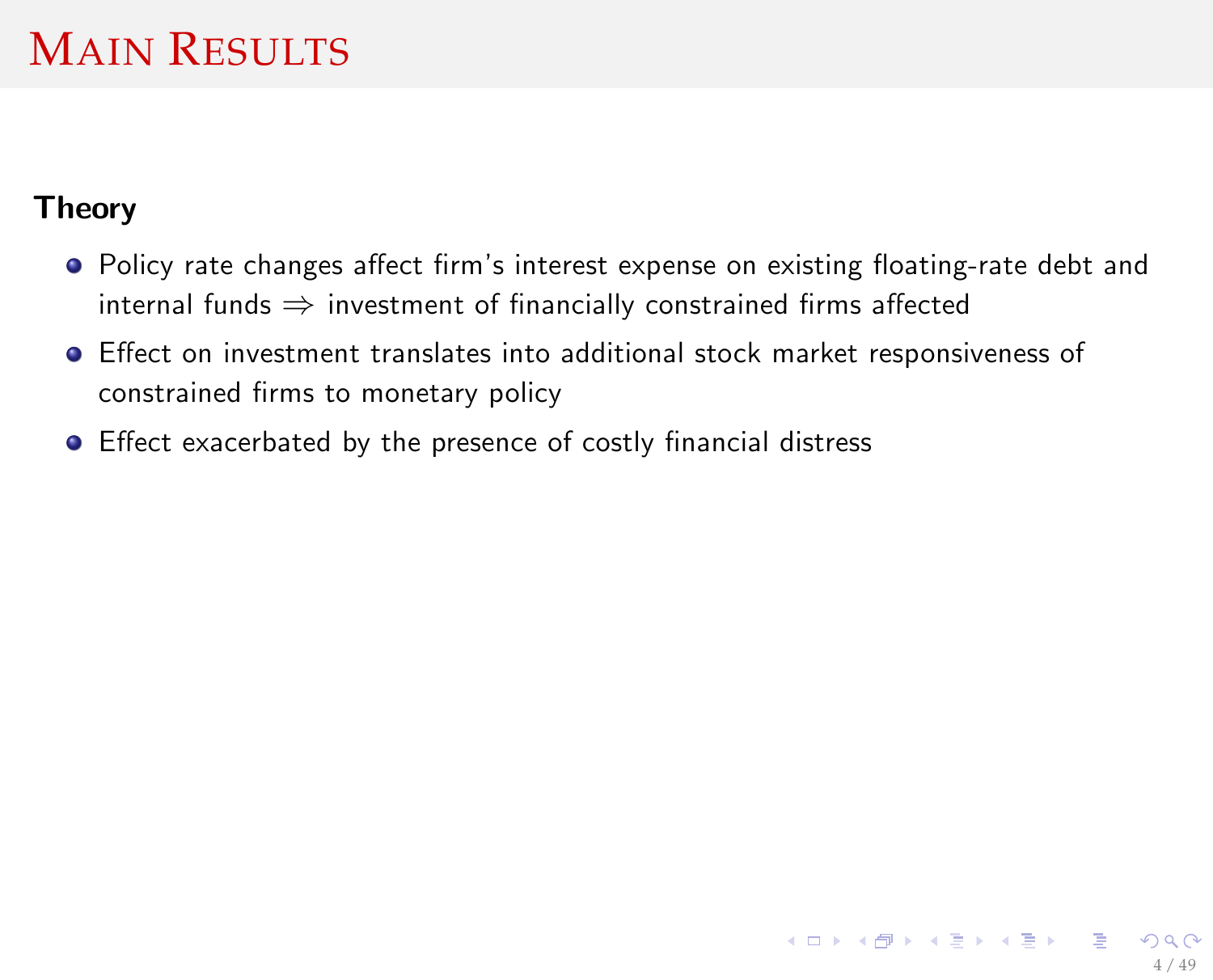#### Theory

- Policy rate changes affect firm's interest expense on existing floating-rate debt and internal funds  $\Rightarrow$  investment of financially constrained firms affected
- Effect on investment translates into additional stock market responsiveness of constrained firms to monetary policy
- Effect exacerbated by the presence of costly financial distress

#### Empirics

- $\bullet$  Bank debt usage increases sensitivity of firms to monetary policy significantly
	- **F** Strongest: subsample of unhedged and financially constrained bank debt users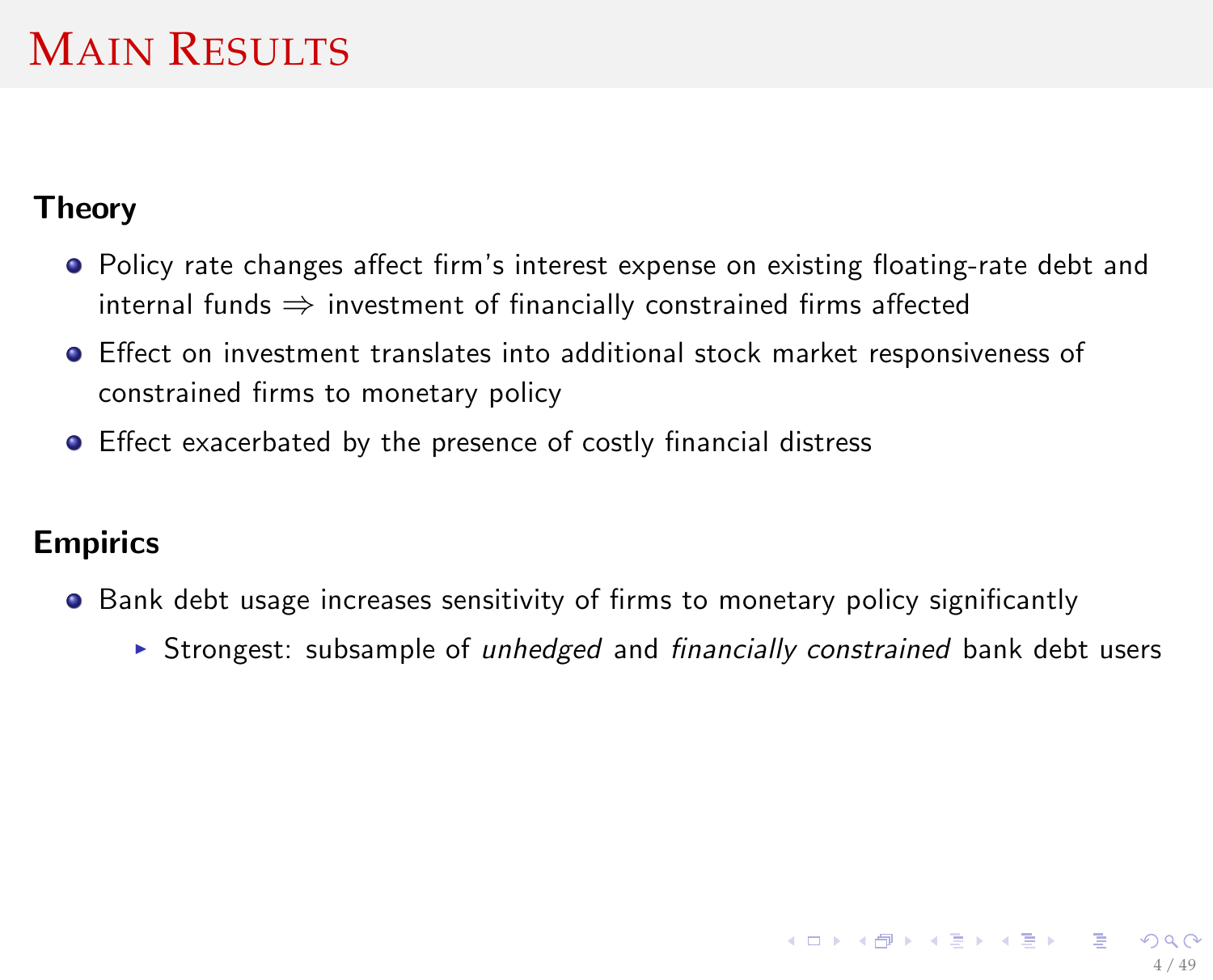#### Theory

- Policy rate changes affect firm's interest expense on existing floating-rate debt and internal funds  $\Rightarrow$  investment of financially constrained firms affected
- Effect on investment translates into additional stock market responsiveness of constrained firms to monetary policy
- Effect exacerbated by the presence of costly financial distress

#### **Empirics**

- $\bullet$  Bank debt usage increases sensitivity of firms to monetary policy significantly
	- **F** Strongest: subsample of *unhedged* and *financially constrained* bank debt users
- Effect disappears at ZLB: new limitation of unconventional monetary policy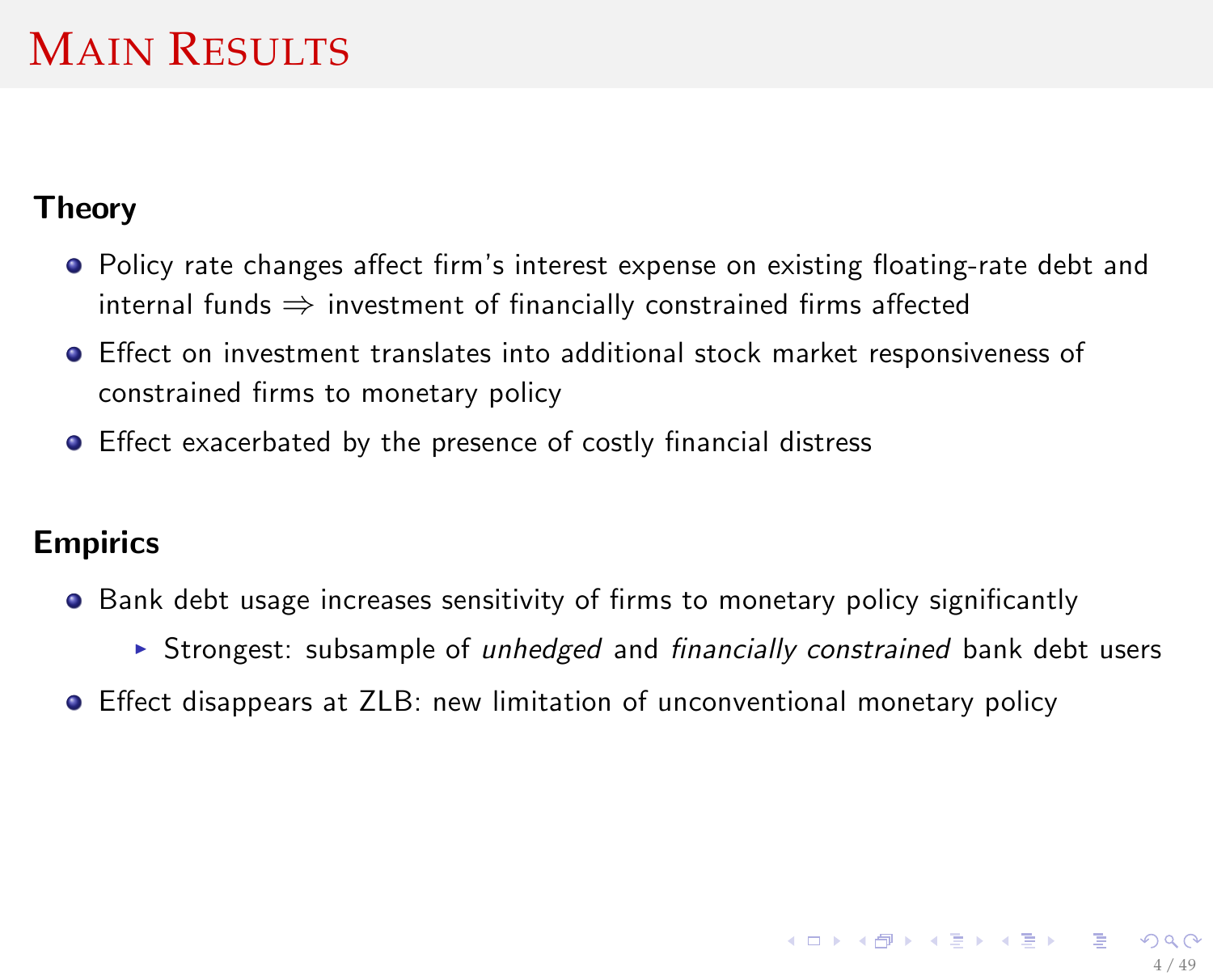#### Theory

- Policy rate changes affect firm's interest expense on existing floating-rate debt and internal funds  $\Rightarrow$  investment of financially constrained firms affected
- **•** Effect on investment translates into additional stock market responsiveness of constrained firms to monetary policy
- Effect exacerbated by the presence of costly financial distress

#### **Empirics**

- $\bullet$  Bank debt usage increases sensitivity of firms to monetary policy significantly
	- **F** Strongest: subsample of *unhedged* and *financially constrained* bank debt users
- Effect disappears at ZLB: new limitation of unconventional monetary policy
- Mechanism is of a similar order of macroeconomic relevance as traditional bank lending channel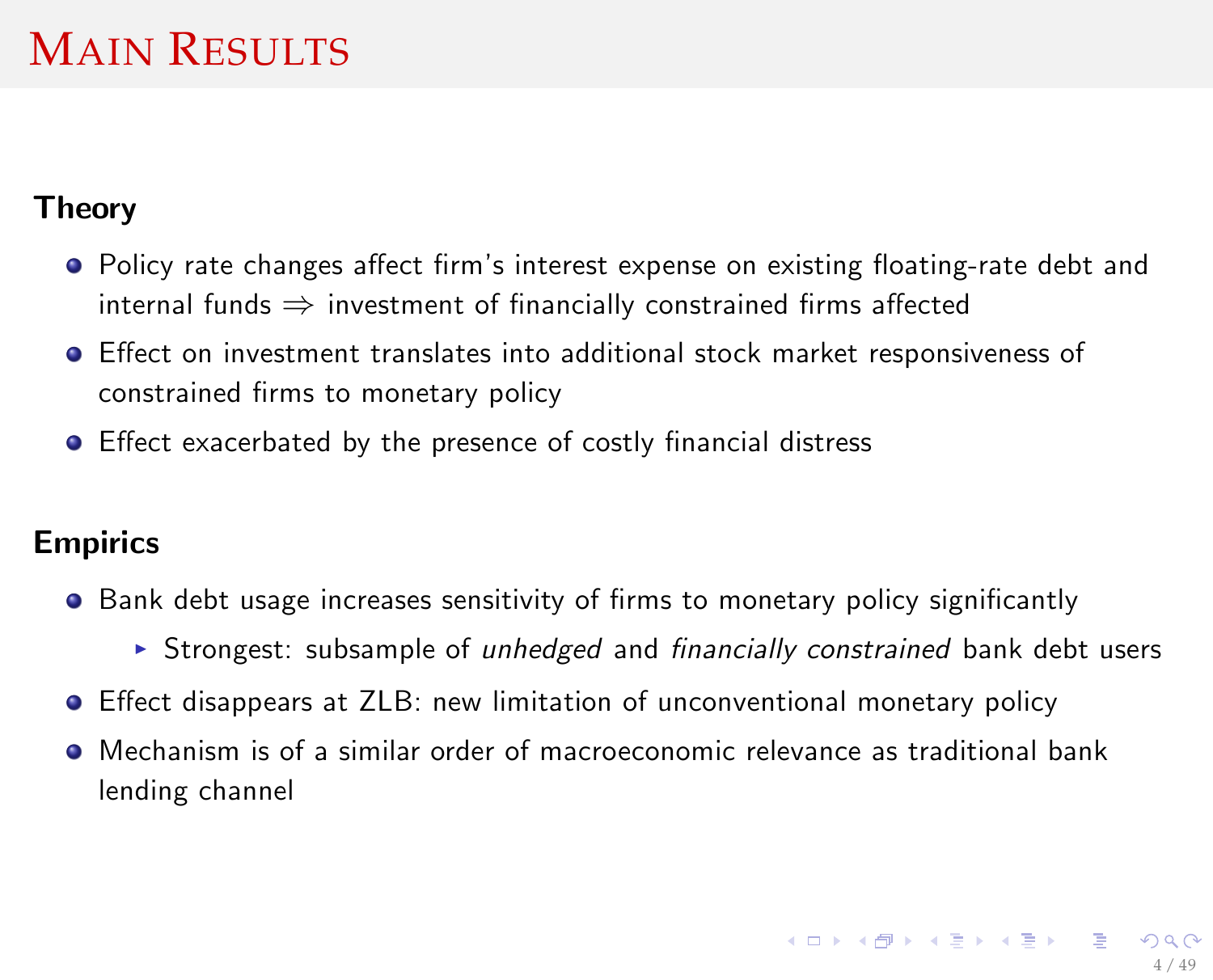• Roughly \$12.5 trillion of outstanding nonfinancial business debt in United States (Flow of Funds, year-end 2015)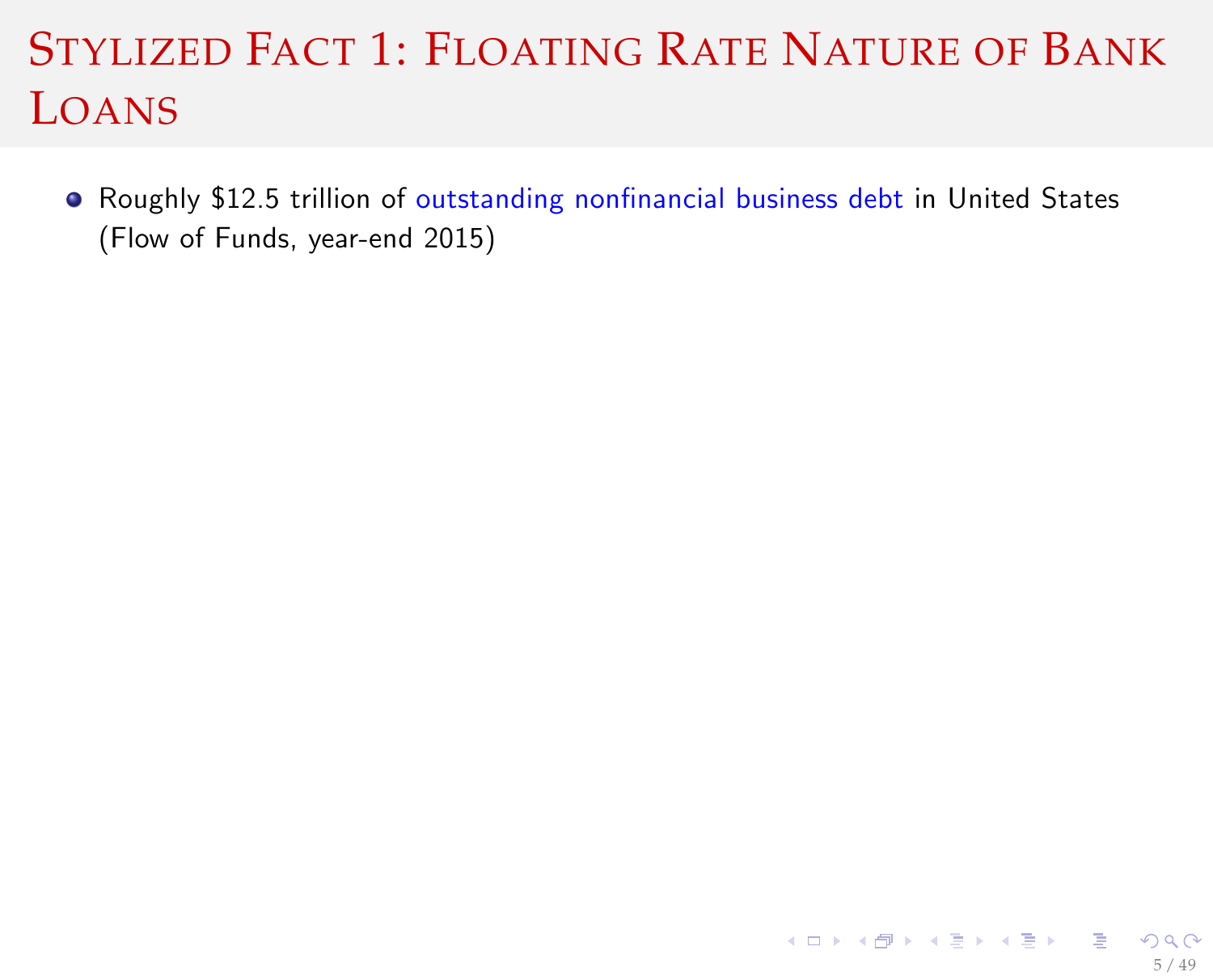- Roughly \$12.5 trillion of outstanding nonfinancial business debt in United States (Flow of Funds, year-end 2015)
- Corporate bonds (\$5 trillion) mostly fixed rate
	- $\triangleright$  Our sample: 91% fixed rate; Faulkender (2005): 93% fixed rate; Ogden, Palomino, Sinha, and Yook (2016): 98% fixed rate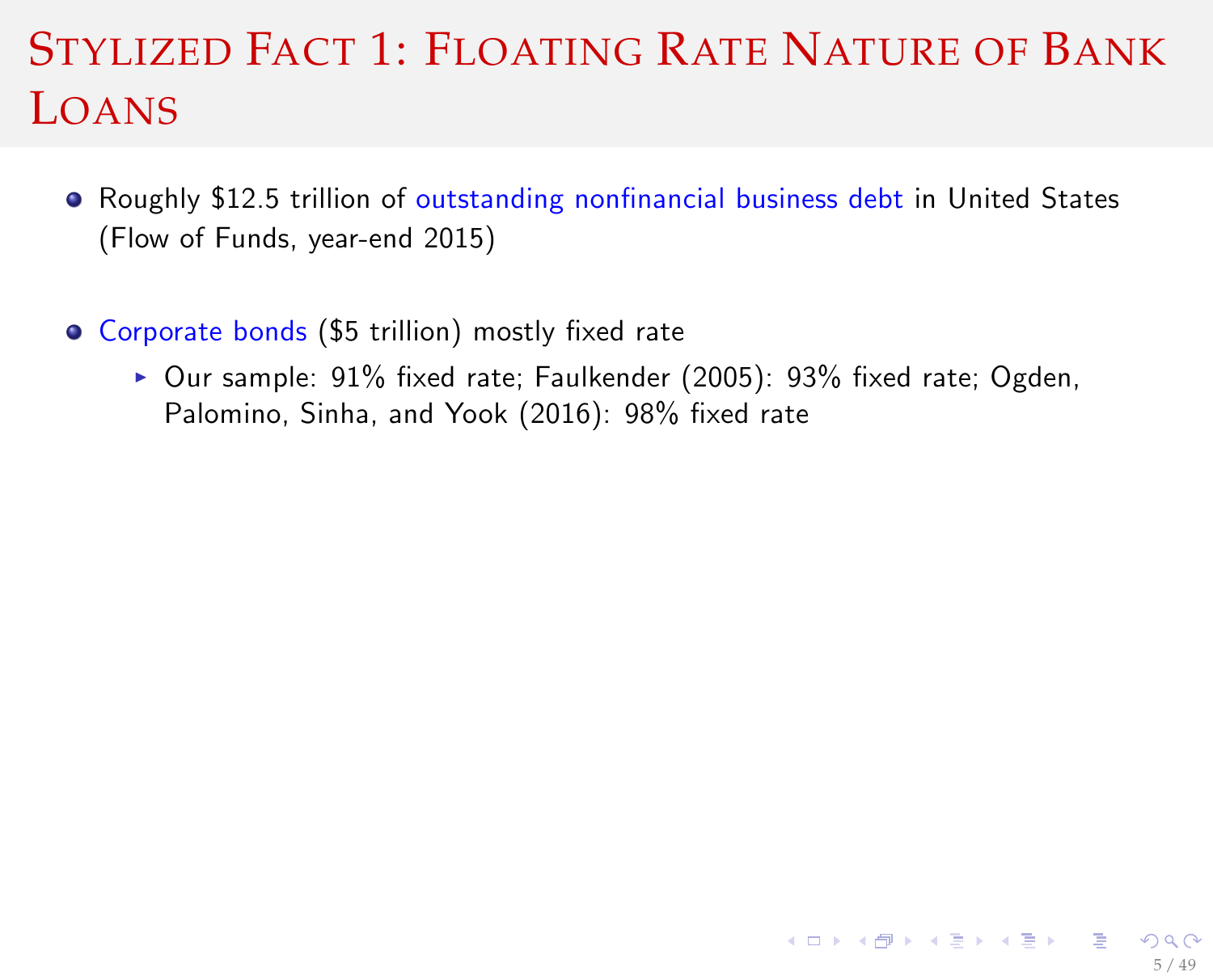- Roughly \$12.5 trillion of outstanding nonfinancial business debt in United States (Flow of Funds, year-end 2015)
- Corporate bonds (\$5 trillion) mostly fixed rate
	- $\triangleright$  Our sample: 91% fixed rate; Faulkender (2005): 93% fixed rate; Ogden, Palomino, Sinha, and Yook (2016): 98% fixed rate
- $\bullet$  Business loans (\$7.5 trillion) mostly floating rate (LIBOR, Prime Rate)
	- $\triangleright$  Corporate loans: \$2.5 trillion
		- $\star$  Our sample: 76% floating rate: FR Y-14 supervisory data: 75% floating rate; Faulkender (2005): 90% floating rate; syndicated loans (reported in Aslan and Kumar (2012)):  $\sim$  100% floating rate

5 / 49

**KOD KARD KED KED E YORD** 

- $\triangleright$  Noncorporate business loans: \$4.5 trillion
	- $\star$  Duffie and Stein (2015): 30-50% tied to LIBOR
	- $\star$  Anecdotally: large number tied to prime rate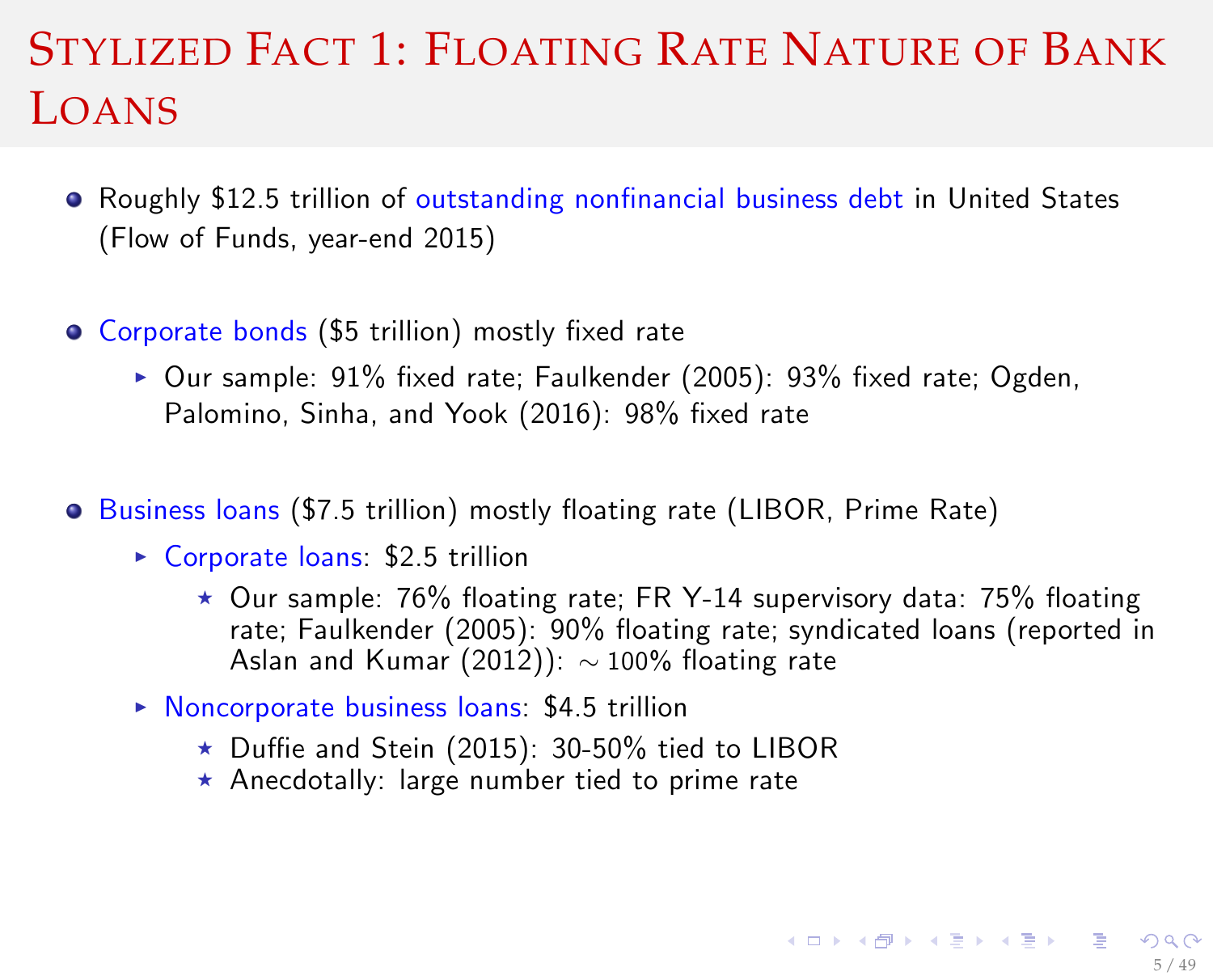- Roughly \$12.5 trillion of outstanding nonfinancial business debt in United States (Flow of Funds, year-end 2015)
- Corporate bonds (\$5 trillion) mostly fixed rate
	- $\triangleright$  Our sample: 91% fixed rate; Faulkender (2005): 93% fixed rate; Ogden, Palomino, Sinha, and Yook (2016): 98% fixed rate
- **•** Business loans (\$7.5 trillion) mostly floating rate (LIBOR, Prime Rate)
	- $\triangleright$  Corporate loans: \$2.5 trillion
		- $\star$  Our sample: 76% floating rate: FR Y-14 supervisory data: 75% floating rate; Faulkender (2005): 90% floating rate; syndicated loans (reported in Aslan and Kumar (2012)):  $\sim$  100% floating rate
	- $\triangleright$  Noncorporate business loans: \$4.5 trillion
		- $\star$  Duffie and Stein (2015): 30-50% tied to LIBOR
		- $\star$  Anecdotally: large number tied to prime rate
- **Importance? Aggregate U.S. business nonfinancial debt exposed to rate fluctuations**  $\approx$  20-25% of GDP (\$18.0 trn) in 2015.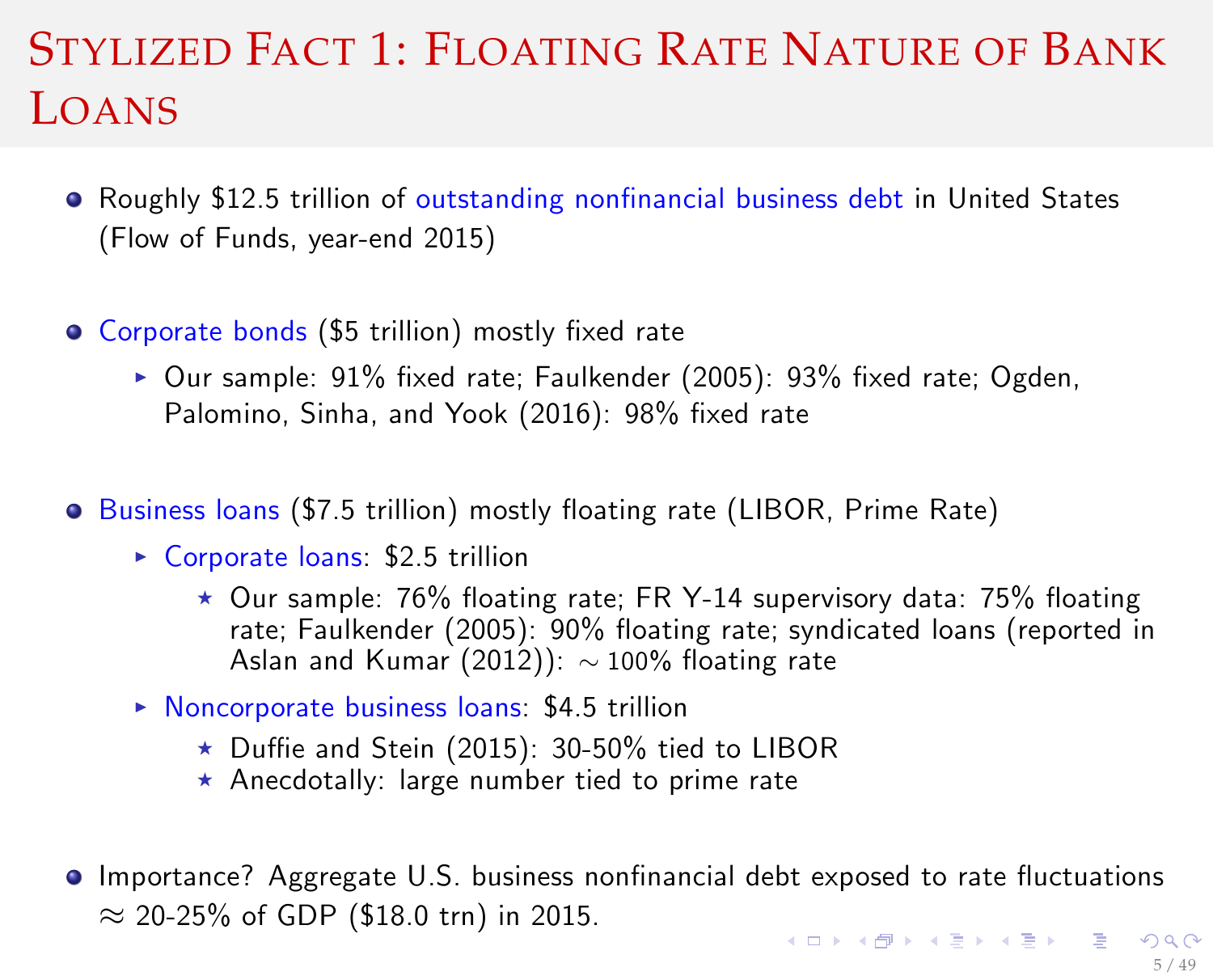## STYLIZED FACT 2: REFERENCE RATES AND MONETARY **POLICY**

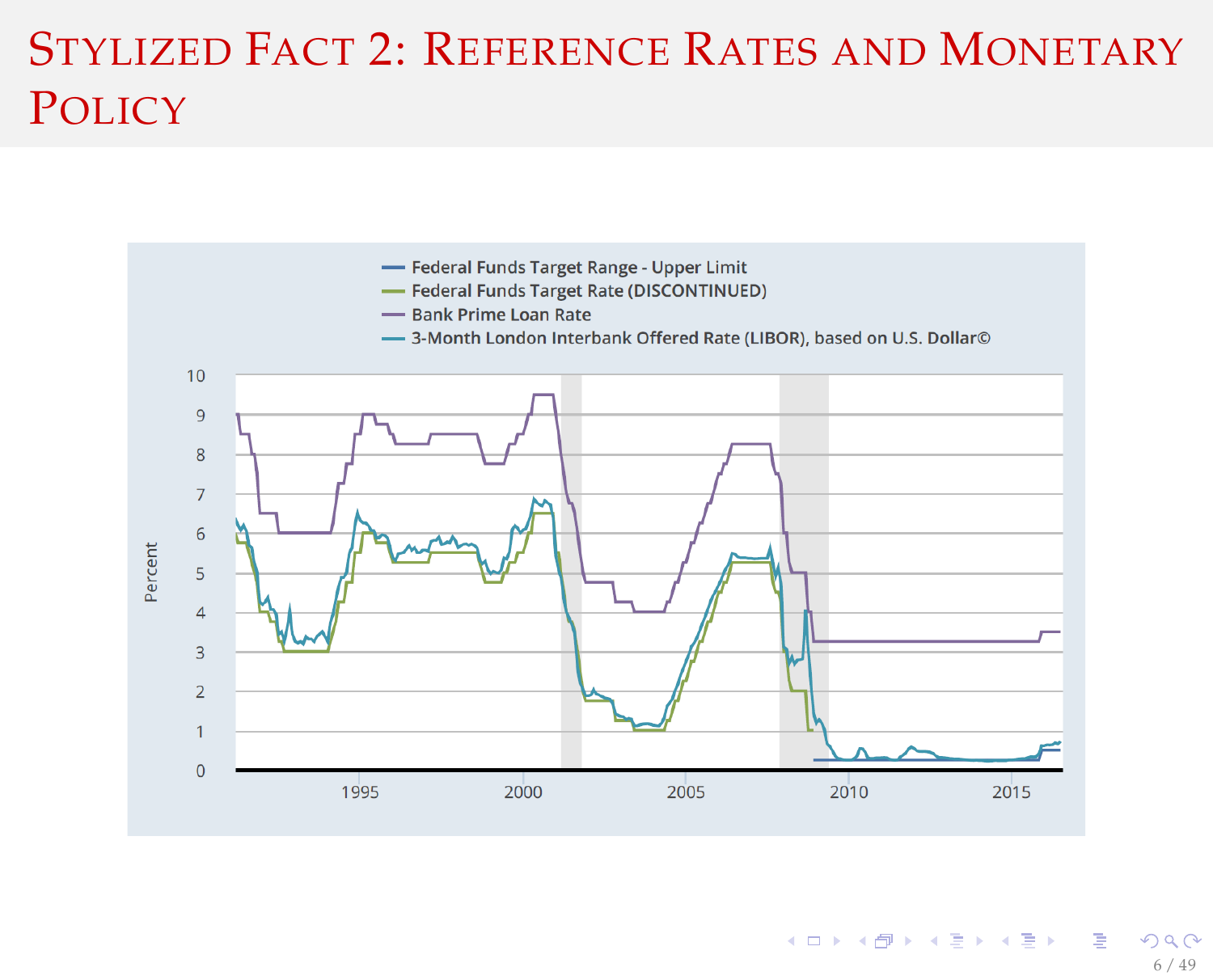# **THEORY**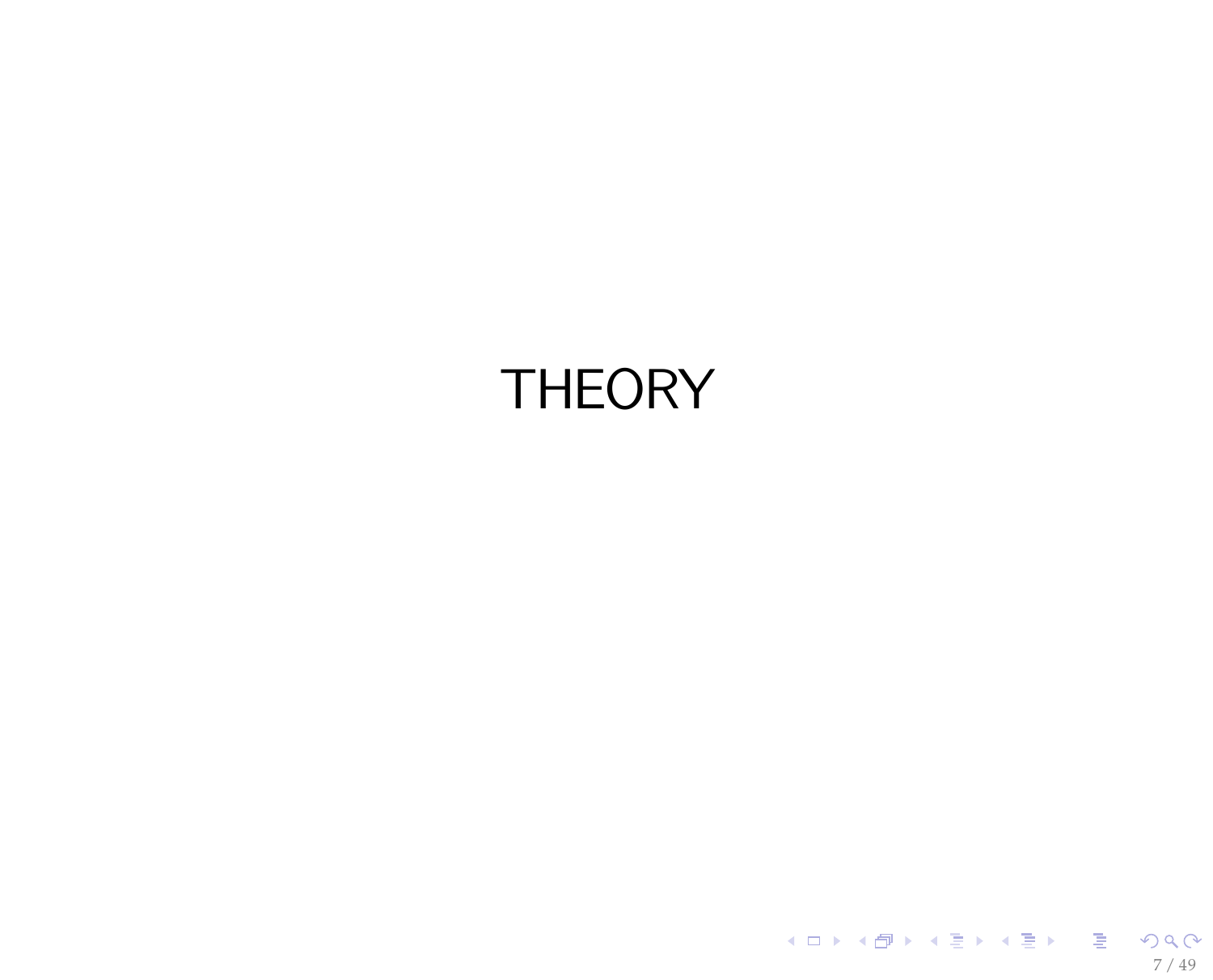- Stylized model with closed form solution (dynamic extension in the paper)
	- Two-period (three-date) economy ( $t = \{0, 1, 2\}$ )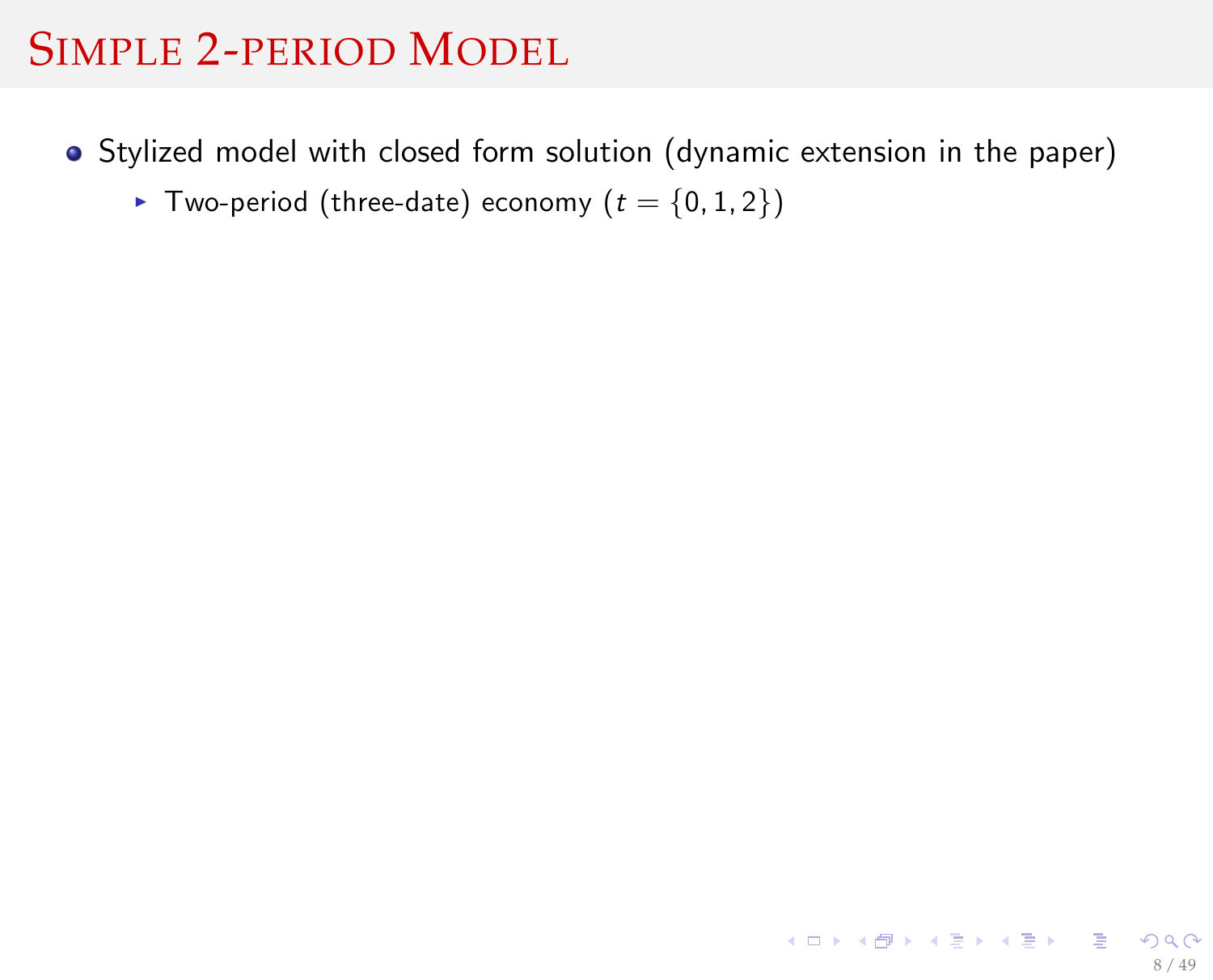- Stylized model with closed form solution (dynamic extension in the paper)
	- Two-period (three-date) economy ( $t = \{0, 1, 2\}$ )
- **•** Production
	- Firm invests fixed amount  $K_0$  at time  $t = 0 \Rightarrow$  produces  $f(K_0)$  in  $t = 1$
	- Firm invests variable amount  $K_1$  in  $t = 1 \Rightarrow$  produces  $f(K_1)$  in  $t = 2$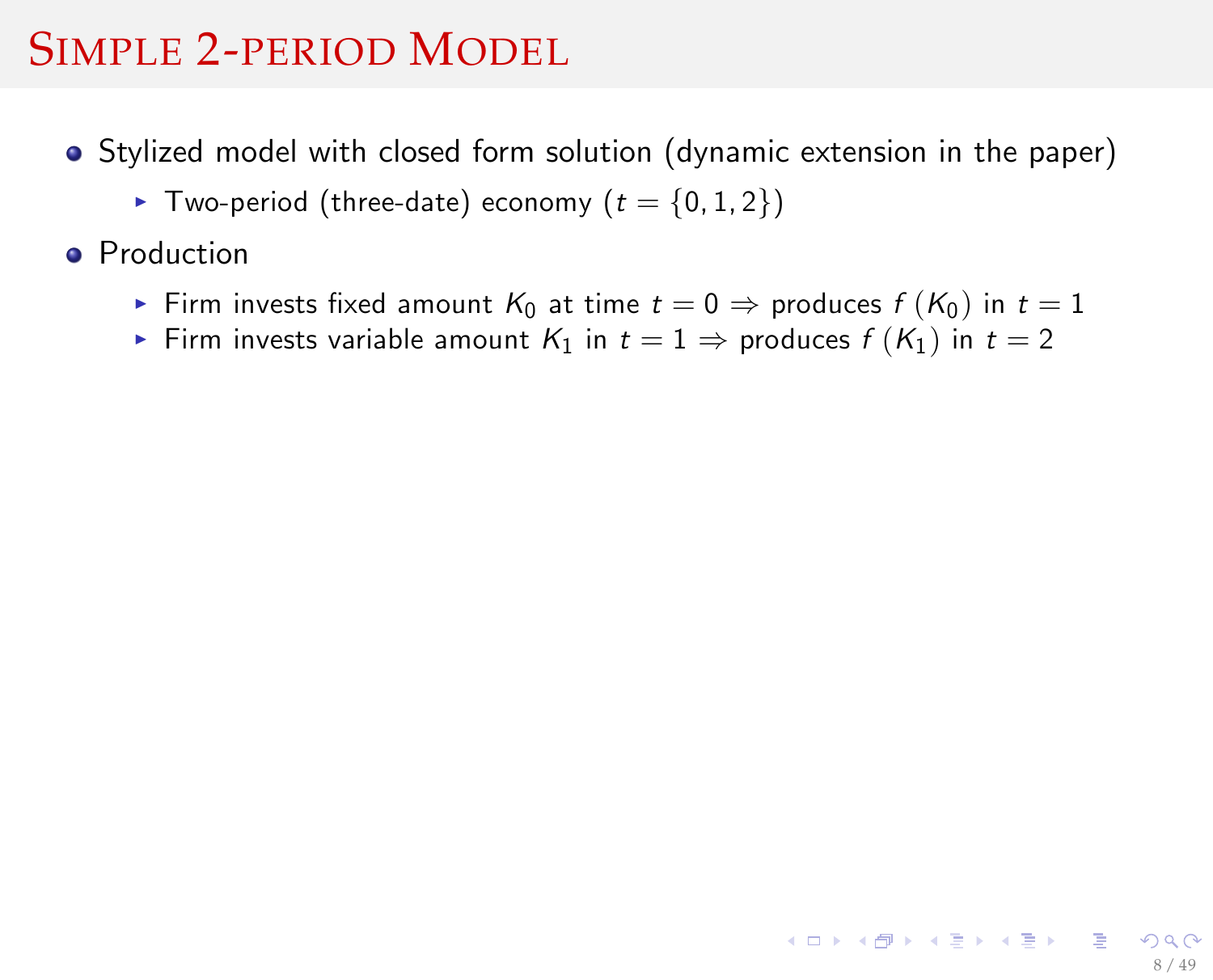- Stylized model with closed form solution (dynamic extension in the paper)
	- Two-period (three-date) economy ( $t = \{0, 1, 2\}$ )
- **Production** 
	- Firm invests fixed amount  $K_0$  at time  $t = 0 \Rightarrow$  produces  $f(K_0)$  in  $t = 1$
	- Firm invests variable amount  $K_1$  in  $t = 1 \Rightarrow$  produces  $f(K_1)$  in  $t = 2$
- **o** Finance
	- $\triangleright$  K<sub>0</sub> financed exclusively with long-term debt

$$
K_0 = L_0 + B_0 = lK_0 + (1 - l) K_0
$$

Internal funds end of first period  $(t = 1)$ 

$$
N_1 = f(K_0) - r_c B_0 - r_1 L_0
$$

Firm can borrow  $b_1$  in  $t = 1$ , subject to

$$
b_1\leq \bar{b},
$$

so that firm invests again in  $t = 1$  an amount

$$
K_1=N_1+b_1-d_1.
$$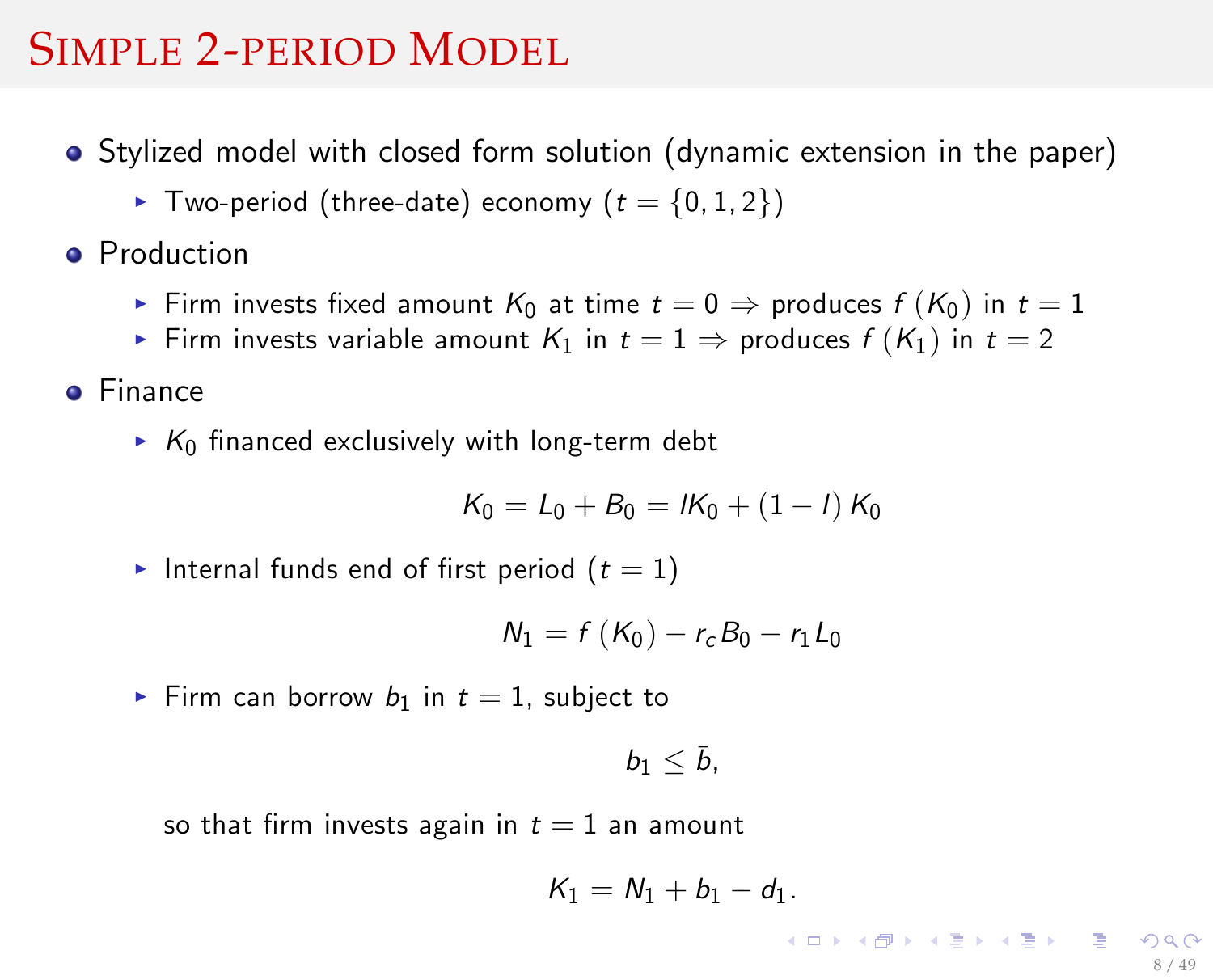

**•** Financially constrained firm in  $t = 1$  ( $b = \bar{b}$ ) will optimally set  $d_1 = 0$  and invest

$$
\mathit{K}_1=\mathit{N}_1+\bar{\mathit{b}}
$$

 $\bullet$  Unconstrained firm instead invests according to

$$
f'(K_1)=1+r_2
$$

メロトメ 御き メミドメミドル 差  $QQQ$ 9 / 49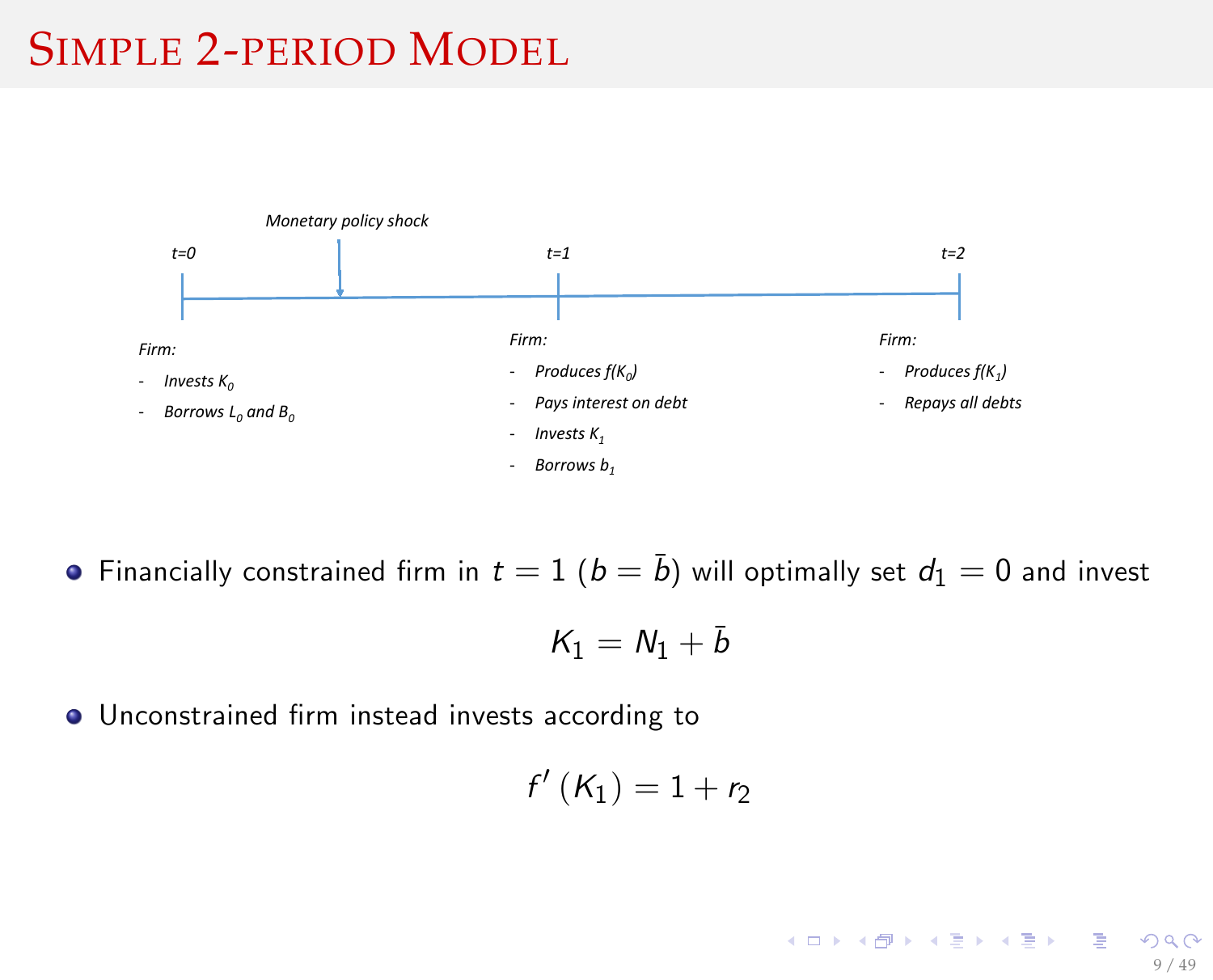Proposition Floating rate debt usage increases the monetary policy sensitivity of stock prices and investment of financially constrained firms. In particular,

 $(i)$  floating rate debt usage increases the policy rate sensitivity of stock prices for all firms, but the effect is stronger for financially constrained firms, and

(ii) floating rate debt usage increases the policy rate sensitivity of investment ( $K_1$ ) of financially constrained firms, while it does not affect the sensitivity of investment of financially unconstrained firms

- - -

 $\circ$  Investment of financially constrained:

$$
\frac{\partial \ln K_1}{\partial \ln R_1 \partial I} = -\frac{K_0}{K_1},
$$

while investment of financially unconstrained:

$$
\frac{\partial \ln K_1}{\partial \ln R_1 \partial l} = 0
$$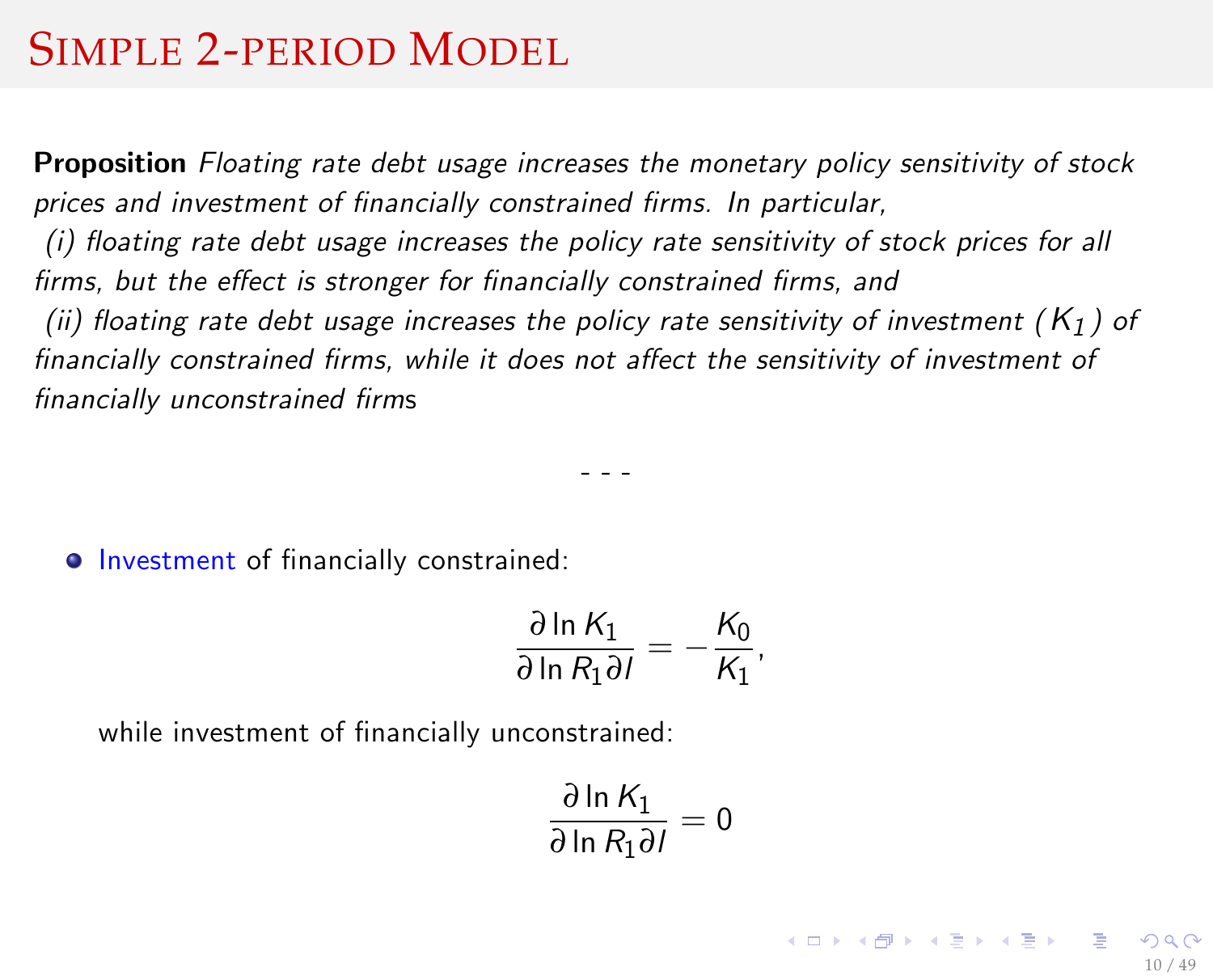Proposition Floating rate debt usage increases the monetary policy sensitivity of stock prices and investment of financially constrained firms. In particular,

 $(i)$  floating rate debt usage increases the policy rate sensitivity of stock prices for all firms, but the effect is stronger for financially constrained firms, and

(ii) floating rate debt usage increases the policy rate sensitivity of investment ( $K_1$ ) of financially constrained firms, while it does not affect the sensitivity of investment of financially unconstrained firms

- - -

**Stock value reaction:** 

$$
\frac{\partial^2 \ln V_0}{\partial \ln R_1 \partial I} = -\frac{K_0}{V_0} \frac{f'(K_1)}{R_2},
$$

where

$$
V_0 = \frac{f(K_1) - R_2(K_0 + b_1)}{R_1 R_2}
$$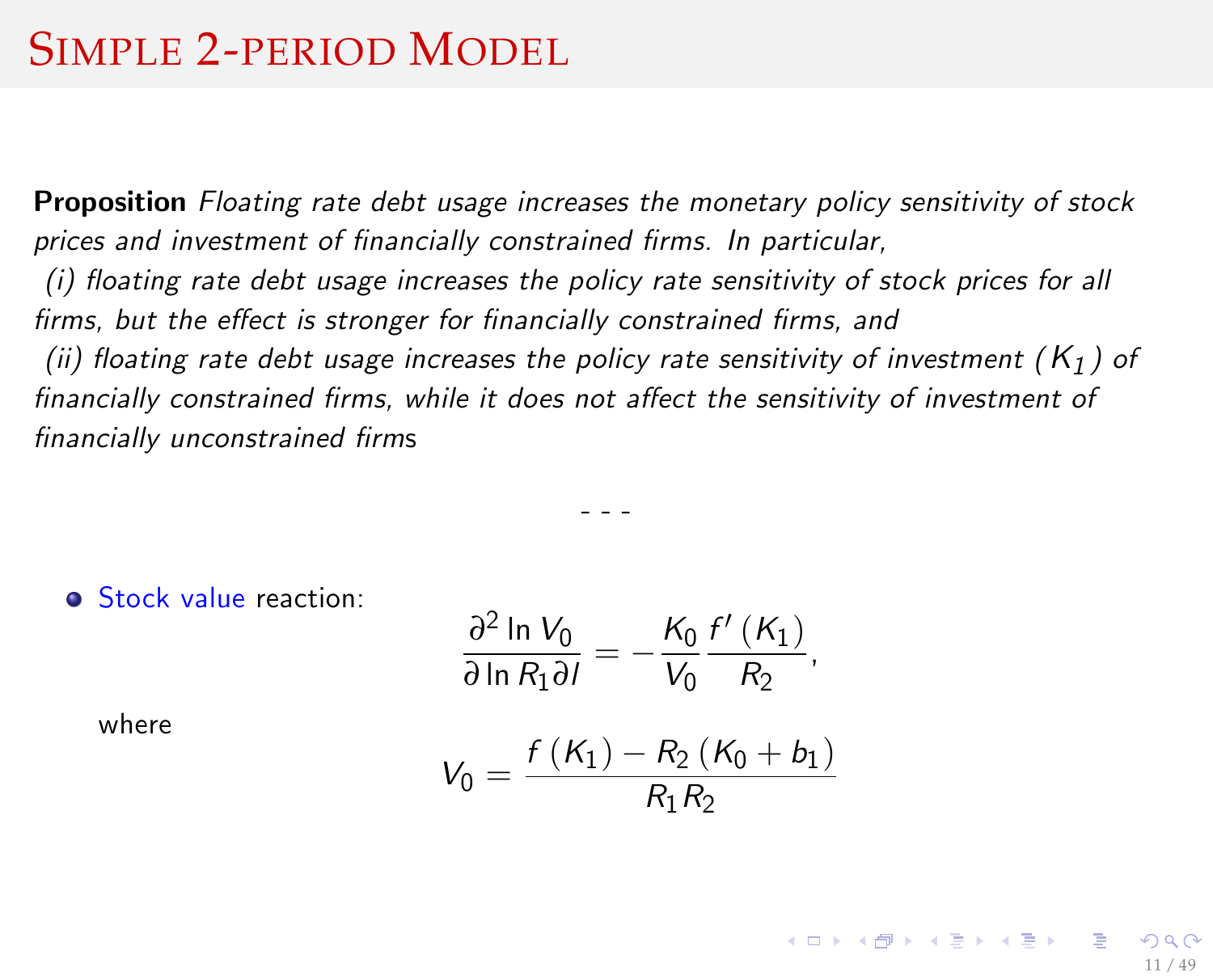**•** Endogenize choice of floating vs fixed-rate long term debt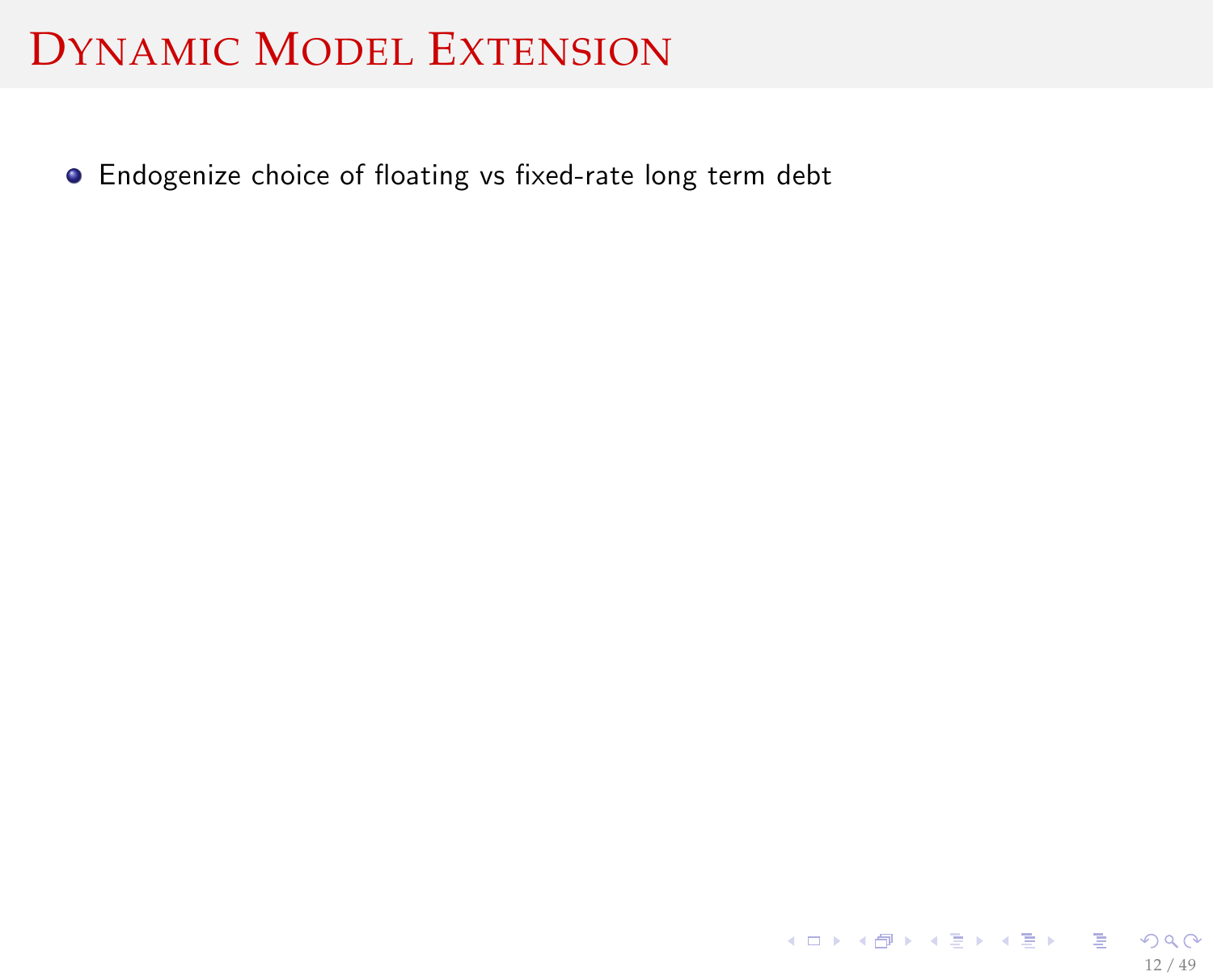- **•** Endogenize choice of floating vs fixed-rate long term debt
- Consider monetary policy persistence and rationally anticipated monetary policy shocks
	- $\triangleright$  Results robust to realistic stochastic process of monetary policy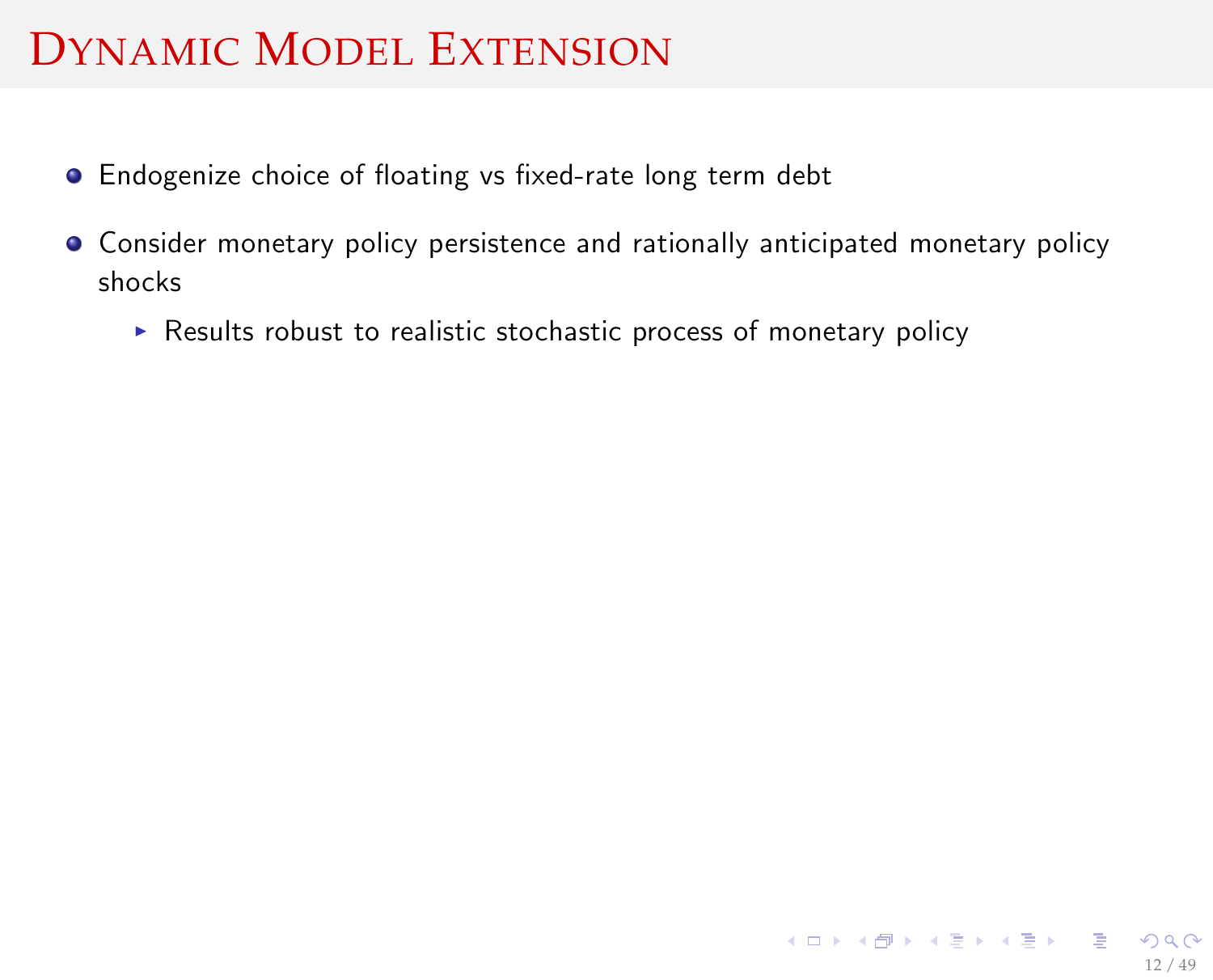- Endogenize choice of floating vs fixed-rate long term debt
- Consider monetary policy persistence and rationally anticipated monetary policy shocks
	- $\triangleright$  Results robust to realistic stochastic process of monetary policy
- **Introduce costly distress** 
	- $\triangleright$  Predictions about effects that changes in interest rates have on expected likelihood and cost of financial distress
	- $\blacktriangleright$  This link amplifies movements in stock prices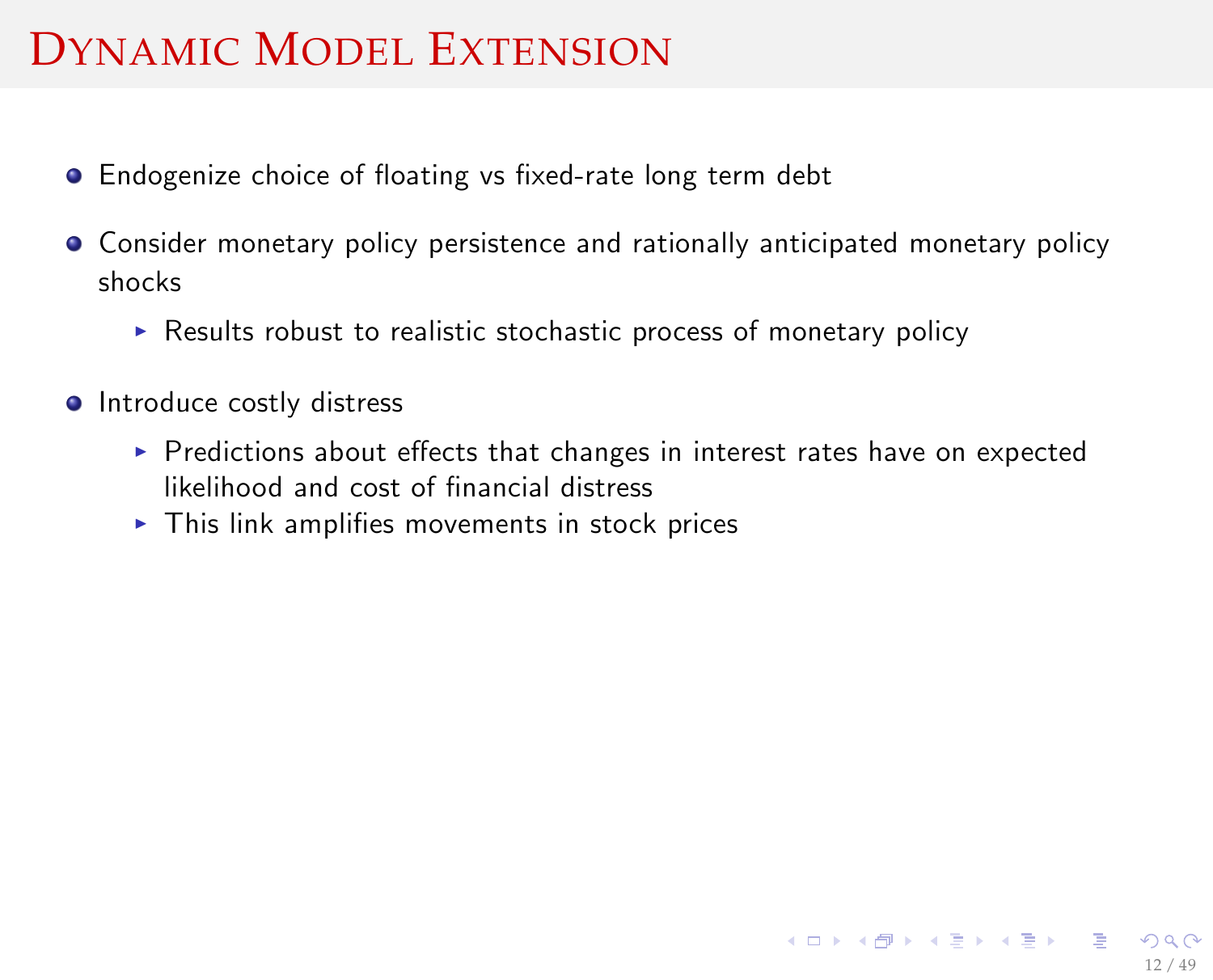- Endogenize choice of floating vs fixed-rate long term debt
- Consider monetary policy persistence and rationally anticipated monetary policy shocks
	- $\triangleright$  Results robust to realistic stochastic process of monetary policy
- **Introduce costly distress** 
	- $\triangleright$  Predictions about effects that changes in interest rates have on expected likelihood and cost of financial distress
	- $\blacktriangleright$  This link amplifies movements in stock prices
- Calibrate the model and evaluate the quantitative strength and duration of effects of our mechanism
	- $\triangleright$  Run regressions on simulated data
	- $\triangleright$  Quantitative assessment of floating rate channel broadly consistent with economic significance obtain later in empirical regressions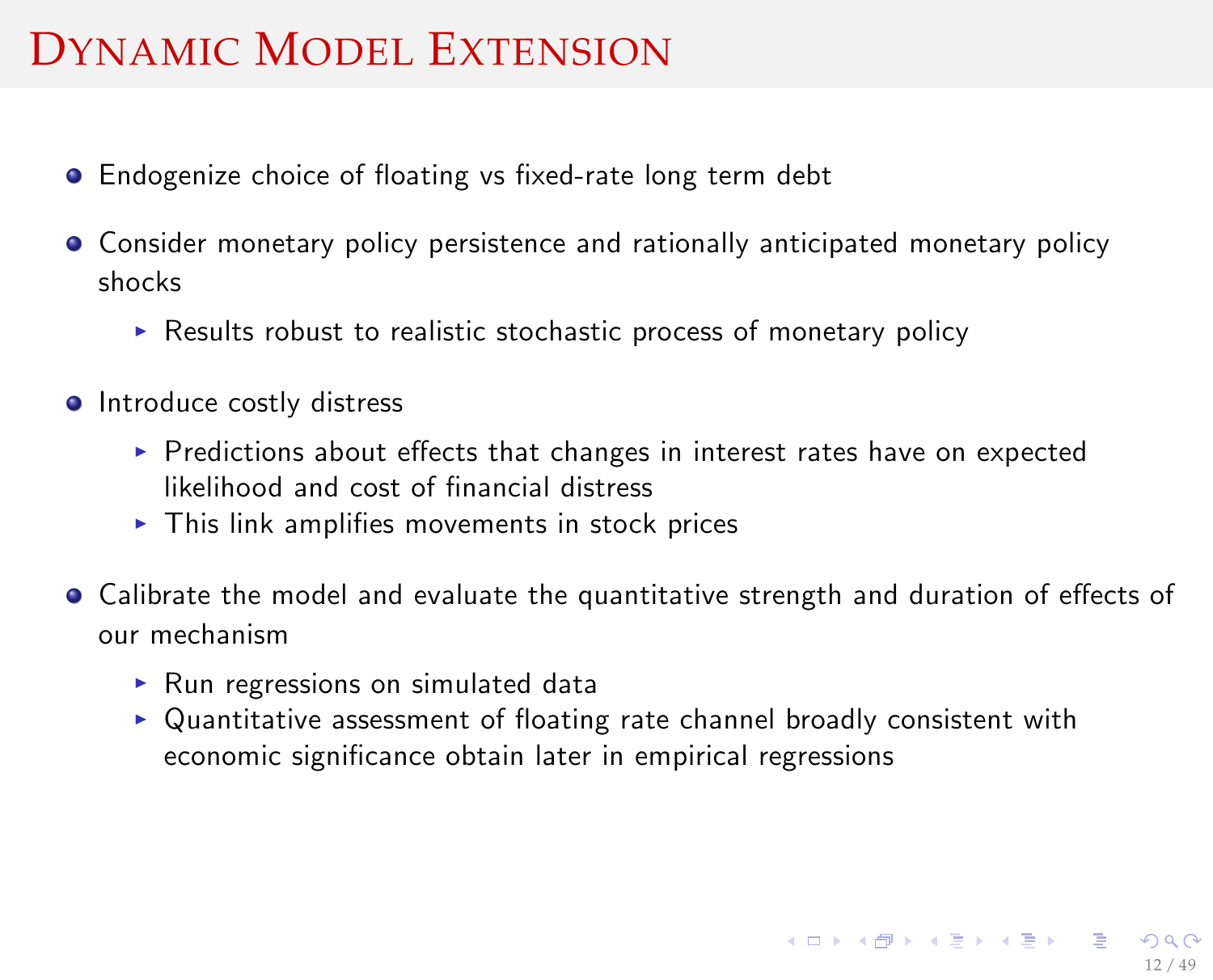- Endogenize choice of floating vs fixed-rate long term debt
- Consider monetary policy persistence and rationally anticipated monetary policy shocks
	- $\triangleright$  Results robust to realistic stochastic process of monetary policy
- **Introduce costly distress** 
	- $\triangleright$  Predictions about effects that changes in interest rates have on expected likelihood and cost of financial distress
	- $\blacktriangleright$  This link amplifies movements in stock prices
- Calibrate the model and evaluate the quantitative strength and duration of effects of our mechanism
	- $\triangleright$  Run regressions on simulated data
	- $\triangleright$  Quantitative assessment of floating rate channel broadly consistent with economic significance obtain later in empirical regressions
- <span id="page-28-0"></span>● Dynamic model suggests a very general notion of financial constraints is sufficient to generate our results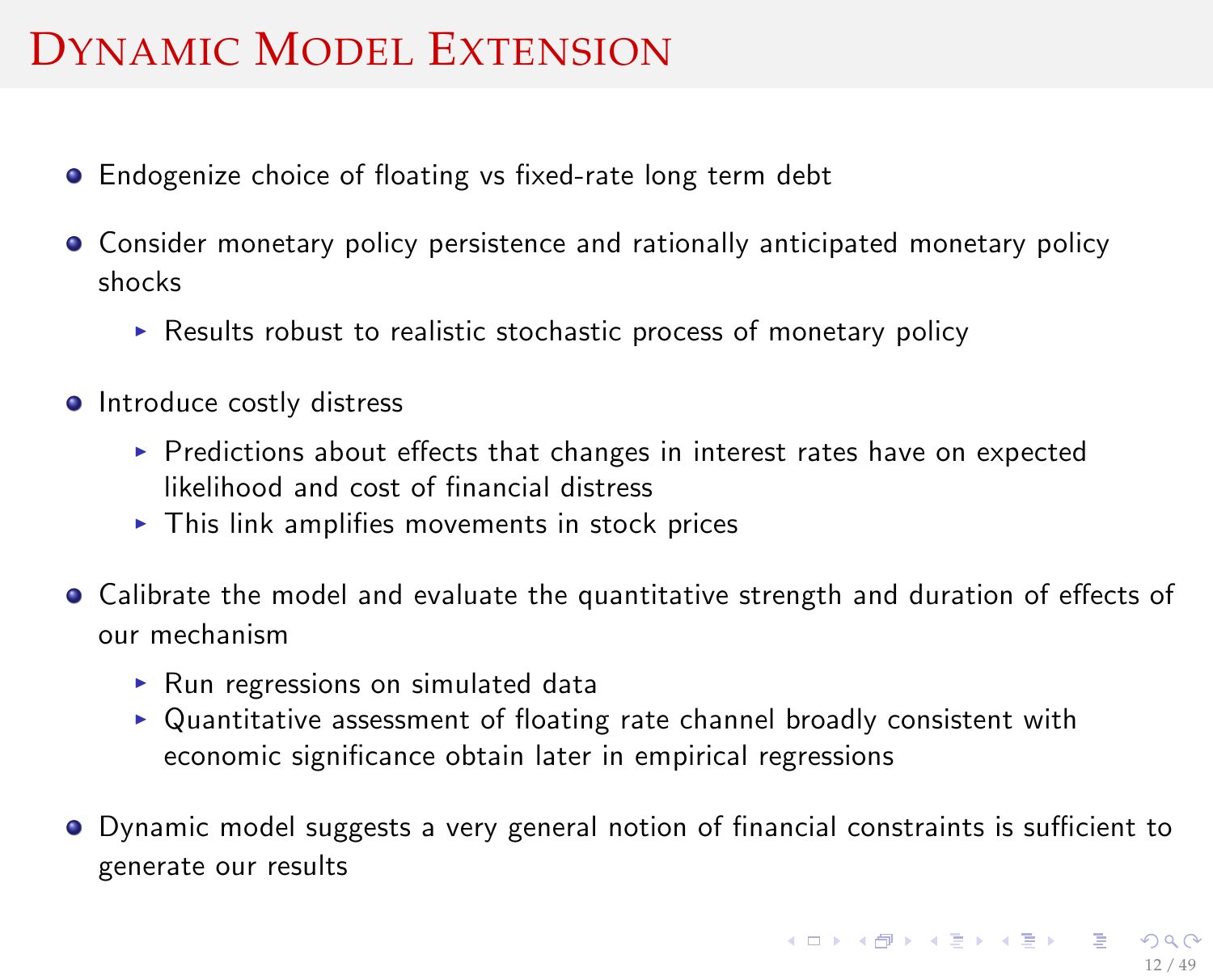# <span id="page-29-0"></span>EVIDENCE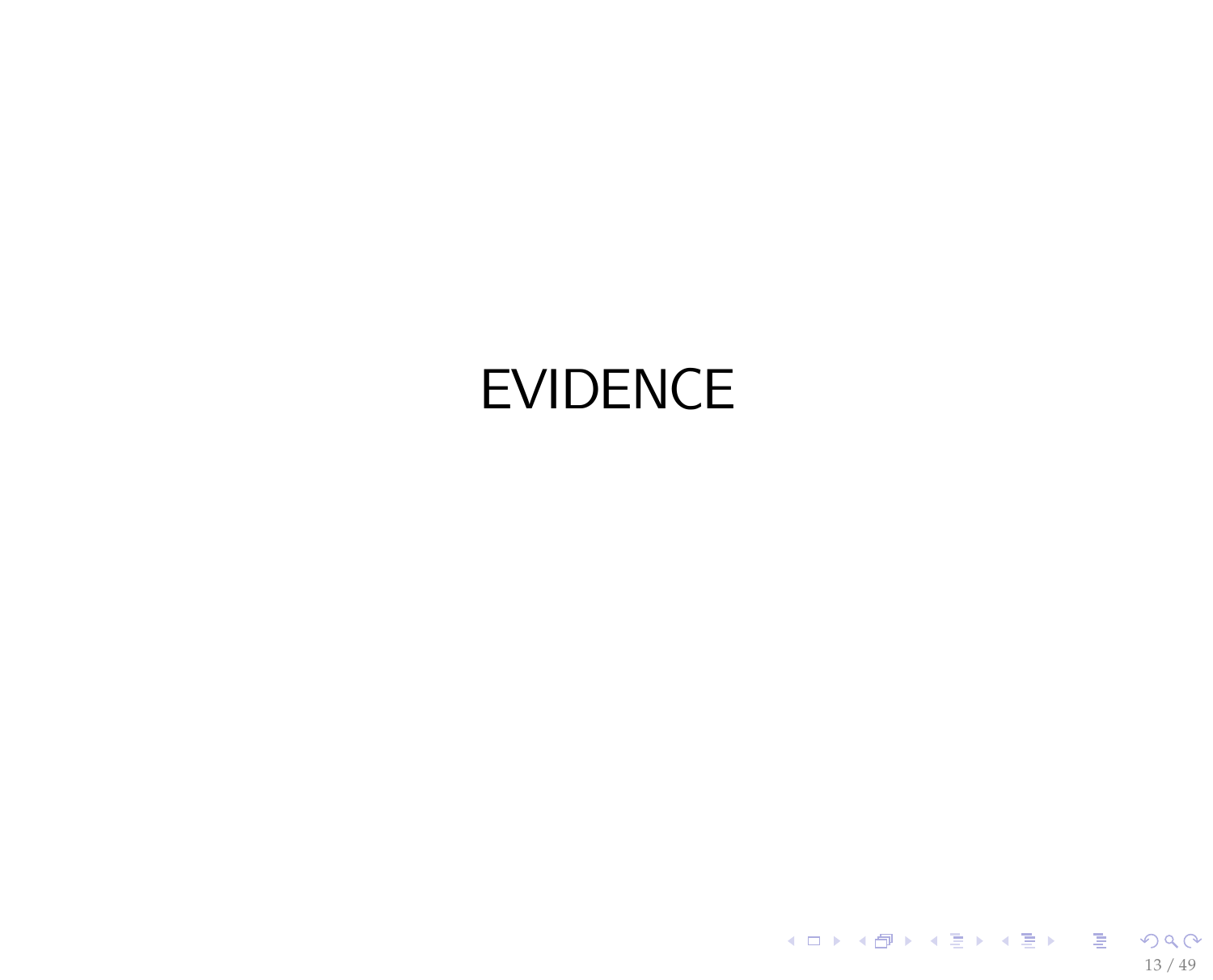## DATA SOURCES AND SAMPLE

- Sample: U.S. publicly listed firms, 2003-2008
	- $\triangleright$  No detailed firm debt structure data pre 2003
	- $\triangleright$  No conventional monetary policy post 2008
	- Extend sample until 2011 to analyze unconventional monetary policy
- Firm characteristics: Capital IQ and Compustat
- **Stock returns: CRSP**
- Monetary policy surprises: calculated as in Kuttner (2001) and Bernanke and Kuttner (2005)
- New database on interest rate hedging activities of U.S. firms using text-search algorithm that scans 10-K corporate SEC filings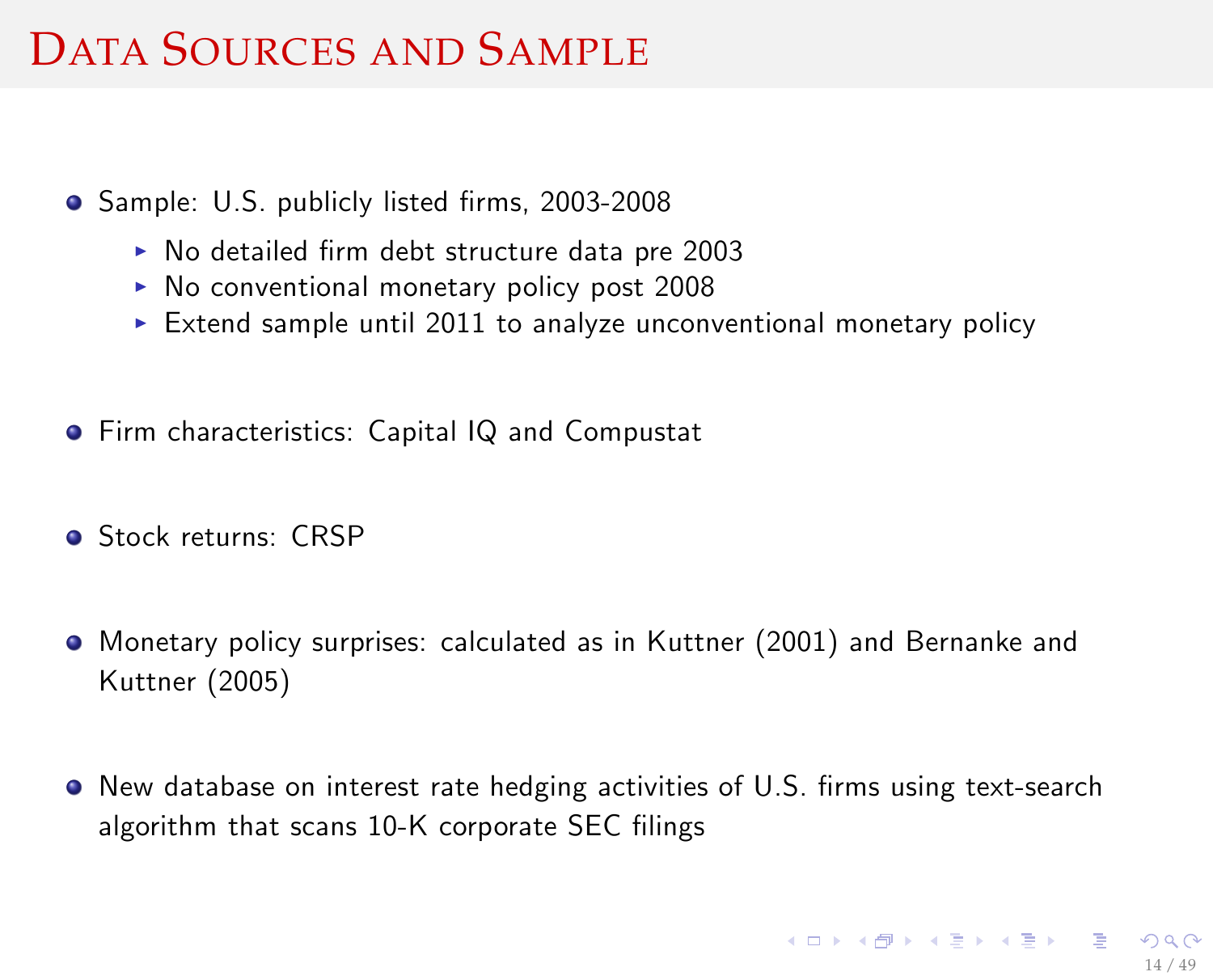#### DESCRIPTIVE STATISTICS

#### HEDGED AND UNHEDGED BANK DEBT USERS VS NON BANK DEBT USERS

|                                    |                      | Leveraged        |           | Leveraged Firms w Bank Debt |
|------------------------------------|----------------------|------------------|-----------|-----------------------------|
|                                    |                      | Firms w/out      |           |                             |
|                                    | <b>Entire Sample</b> | <b>Bank Debt</b> | Hedgers   | Nonhedgers                  |
|                                    | Mean                 | Mean             | Mean      | Mean                        |
| Bank Debt / At                     | 7.22%                | $0.00\%$         | 15.52%    | 10.33%                      |
| Bank Debt / Total Debt             | 37.51%               | $0.00\%$         | 50.35%    | 58.89%                      |
| Float-Rate Debt / Tot. Debt        | 38.31%               | 8.95%            | 47.04%    | 50.62%                      |
| Short-Term Debt /At                | 2.55%                | 1.85%            | 3.65%     | 3.71%                       |
| Profitability                      | 4.94%                | 4.35%            | 8.91%     | 4.31%                       |
| Size (Total Assets, Million \$)    | 4,274.32             | 5,404.67         | 5,071.905 | 4,677.73                    |
| <b>Book Leverage</b>               | 28.15%               | 26.87%           | 45.19%    | 31.07%                      |
| Earnings-Interest Rate Sensitivity | $-13.23%$            | $-11.82%$        | $-15.63%$ | $-12.98%$                   |
| <b>Rated Dummy</b>                 | 32.98%               | 36.23%           | 57%       | 28.76%                      |
| Market-to-Book Assets              | 1.98                 | 2.13             | 1.42      | 1.79                        |
| Cash/At                            | 22.35%               | 27.19%           | 7.44%     | 17.44%                      |
| CAPM Beta (Monthly)                | 1.32                 | 1.37             | 1.11      | 1.35                        |
| Age                                | 16.78                | 18.08            | 20.20     | 16.63                       |
| <b>Hedging Dummy</b>               | 34.80%               | 26.46%           | 100.00%   | 0.00%                       |
| Observations (annual)              | 9,746                | 2,509            | 2,463     | 2,647                       |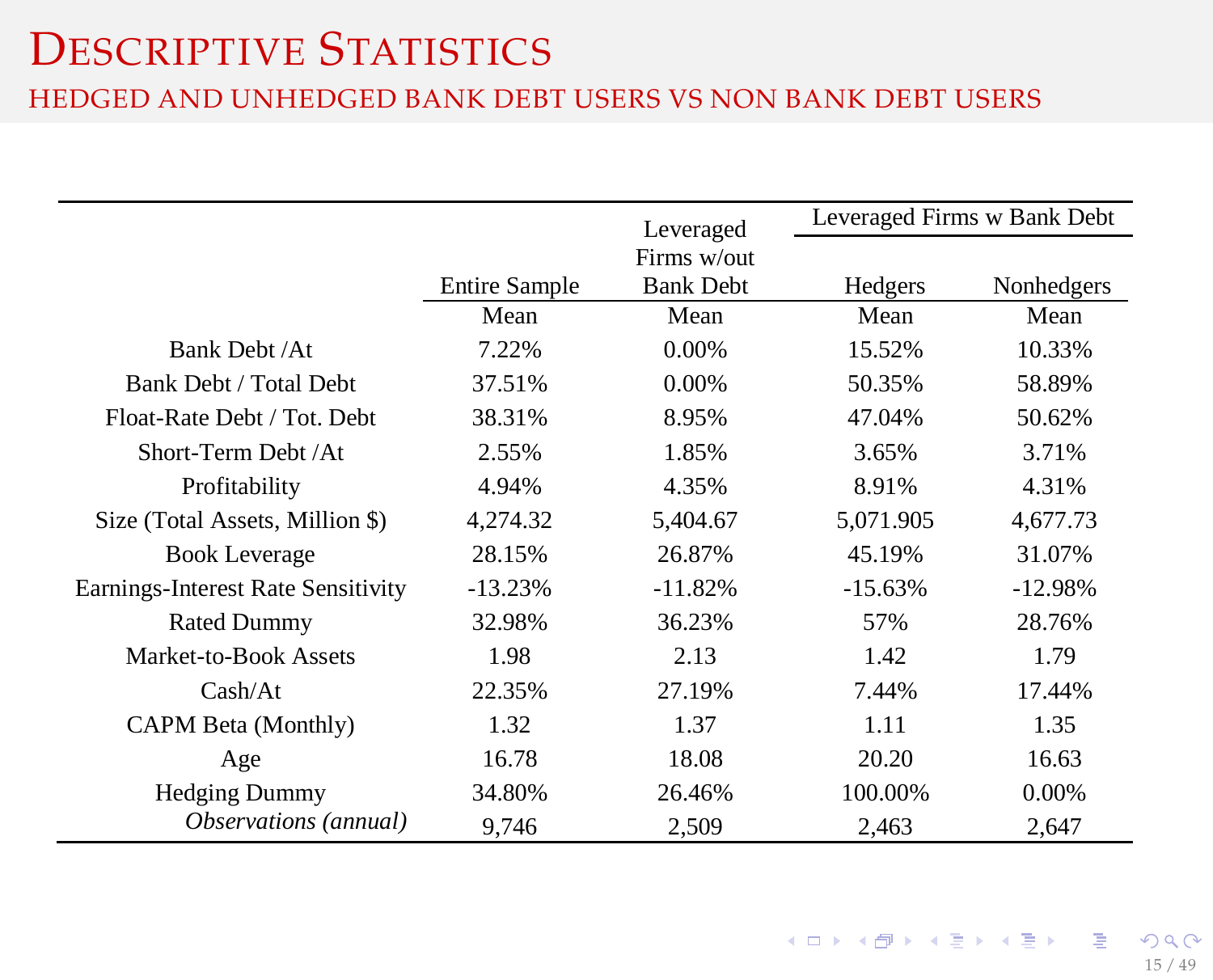## FLOATING RATE CHANNEL: EMPIRICAL **SPECIFICATION**

• Main regression specification

$$
Depi,t = \beta_0 + \beta_1\text{Surprise}_{t} + \beta_2 (\text{BankDebt}/At)_{i,t-1}
$$
  
+  $\beta_3$ Surprise<sub>t</sub> \* (BankDebt/At)\_{i,t-1}  
+  $\gamma$  Controls<sub>i,t-1</sub> +  $\lambda$ Surprise<sub>t</sub> \* Controls<sub>i,t-1</sub> +  $\varepsilon_{i,t}$ ,

where  $Dep_{i,t}$  is any firm-level outcome, and  $Surprise_t$  is a monetary policy shock

- **o** Coefficient of interest is  $β_3$
- **•** Restrict sample to firms with floating-rate debt/assets  $> 1\%$
- <sup>O</sup> Run specification in 4 subsamples: hedgers vs non hedgers, financially constrained vs unconstrained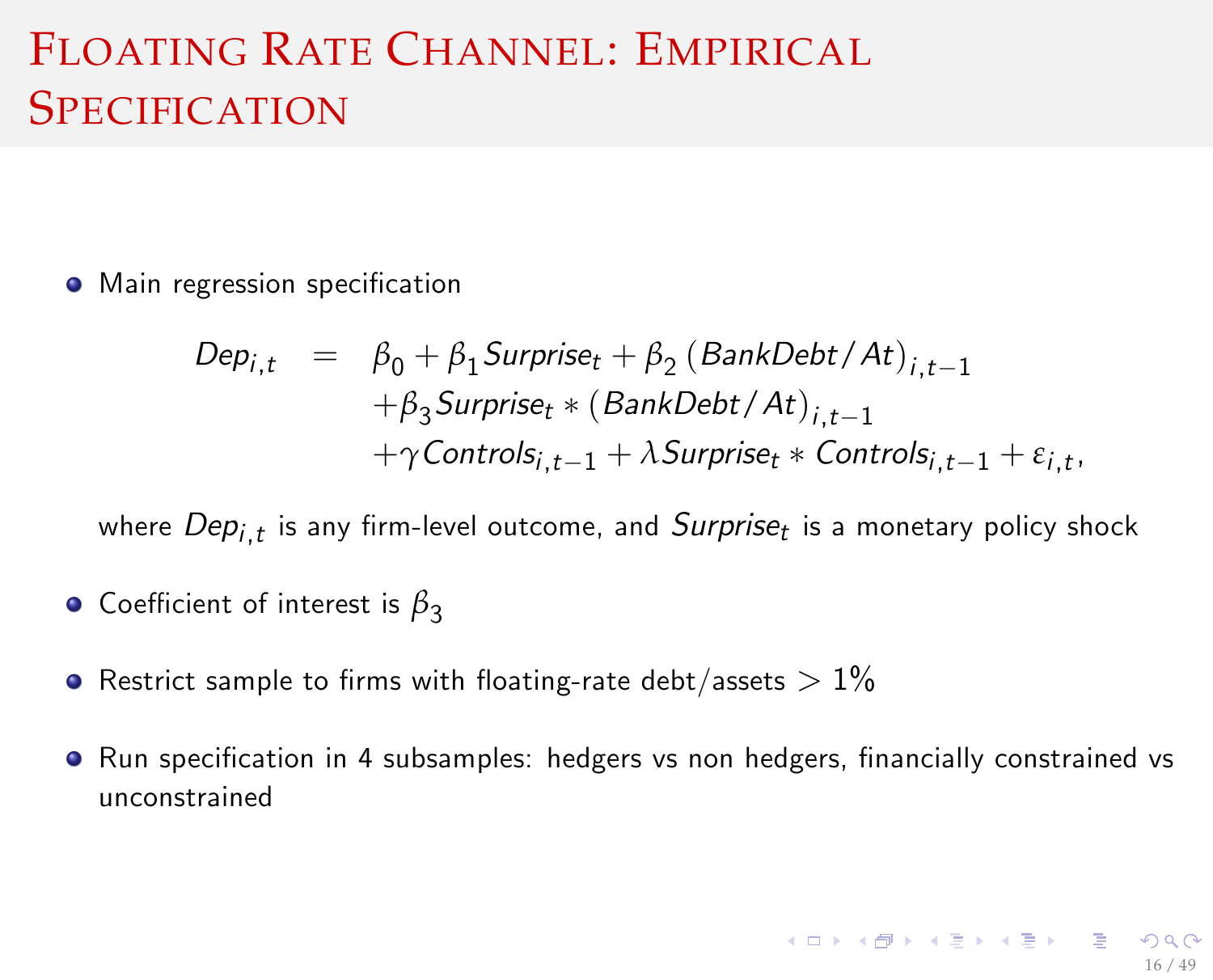## FLOATING RATE CHANNEL: EMPIRICAL SPECIFICATION

• Main regression specification

$$
Depi,t = \beta_0 + \beta_1\text{Surprise}_{t} + \beta_2 (\text{BankDebt}/\text{At})_{i,t-1}
$$
  
+  $\beta_3$ Surprise<sub>t</sub> \* (BankDebt/ $At$ )<sub>i,t-1</sub>  
+  $\gamma$ Controls<sub>i,t-1</sub> +  $\lambda$ Surprise<sub>t</sub> \* Controls<sub>i,t-1</sub> +  $\varepsilon_{i,t}$ ,

where  $Dep_{i,t}$  is any firm-level outcome, and  $Surprise_t$  is a monetary policy shock

- **o** Predictions:
	- $\delta_1$  < 0 : tighter monetary policy has a negative impact on stock returns, sales, investment,...
	- $\delta$ <sub>3</sub> < 0 : bank debt usage increases firm responsiveness to monetary policy
	- $\triangleright$   $\beta_{3.\text{unhedge}} \beta_{3.\text{hedge}} < 0$ : responsiveness of unhedged bank debt users stronger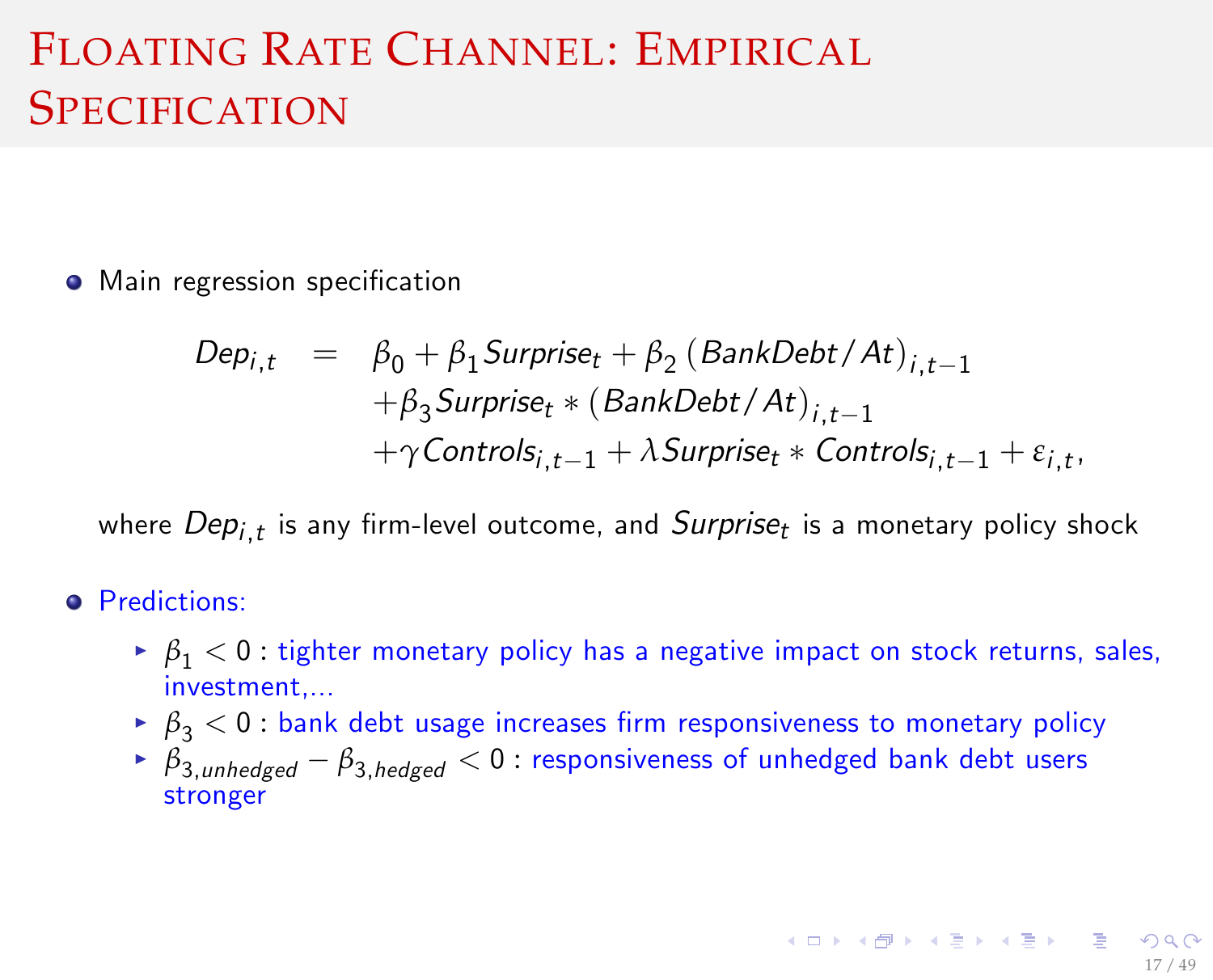## FLOATING RATE CHANNEL: EMPIRICAL SPECIFICATION

• Main regression specification

$$
Depi,t = \beta_0 + \beta_1\text{Surprise}_{t} + \beta_2 (\text{BankDebt}/At)_{i,t-1}
$$
  
+  $\beta_3$ Surprise<sub>t</sub> \* (BankDebt/At)<sub>i,t-1</sub>  
+  $\gamma$ Controls<sub>i,t-1</sub> +  $\lambda$ Surprise<sub>t</sub> \* Controls<sub>i,t-1</sub> +  $\varepsilon_{i,t}$ ,

where  $Dep_{i,t}$  is any firm-level outcome, and  $Surprise_t$  is a monetary policy shock

Main hypothesis: exposure to interest rate risk through bank debt usage has a significantly stronger impact for financially constrained firms

$$
\Big(\beta_{3,unhedge} - \beta_{3,hedge}\Big)_{constrained} < \Big(\beta_{3,unhedge} - \beta_{3,hedge}\Big)_{unconstrained}
$$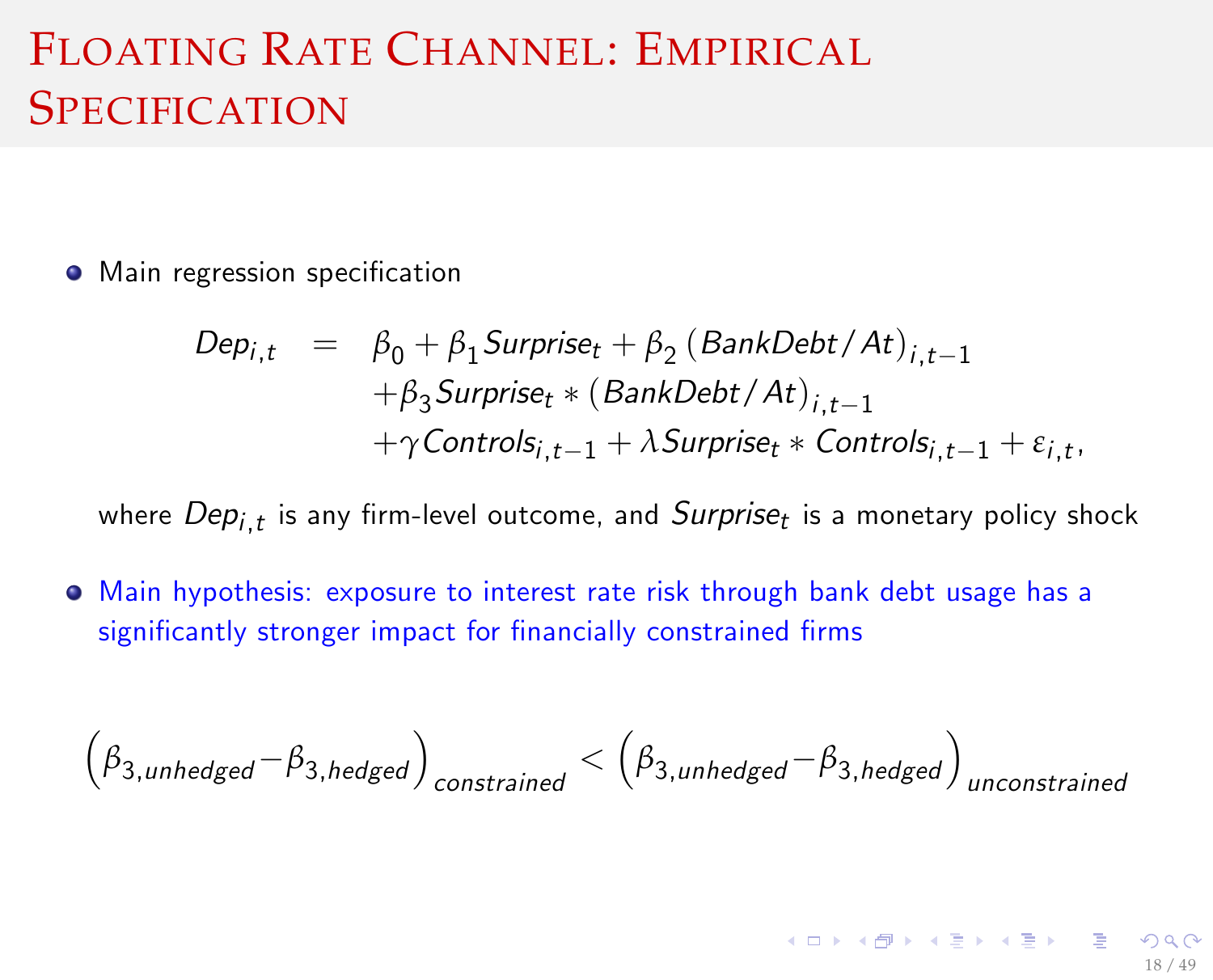# 1. Stock Price Evidence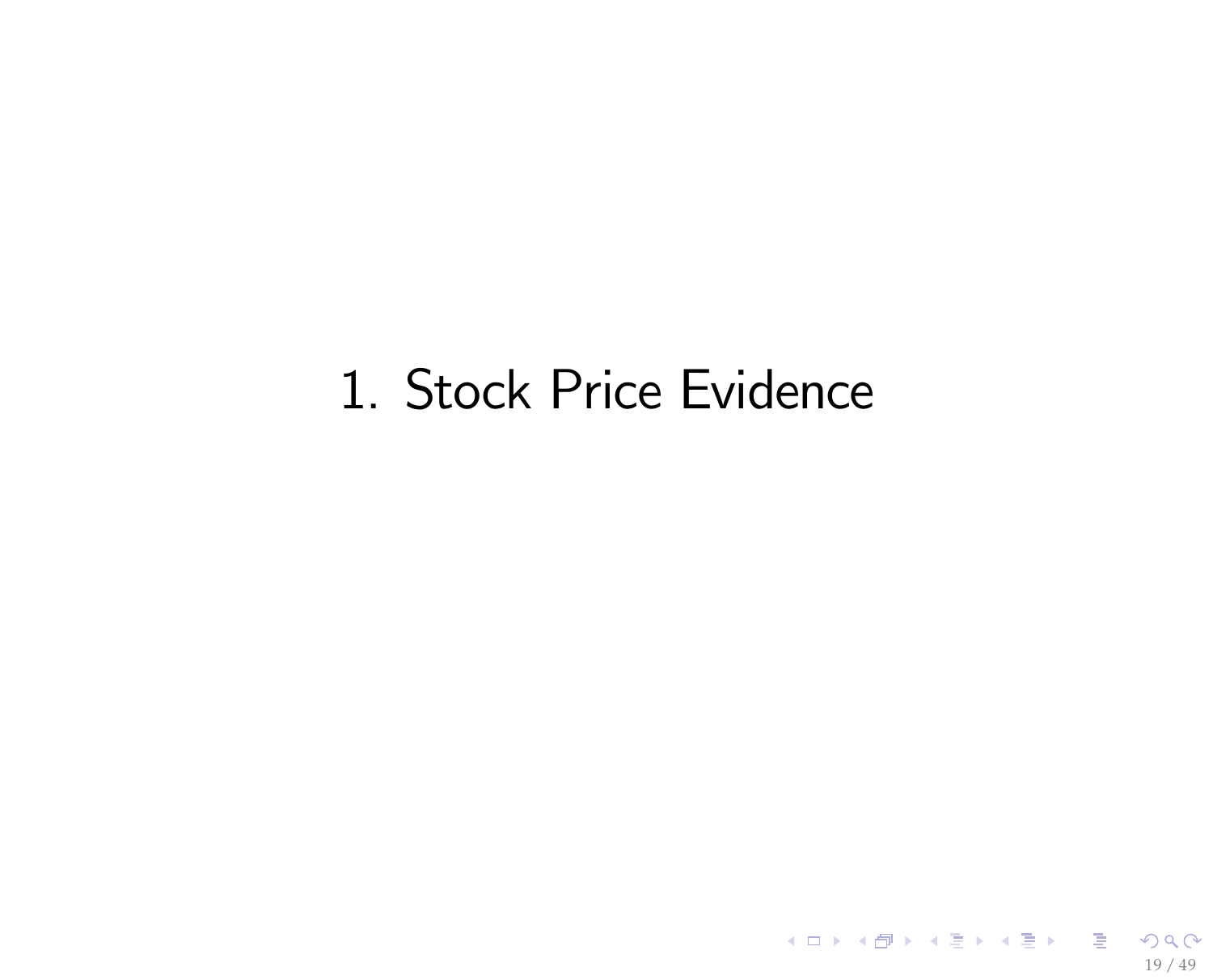### STOCK PRICE EVIDENCE

#### **•** Specification

$$
Ret_{i,t} = \beta_0 + \beta_1 \text{Surprise}_t + \beta_2 \left(\text{BankDebt}/\text{At}\right)_{i,t-1} + \beta_3 \text{Surprise}_t * \left(\text{BankDebt}/\text{At}\right)_{i,t-1} + \gamma \text{Controls}_{i,t-1} + \lambda \text{Surprise}_t * \text{Controls}_{i,t-1} + \varepsilon_{i,t},
$$

where dependent variable = firm i's stock price change  $Ret_{i,t}$  over the day t of a monetary policy shock  $Surprise_t$  and day after

- $\triangleright$  takes more than a day for the full effect to be incorporated in stock prices
- $\textit{Controls}_{i,t-1}$  : book leverage, firm size, market-to-book ratio, profitability, and interest rate sensitivity
- Run specification in 4 subsamples: hedgers vs non hedgers, financially constrained vs unconstrained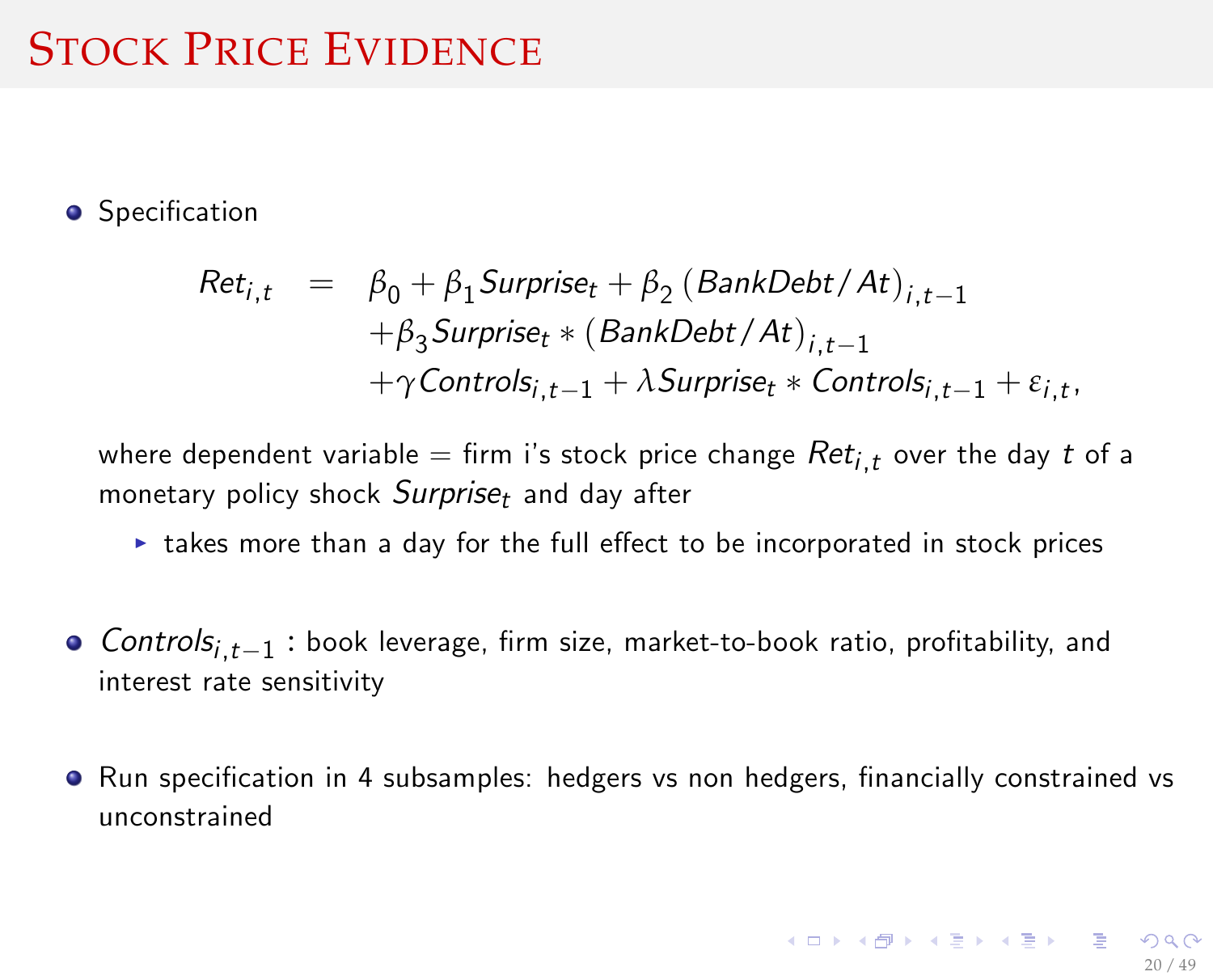## STOCK PRICE EVIDENCE

|                                    | (1)        | (2)         | (3)        | (4)        |
|------------------------------------|------------|-------------|------------|------------|
|                                    | Non-       | Non-        | Hedgers    | Hedgers    |
|                                    | Hedgers    | Hedgers     |            |            |
| <b>VARIABLES</b>                   | <b>OLD</b> | YOUNG       | <b>OLD</b> | YOUNG      |
|                                    |            |             |            |            |
| Surprise                           | $-6.23***$ | $-3.05$     | $-6.33**$  | $-7.03***$ |
|                                    | $(-3.73)$  | $(-1.48)$   | $(-2.52)$  | $(-2.74)$  |
| Surprise*(BankDebt/At)             | $-20.30$   | $-56.73***$ | 3.81       | 3.20       |
|                                    | $(-1.49)$  | $(-3.49)$   | (0.37)     | (0.29)     |
|                                    |            |             |            |            |
| Surprise*(BankDebt/At)*Constrained |            | $-36.43*$   |            | $-0.61$    |
|                                    |            | $(-1.74)$   |            | $(-0.04)$  |
| Firm FE                            | <b>YES</b> | YES         | <b>YES</b> | <b>YES</b> |
| <b>Firm Controls</b>               | <b>YES</b> | YES         | <b>YES</b> | <b>YES</b> |
| Surprise*Firm Controls             | YES        | YES         | YES        | <b>YES</b> |
|                                    |            |             |            |            |
| <b>Observations</b>                | 6,713      | 5,075       | 7,303      | 5,032      |
| R-squared                          | 0.01       | 0.01        | 0.01       | 0.02       |
| Number of gykey                    | 432        | 409         | 407        | 337        |

● Effect of bank debt usage on the responsiveness to monetary policy concentrated in financially constrained unhedged bank debt users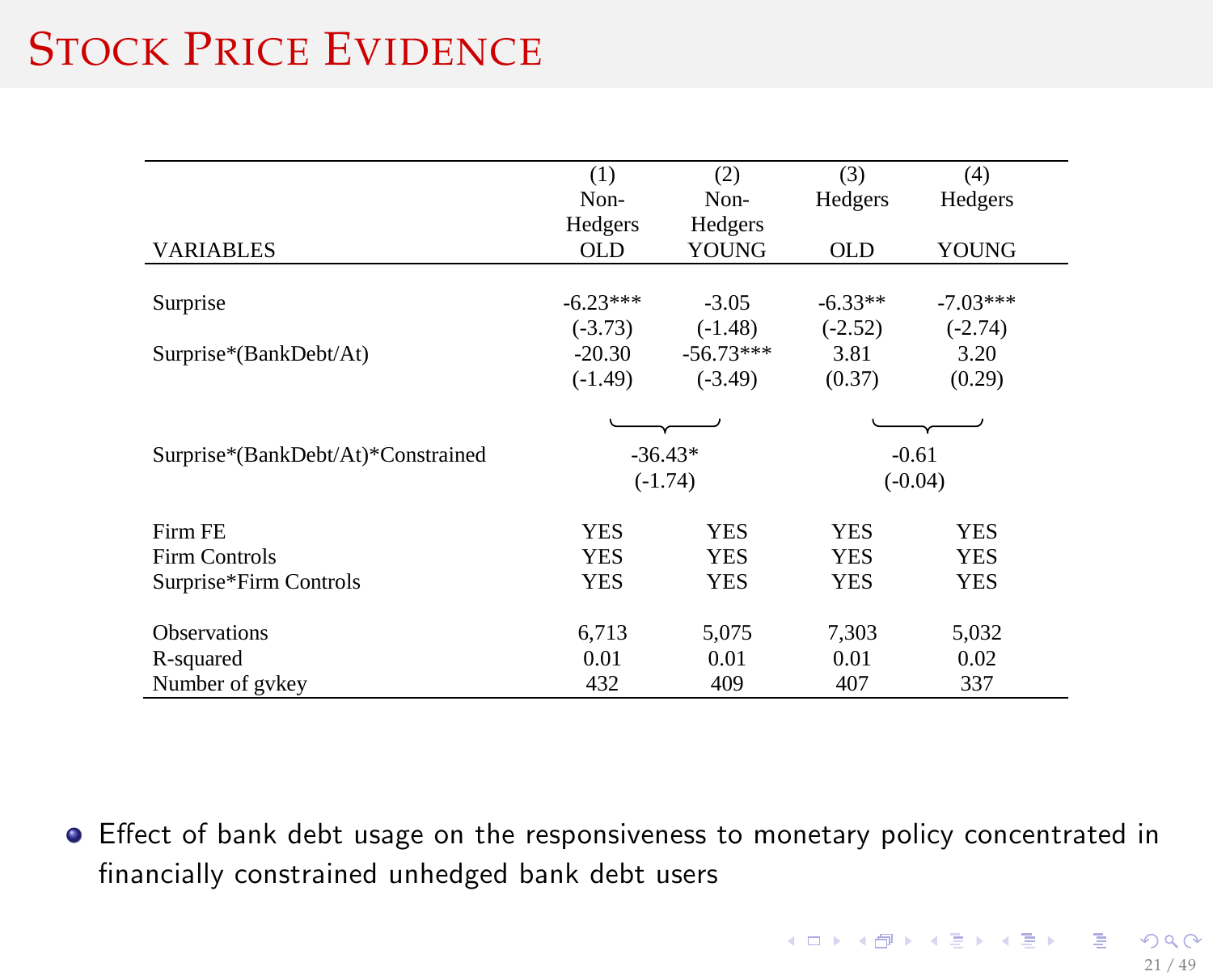## STOCK PRICE EVIDENCE

|                                    | (1)        | (2)         | (3)        | (4)        |  |
|------------------------------------|------------|-------------|------------|------------|--|
|                                    | Non-       | Non-        | Hedgers    | Hedgers    |  |
|                                    | Hedgers    | Hedgers     |            |            |  |
| <b>VARIABLES</b>                   | <b>OLD</b> | YOUNG       | <b>OLD</b> | YOUNG      |  |
|                                    |            |             |            |            |  |
| Surprise                           | $-6.23***$ | $-3.05$     | $-6.33**$  | $-7.03***$ |  |
|                                    | $(-3.73)$  | $(-1.48)$   | $(-2.52)$  | $(-2.74)$  |  |
| Surprise*(BankDebt/At)             | $-20.30$   | $-56.73***$ | 3.81       | 3.20       |  |
|                                    | $(-1.49)$  | $(-3.49)$   | (0.37)     | (0.29)     |  |
|                                    |            |             |            |            |  |
| Surprise*(BankDebt/At)*Constrained |            | $-36.43*$   |            | $-0.61$    |  |
|                                    |            | $(-1.74)$   |            | $(-0.04)$  |  |
| Firm FE                            | <b>YES</b> | <b>YES</b>  | <b>YES</b> | <b>YES</b> |  |
| <b>Firm Controls</b>               | <b>YES</b> | <b>YES</b>  | <b>YES</b> | <b>YES</b> |  |
| Surprise*Firm Controls             | YES        | <b>YES</b>  | <b>YES</b> | <b>YES</b> |  |
|                                    |            |             |            |            |  |
| <b>Observations</b>                | 6,713      | 5,075       | 7,303      | 5,032      |  |
| R-squared                          | 0.01       | 0.01        | 0.01       | 0.02       |  |
| Number of gykey                    | 432        | 409         | 407        | 337        |  |

- $\bullet$  Surprise  $1\%$  increase in feds funds rate causes stock price of firm with average bank debt (7.22% of assets) to decrease about 5%
- 1 s.d. increase in bank debt usage (0.114) causes stock price to decrease 6.5  $(=-56.7 * 0.114)$  percentage points more in response to same surprise, in sample of unhedged constrained メロトメ 御 トメ 君 トメ 君 トー 君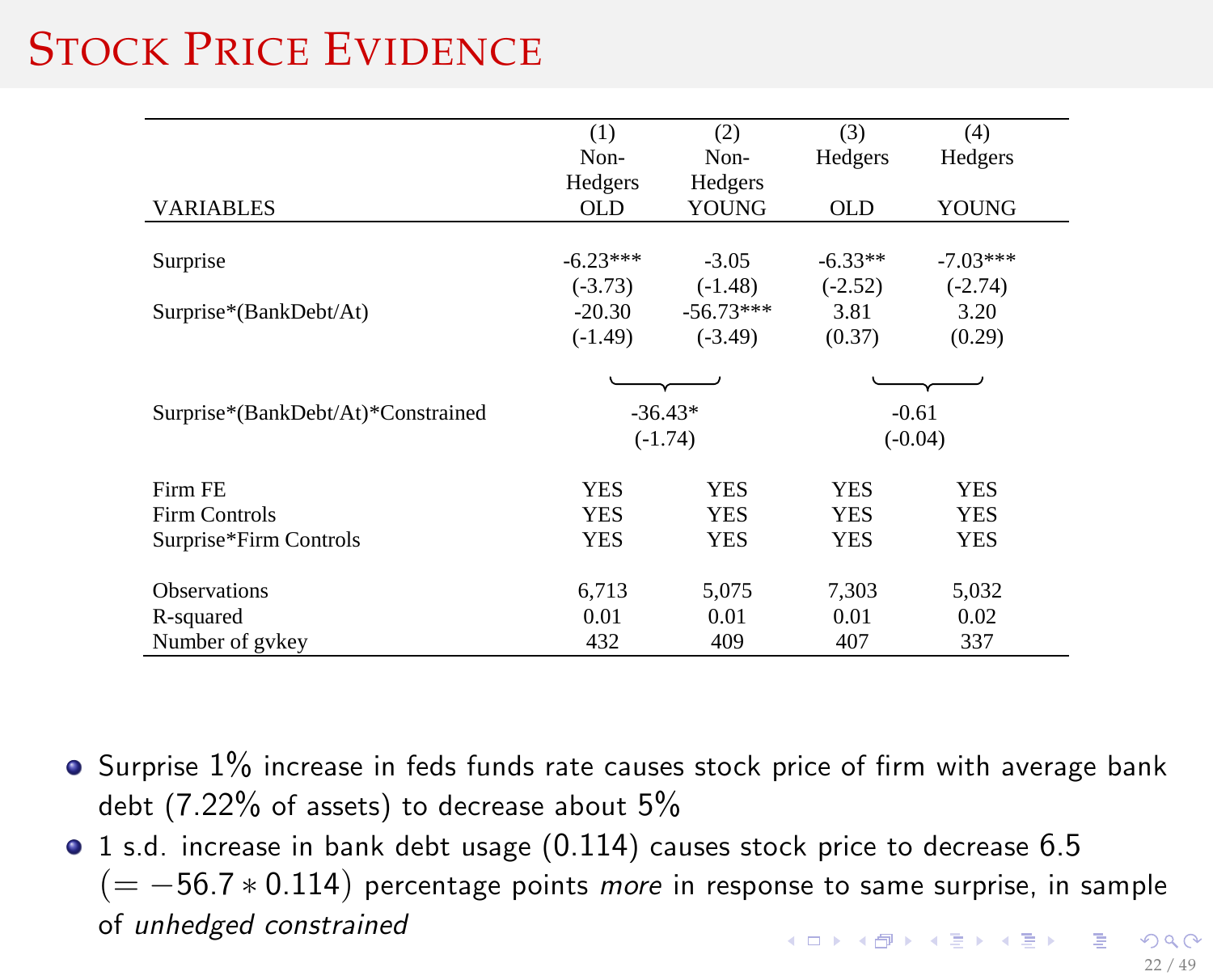## ROBUSTNESS (I)

- Additional firm level controls: cash-flow vol, tangibility, cash holdings
- **CAPM** correction of stock returns
- $\bullet$  Firm/industry/year fixed effects
- Error clustering at industry and Fed event date level
- Alternative Önancial constraints measures: Örm age, Örm size, Whited-Wu index, Hadlock and Pierce (2012) index
- **•** Instrumental variable regression for bank debt usage
	- $\triangleright$  visibility (membership of NYSE or SP500), uniqueness (% rated in the same industry), tangibility
	- ▶ Faulkender and Petersen (2008, RFS), Santos and Winton (2008, JF)
- **O** Debt maturity
	- $\triangleright$  Could be simple interest channel because bank debt is relatively short term: but higher short-term debt does not imply higher responsiveness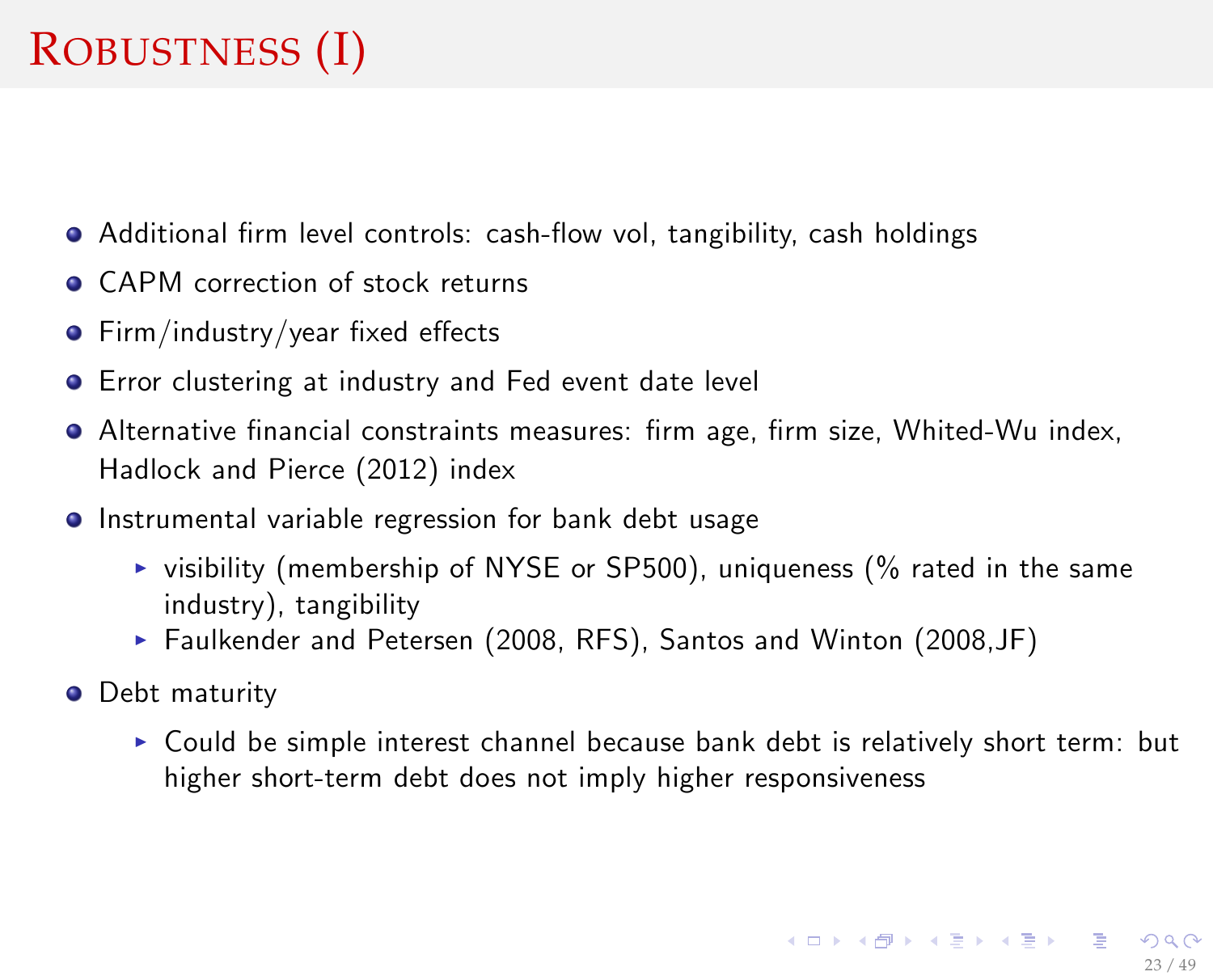## ROBUSTNESS (II)

- Replace bank debt with floating rate debt variable from Capital IQ
- Control for bank characteristics, by using LPC Dealscan data to construct a database of bank-Örm relationships
- Restricting to FOMC statements with non-positive rate changes
- Placebo: replace dependent variable with the last two-day returns before the FOMC
- **•** Instrumental variables analysis for hedging
	- Instrument for hedging: tax convexity (Graham and Smith (1999), Campello, Lin, Ma, and Zou (2011))
	- $\triangleright$  Relevance condition: incentive to hedge
	- $\triangleright$  Exclusion restriction: unlikely to have direct first-order effect on sensitivity of stock prices to monetary policy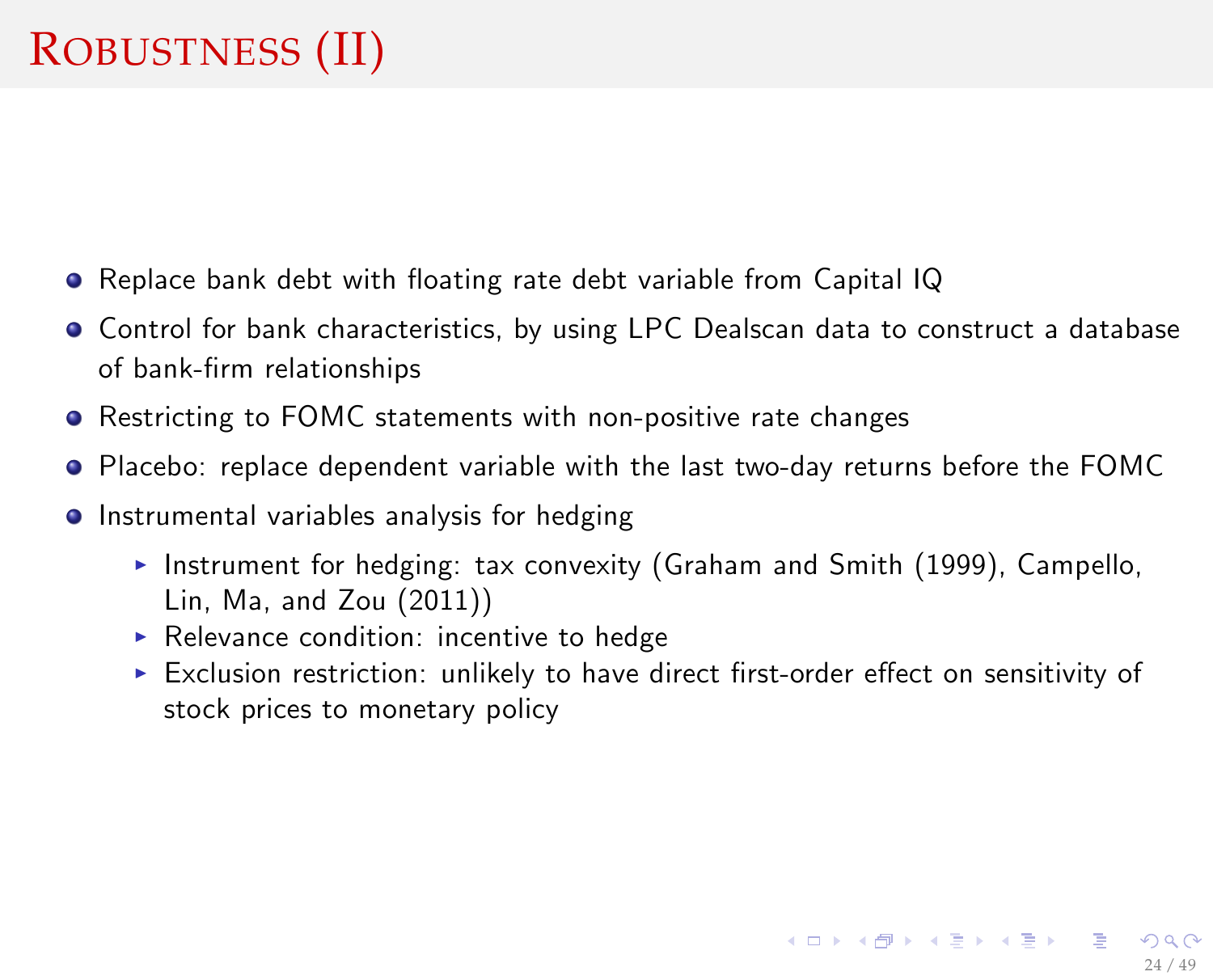### RESULTS: CUMULATIVE EFFECTS 5-DAY HORIZON



All additional stock price decline due to use of bank debt in sample of unhedged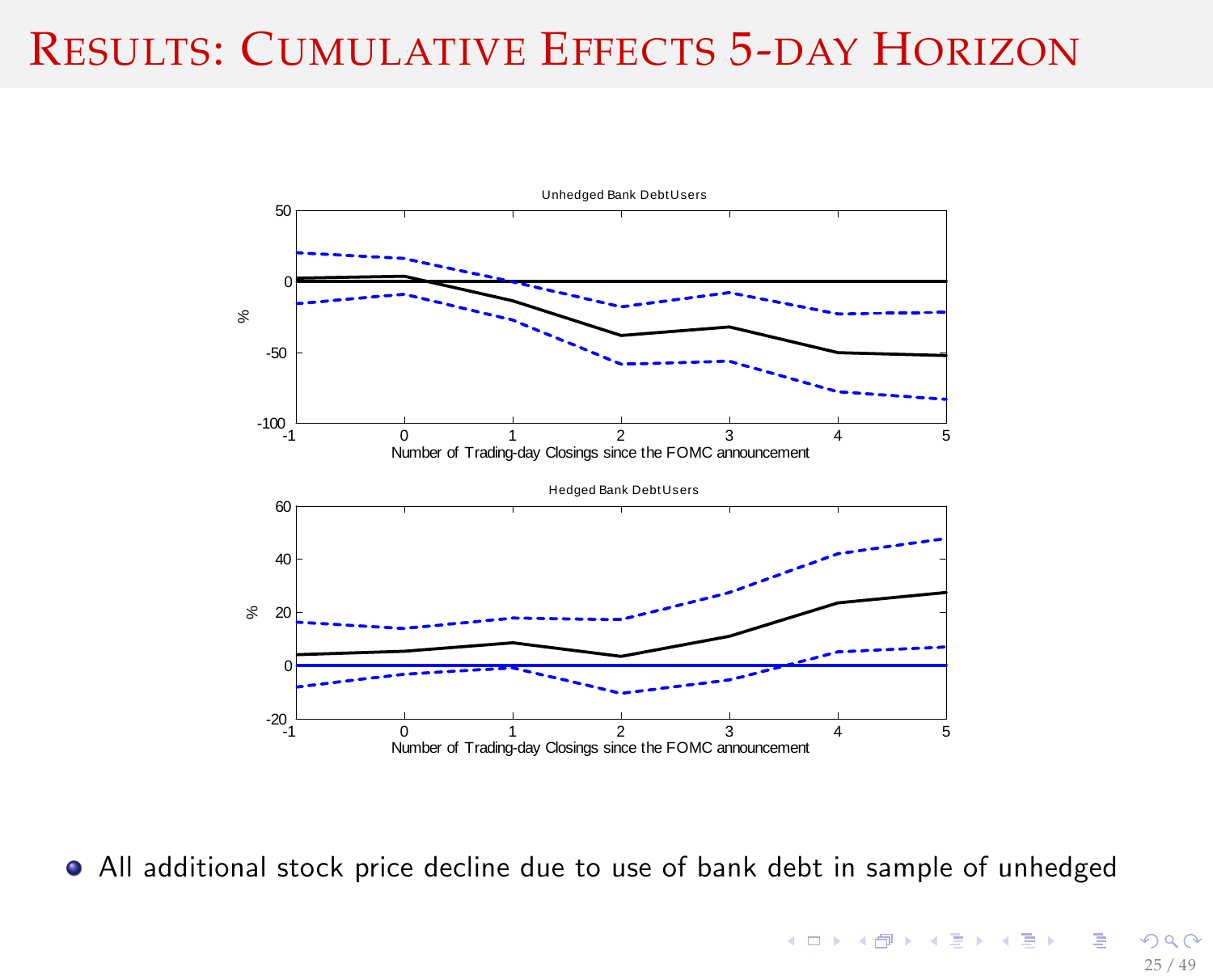# 2. Evidence Using Balance Sheet Variables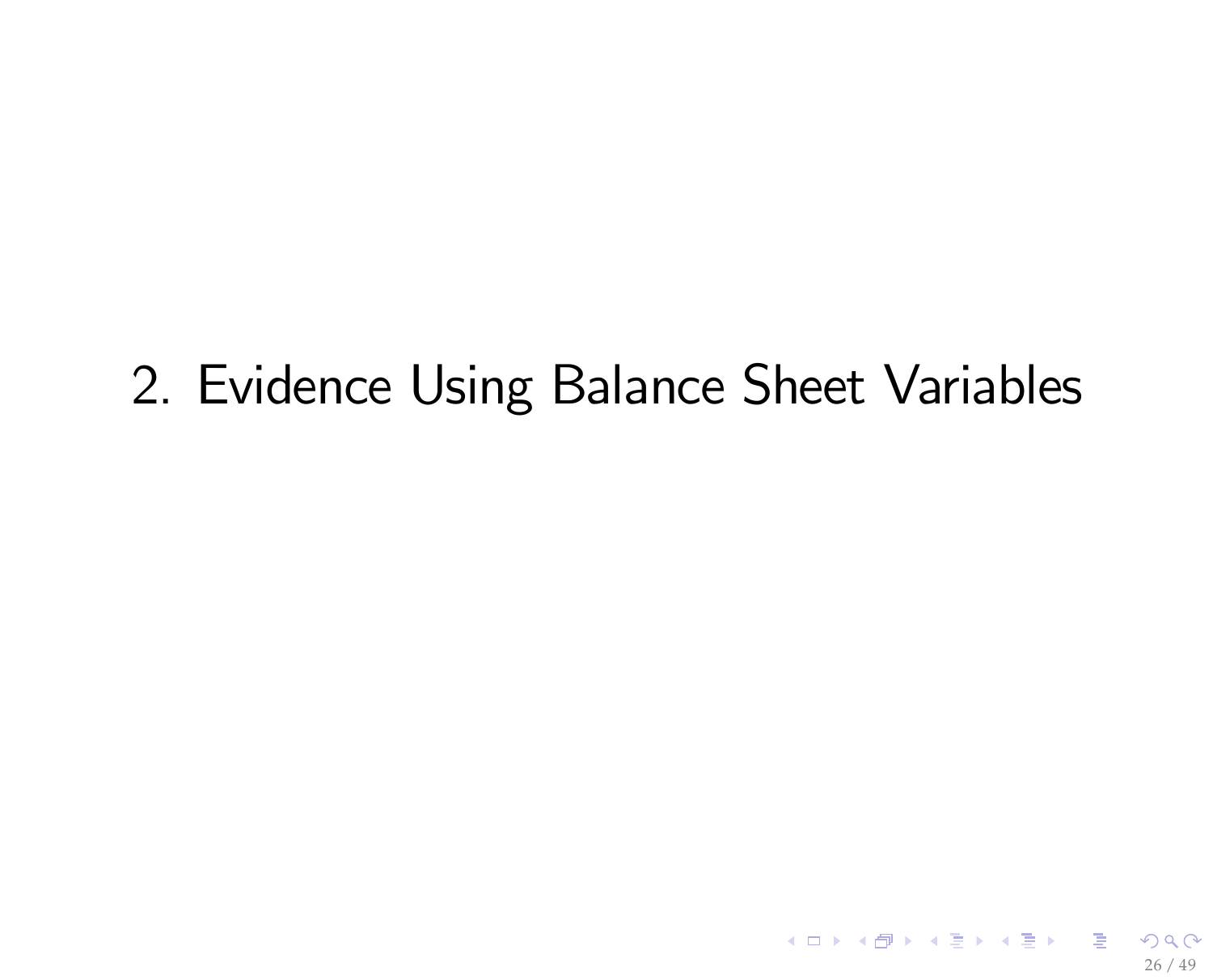## FLOATING RATE CHANNEL: ADDITIONAL EVIDENCE AND REAL IMPLICATIONS

**Ouestions:** 

- In Its stronger effect of floating rate channel for financially constrained firms associated with financial and real outcomes in the affected firms?
- $\triangleright$  What is the economic magnitude and duration of effects of the floating rate channel?
- Focus on implications for *interest rate coverage ratio, cash holdings, inventory* investment, fixed investment, and sales

**•** Regression:

$$
\Delta Dep_{t-1,t+x} = \beta_0 + \beta_1 \widehat{Change}_t
$$

$$
+\beta_2 (BankDebt/At)_{t-1} + \beta_3 \widehat{Change}_t (BankDebt/At)_{t-1}
$$

$$
+\gamma Controls_{t-1} + \lambda \widehat{Change}_t (Controls_{t-1}) + \varepsilon_t,
$$

- $\blacktriangleright$  -Change $_t$  is cumulative quarterly change in interest rate
- $\triangleright$  Study effects up to 6 quarters ahead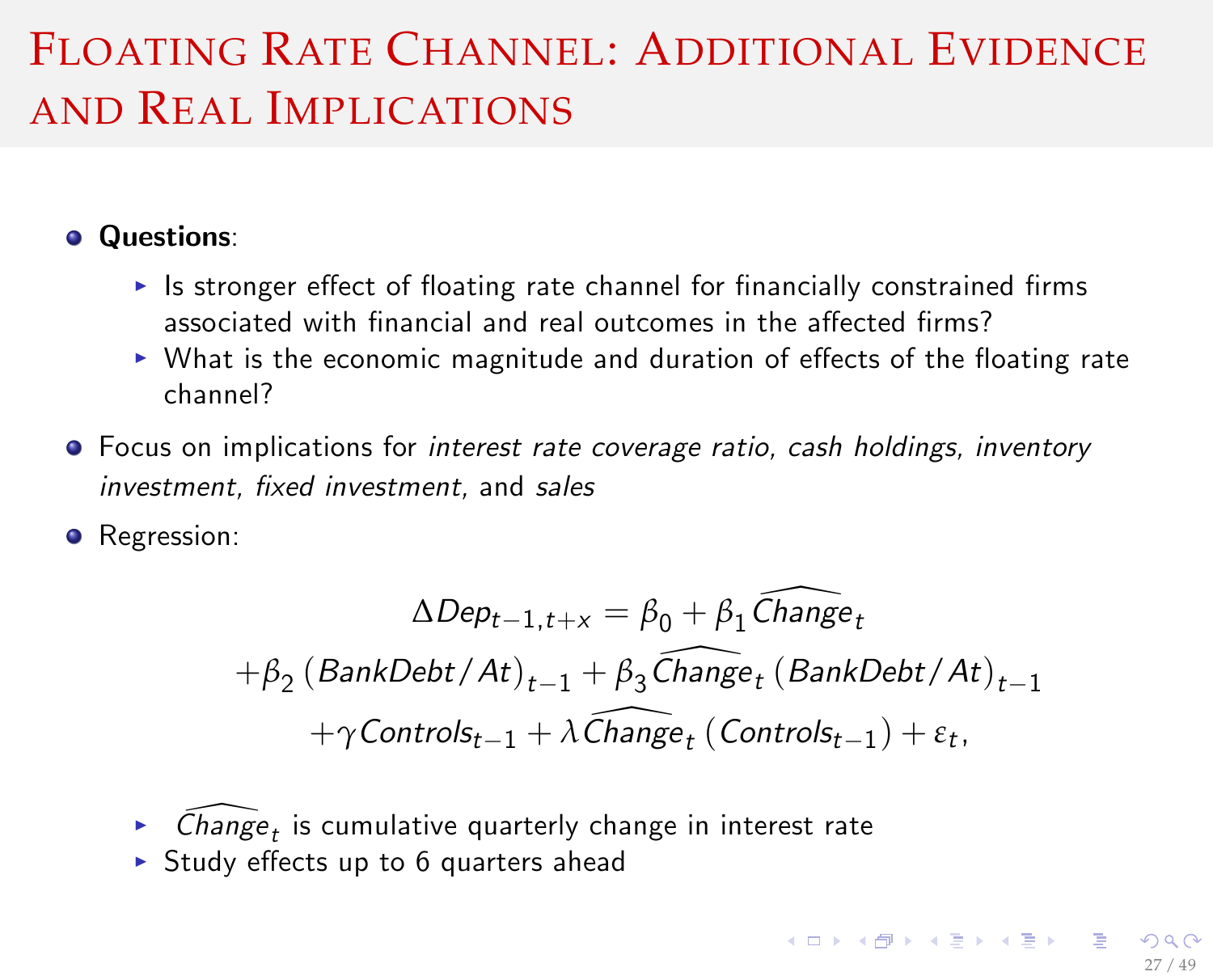### IMPACT ON FIRMS' LIQUIDITY POSITION

- Explore floating rate mechanism
	- $\triangleright$  operates by impacting liquidity position of firms
- $\bullet$  Impact on interest rate coverage ratio:

coverage ratio = interest expense  $\mathsf{cash}\text{-}\mathsf{flow}\ +\ \mathsf{interest}\ \mathsf{expense}$ 

- $\triangleright$  often used proxy for firm financial distress (Whited (1992), Gertler and Gilchrist (1994), and Campello and Chen (2010), for example)
- $\triangleright$  high coverage ratio indicates firm may face difficulties trying to meet interest rate payments
- **Impact on cash holdings:**

$$
\mathsf{Cash}_{t} = \frac{(\mathsf{Cash} \& \mathsf{S-t} \text{ inv})_{t}}{\mathsf{Assets}_{t-1}}.
$$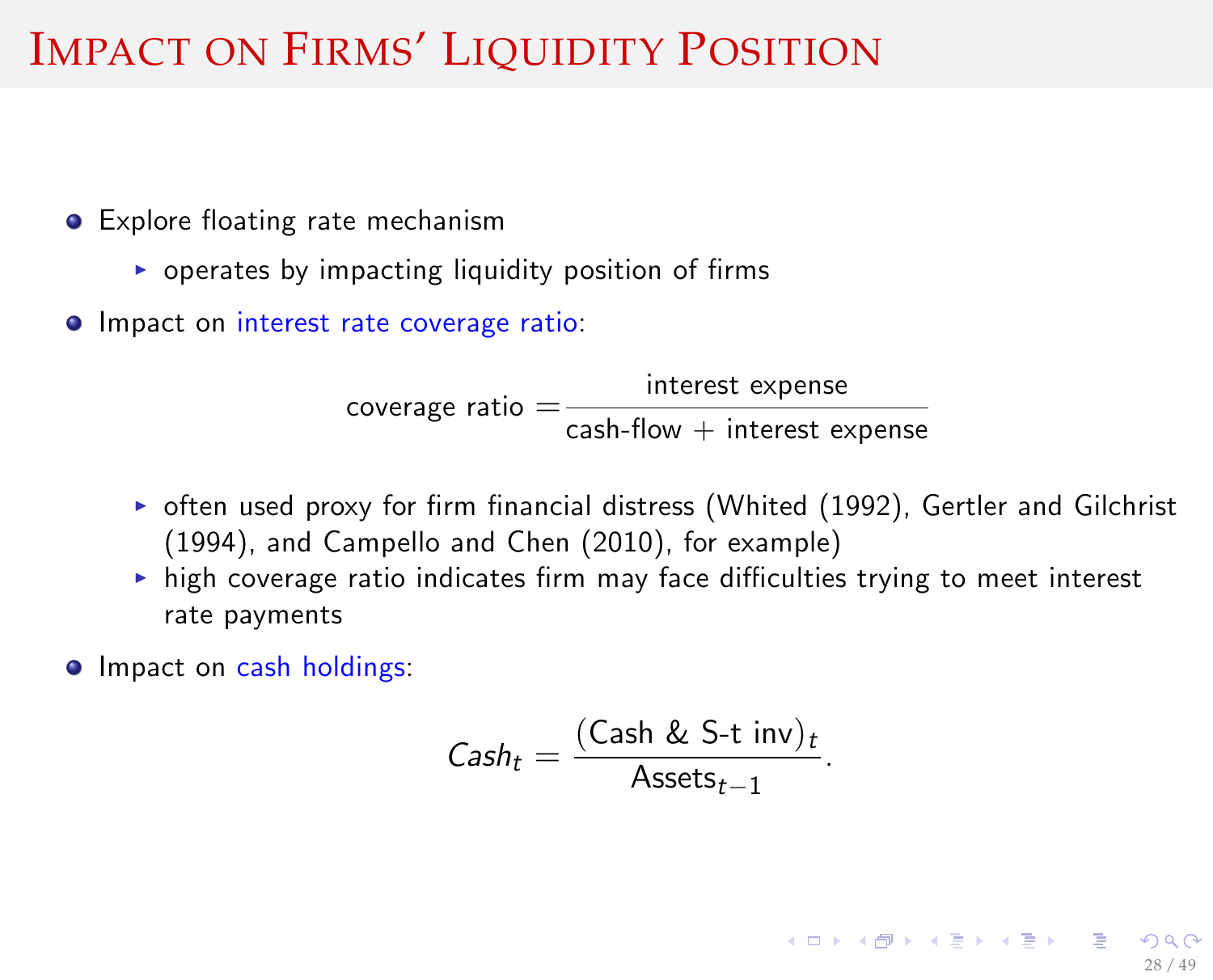# IMPACT ON FIRMS' LIQUIDITY POSITION: COVERAGE RATIO

| Dep variable: CoverageRatio <sub>t+x</sub> - CoverageRatio <sub>t-1</sub> |               |                |                |                |                |                |
|---------------------------------------------------------------------------|---------------|----------------|----------------|----------------|----------------|----------------|
|                                                                           | (1)           | (2)            | (3)            | (4)            | (5)            | (6)            |
|                                                                           | $x=1$ quarter | $x=2$ quarters | $x=3$ quarters | $x=4$ quarters | $x=5$ quarters | $x=6$ quarters |
|                                                                           | ahead         | ahead          | ahead          | ahead          | ahead          | ahead          |
| Non-hedgers                                                               |               |                |                |                |                |                |
| (Sum) Change* BankDebt/At                                                 | $-0.11$       | 3.56           | $6.04*$        | 4.69           | $8.72**$       | 7.88           |
|                                                                           | $(-0.04)$     | (1.00)         | (1.71)         | (1.46)         | (2.28)         | (1.14)         |
| Hedgers                                                                   | $-3.05$       | $-0.18$        | 1.82           | $-1.06$        | $-0.33$        | $-3.89$        |
| (Sum) Change* BankDebt/At                                                 | $(-0.71)$     | $(-0.08)$      | (0.54)         | $(-0.29)$      | $(-0.15)$      | $(-1.15)$      |
| Hedger*(Sum) Change* BankDebt/At                                          | $-2.93$       | $-3.74$        | $-4.21$        | $-5.74$        | $-9.05**$      | $-11.77**$     |
|                                                                           | $(-0.72)$     | $(-0.87)$      | $(-0.76)$      | $(-1.01)$      | $(-1.98)$      | $(-2.08)$      |
|                                                                           |               |                |                |                |                |                |
| Firm Controls                                                             | <b>YES</b>    | <b>YES</b>     | <b>YES</b>     | <b>YES</b>     | <b>YES</b>     | <b>YES</b>     |
| Firm FE                                                                   | <b>YES</b>    | <b>YES</b>     | <b>YES</b>     | <b>YES</b>     | <b>YES</b>     | <b>YES</b>     |
| Change*Firm Controls                                                      | <b>YES</b>    | <b>YES</b>     | <b>YES</b>     | <b>YES</b>     | <b>YES</b>     | <b>YES</b>     |
| Year-quarter dummies                                                      | <b>YES</b>    | <b>YES</b>     | <b>YES</b>     | <b>YES</b>     | <b>YES</b>     | <b>YES</b>     |
| <b>Industry-Quarter Clustering</b>                                        | <b>YES</b>    | <b>YES</b>     | <b>YES</b>     | <b>YES</b>     | <b>YES</b>     | <b>YES</b>     |
| Observations (non-hedgers regressions)                                    | 7.669         | 7.511          | 7.332          | 7,193          | 7.076          | 6,963          |
| Observations (hedgers regressions)                                        | 7,445         | 7,351          | 7,238          | 7,134          | 7,036          | 6,941          |

<span id="page-45-0"></span>100bp tightening associated with increase in coverage ratio of 0.09 (0.12) for an unhedged firm fully financed with bank debt, relative to an identical but hedged firm, at a horizon of 5 (6) quarters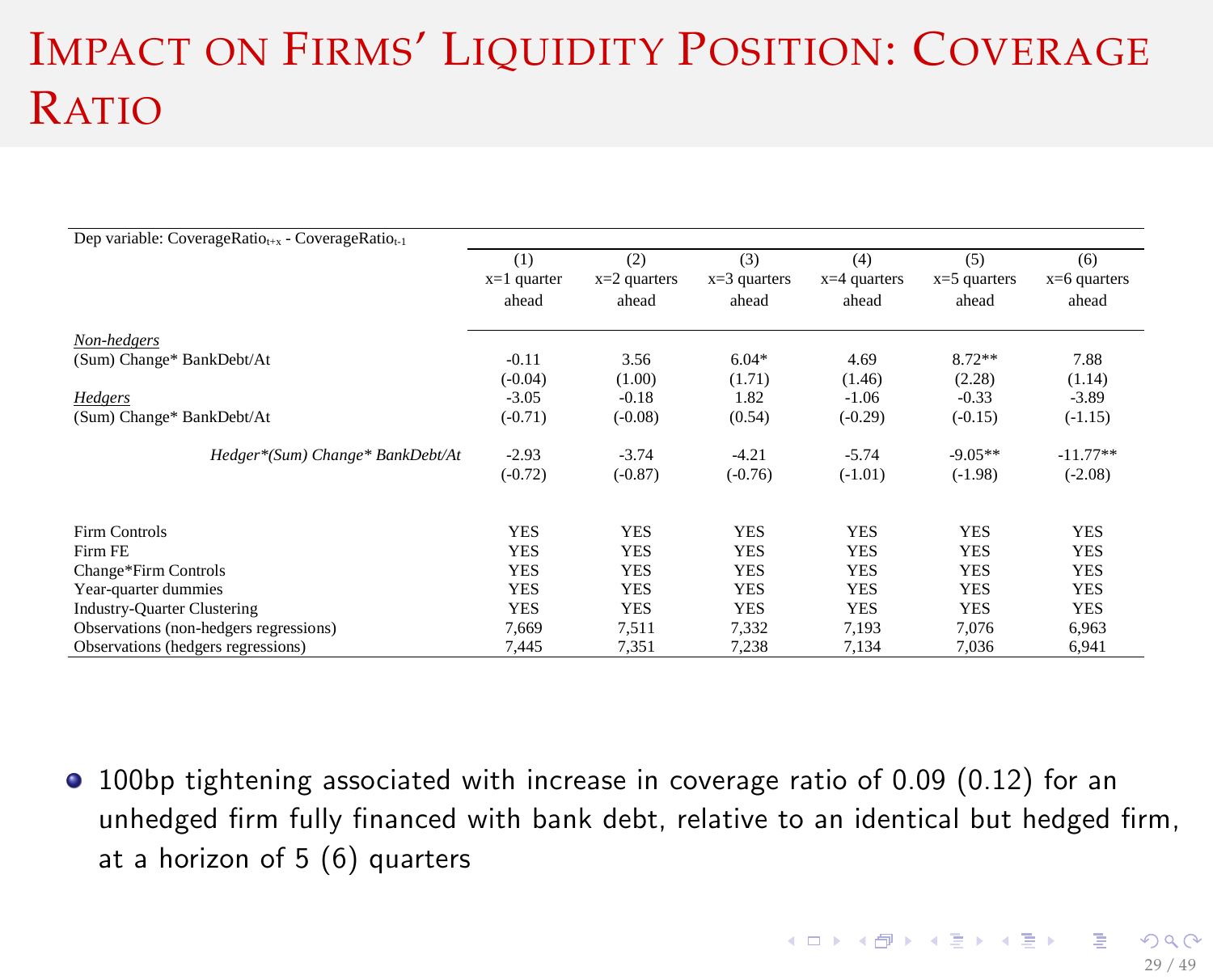# IMPACT ON FIRMS' LIQUIDITY POSITION: CASH **HOLDINGS**

| Dependent variable: $(Cash_{t+x} - Cash_{t-1})/Assets_{t-1}$ |                      |               |             |               |  |  |
|--------------------------------------------------------------|----------------------|---------------|-------------|---------------|--|--|
|                                                              | $x=6$ quarters ahead |               |             |               |  |  |
|                                                              |                      | Non-hedgers   |             | Hedgers       |  |  |
|                                                              | Constrained          | Unconstrained | Constrained | Unconstrained |  |  |
|                                                              | (high HP)            | (low HP)      | (high HP)   | (low HP)      |  |  |
| (Sum) Change ( <i>ommited</i> )                              |                      |               |             |               |  |  |
| BankDebt/At                                                  | 420.47               | 496.87        | 358.07*     | 241.59        |  |  |
|                                                              | (0.81)               | (1.36)        | (1.74)      | (1.48)        |  |  |
| (Sum) Change *BankDebt/At                                    | $-7.06**$            | 2.39          | $-1.00$     | 1.00          |  |  |
|                                                              | $(-2.37)$            | (1.54)        | $(-0.57)$   | (1.06)        |  |  |
|                                                              |                      |               |             |               |  |  |
| (Sum) Change* BankDebt/At*Constrained                        |                      | $-9.45***$    |             | $-1.99$       |  |  |
|                                                              |                      | $(-3.15)$     |             | $(-1.08)$     |  |  |
| Firm Controls                                                | <b>YES</b>           | <b>YES</b>    | <b>YES</b>  | <b>YES</b>    |  |  |
| Firm FE                                                      | YES                  | YES           | <b>YES</b>  | YES           |  |  |
| Change*Firm Controls                                         | <b>YES</b>           | <b>YES</b>    | <b>YES</b>  | <b>YES</b>    |  |  |
| Year-quarter dummies                                         | <b>YES</b>           | <b>YES</b>    | <b>YES</b>  | <b>YES</b>    |  |  |
| <b>Industry-Quarter Clustering</b>                           | <b>YES</b>           | <b>YES</b>    | <b>YES</b>  | <b>YES</b>    |  |  |
| <b>Observations</b>                                          | 3,663                | 3,667         | 1,934       | 5,075         |  |  |

- 100bp tightening associated with decrease in cash holdings of 9.5 percentage points for an unhedged financially constrained firm fully financed with bank debt, relative to an identical but unconstrained firm, at a horizon of 6 quarters
- <span id="page-46-0"></span> $\bullet$  $\bullet$  $\bullet$  Constraints do not affect responsiveness of cash holdi[ng](#page-45-0)s [of](#page-47-0)[hed](#page-46-0)[g](#page-47-0)e[d](#page-29-0) [ba](#page-69-0)[n](#page-28-0)[k](#page-29-0) [de](#page-69-0)[bt](#page-0-0) [use](#page-69-0)rs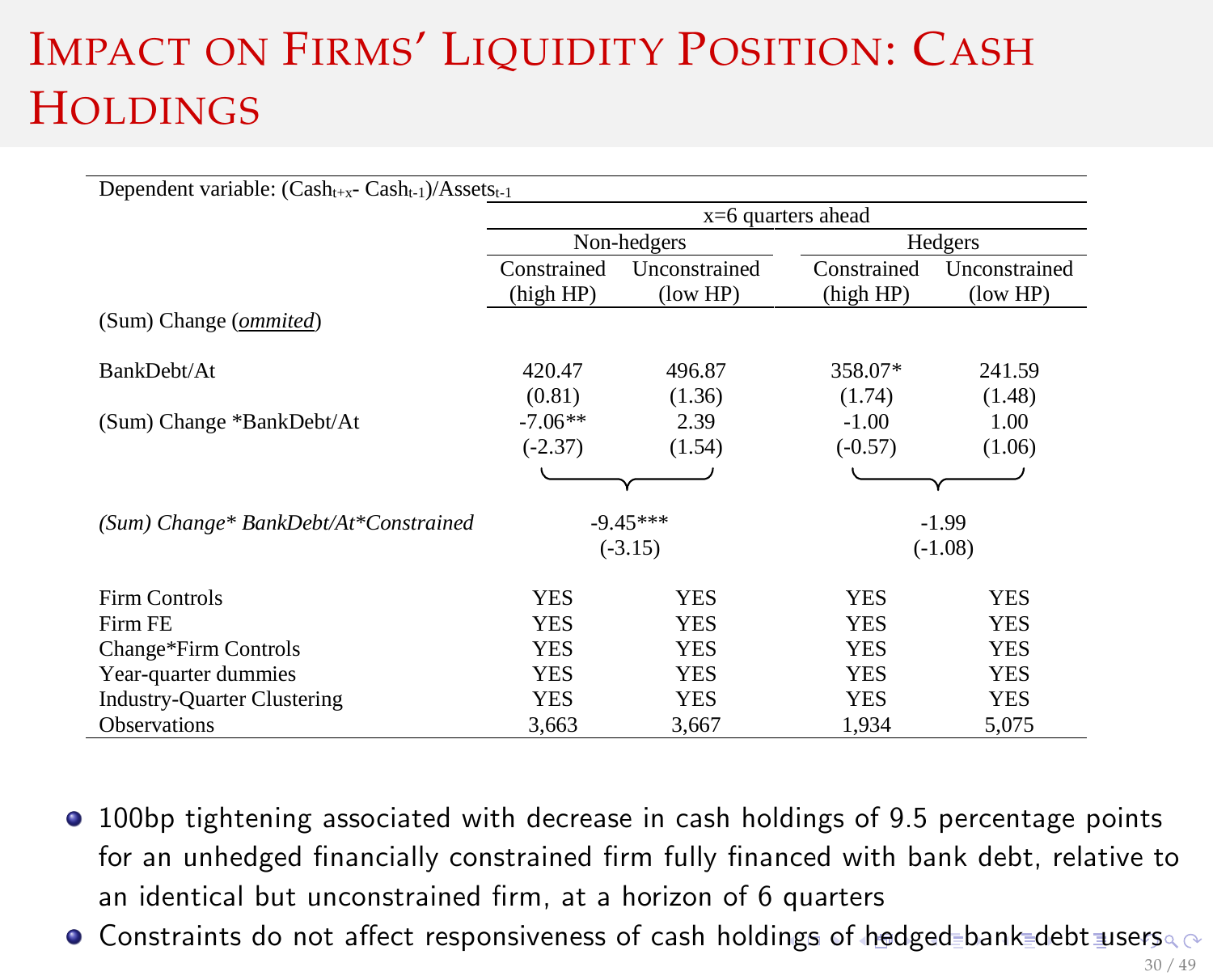### FLOATING RATE CHANNEL: REAL IMPLICATIONS

- Are floating rate channel effects identified using stock prices, interest rate coverage ratio, and cash holdings, also associated with significant real outcomes?
- <span id="page-47-0"></span>**•** Focus on
	- $\triangleright$  inventory investment: nature of our floating rate mechanism as a liquidity event means it is particularly likely to manifest itself in inventory investment, a very liquid components of firms' balance sheets
	- $\triangleright$  sales: we interpret, in line with existing literature, as a proxy for firm-level output (Gertler and Gilchrist (1994), Bond, Elston, Mairesse, and Mulkay (2003))
	- $\rightarrow$  fixed investment: difficulty of finding a relationship between fixed investment and interest rates (Caballero (1999), Sharpe and Suarez (2014)), suggesting that impact of monetary policy on fixed investment might occur mostly through indirect channels such as ours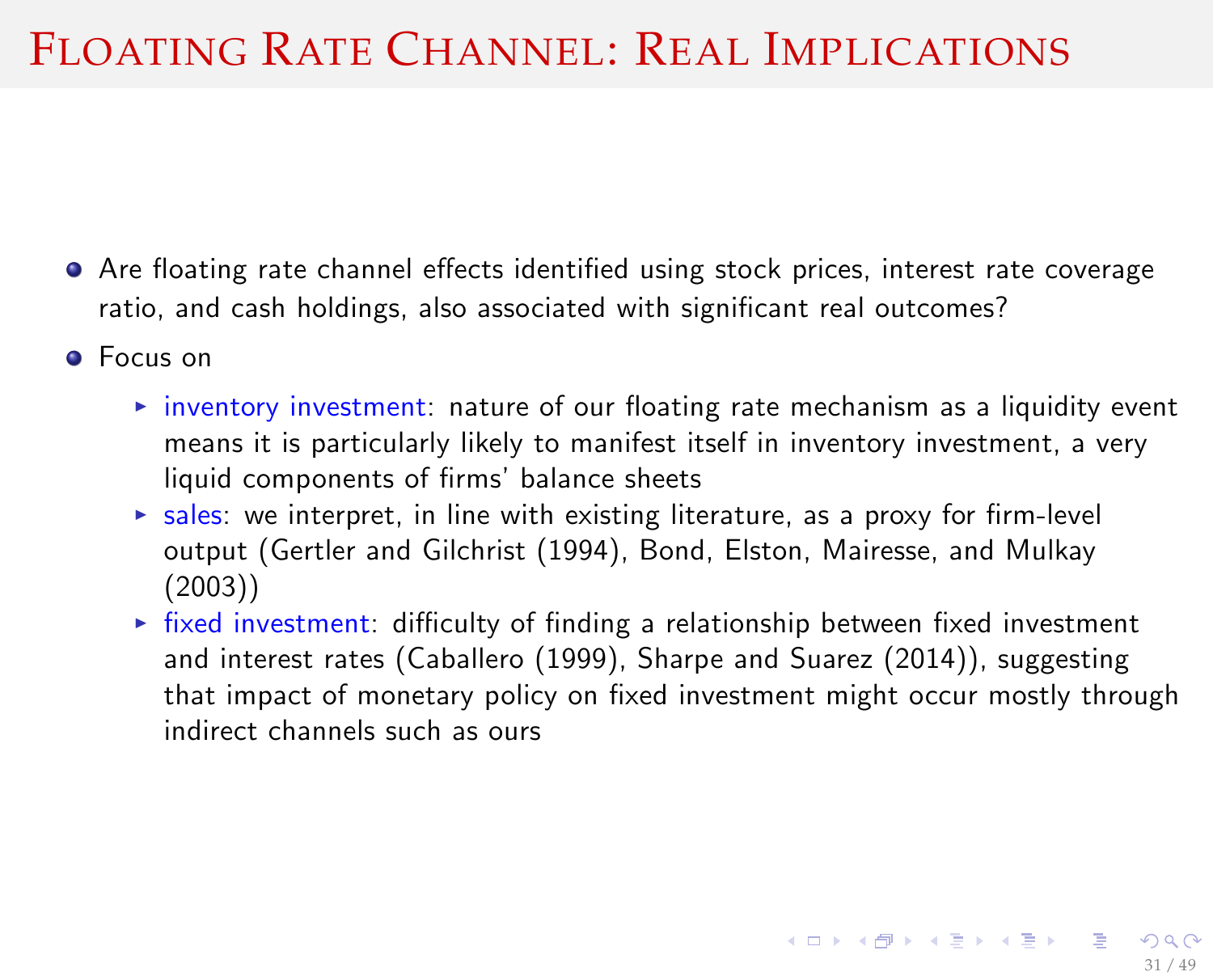## FLOATING RATE CHANNEL: INVENTORY INVESTMENT

| Dependent variable (in basis points): $10,000*(ln(Inventropy_{t+x}) - ln(Inventropy_{t-1}))$ |                                  |                                  |                                   |                                  |  |  |  |
|----------------------------------------------------------------------------------------------|----------------------------------|----------------------------------|-----------------------------------|----------------------------------|--|--|--|
|                                                                                              | x=6 quarters ahead               |                                  |                                   |                                  |  |  |  |
|                                                                                              |                                  | Non-hedgers                      |                                   | Hedgers                          |  |  |  |
|                                                                                              | Constrained<br>(high HP)         | Unconstrained<br>(low HP)        | Constrained<br>(high HP)          | Unconstrained<br>(low HP)        |  |  |  |
|                                                                                              |                                  |                                  |                                   |                                  |  |  |  |
| BankDebt/At                                                                                  | 1.204.72                         | $-2.817.44$                      | $-473.70$                         | 1.068.42                         |  |  |  |
|                                                                                              | (0.60)                           | $(-1.60)$                        | $(-0.38)$                         | (0.84)                           |  |  |  |
| (Sum) Change                                                                                 | $-21.20***$                      | 0.99                             | 5.31                              | $-2.44$                          |  |  |  |
| *BankDebt/At                                                                                 | $(-2.83)$                        | (0.09)                           | (1.07)                            | $(-0.49)$                        |  |  |  |
|                                                                                              |                                  |                                  |                                   |                                  |  |  |  |
| $(Sum) Change*$                                                                              | $-22.18*$                        |                                  |                                   | 7.74                             |  |  |  |
| <b>BankDebt/At*Constrained</b>                                                               |                                  | $(-1.72)$                        |                                   | (1.39)                           |  |  |  |
| $ln(Inventropy_{t-1}/ Sales_{t-1})$                                                          | $-3.626.21***$<br>$(-10.78)$     | $-4.301.13***$<br>$(-7.70)$      | $-6.462.38***$<br>$(-9.68)$       | $-1.388.76$<br>$(-1.53)$         |  |  |  |
| $ln(Sales_{t-1,t+x})$                                                                        | $0.54***$                        | $0.60***$                        | $0.87***$                         | $0.82***$                        |  |  |  |
| $Casht-1/Att-1$                                                                              | (11.63)<br>6,494,47***<br>(4.78) | (12.14)<br>7,590.74***<br>(5.36) | (10.30)<br>15,304.41***<br>(4.85) | (15.00)<br>7,736.34***<br>(3.79) |  |  |  |
| <b>Firm Controls</b>                                                                         | <b>YES</b>                       | <b>YES</b>                       | <b>YES</b>                        | <b>YES</b>                       |  |  |  |
| Firm FE                                                                                      | <b>YES</b>                       | YES                              | <b>YES</b>                        | <b>YES</b>                       |  |  |  |
| Change*Firm Controls                                                                         | YES                              | <b>YES</b>                       | <b>YES</b>                        | <b>YES</b>                       |  |  |  |
| Year-quarter dummies                                                                         | YES                              | <b>YES</b>                       | <b>YES</b>                        | YES                              |  |  |  |
| <b>Industry-Quarter Clustering</b>                                                           | <b>YES</b>                       | <b>YES</b>                       | <b>YES</b>                        | <b>YES</b>                       |  |  |  |
| <b>Observations</b>                                                                          | 2,863                            | 3,082                            | 1,371                             | 4,130                            |  |  |  |

For unhedged bank debt users, constraints matter (statistically and economically) significantly for the impact on inventory investment of an increase in the fed policy rate[.](#page-47-0) No significant effect for hedged bank debt users.  $\overline{a}$  in  $\overline{b}$  $\overline{AB}$   $\rightarrow$   $\overline{AB}$   $\rightarrow$   $\overline{AB}$   $\rightarrow$   $\overline{AB}$   $\rightarrow$   $\overline{BA}$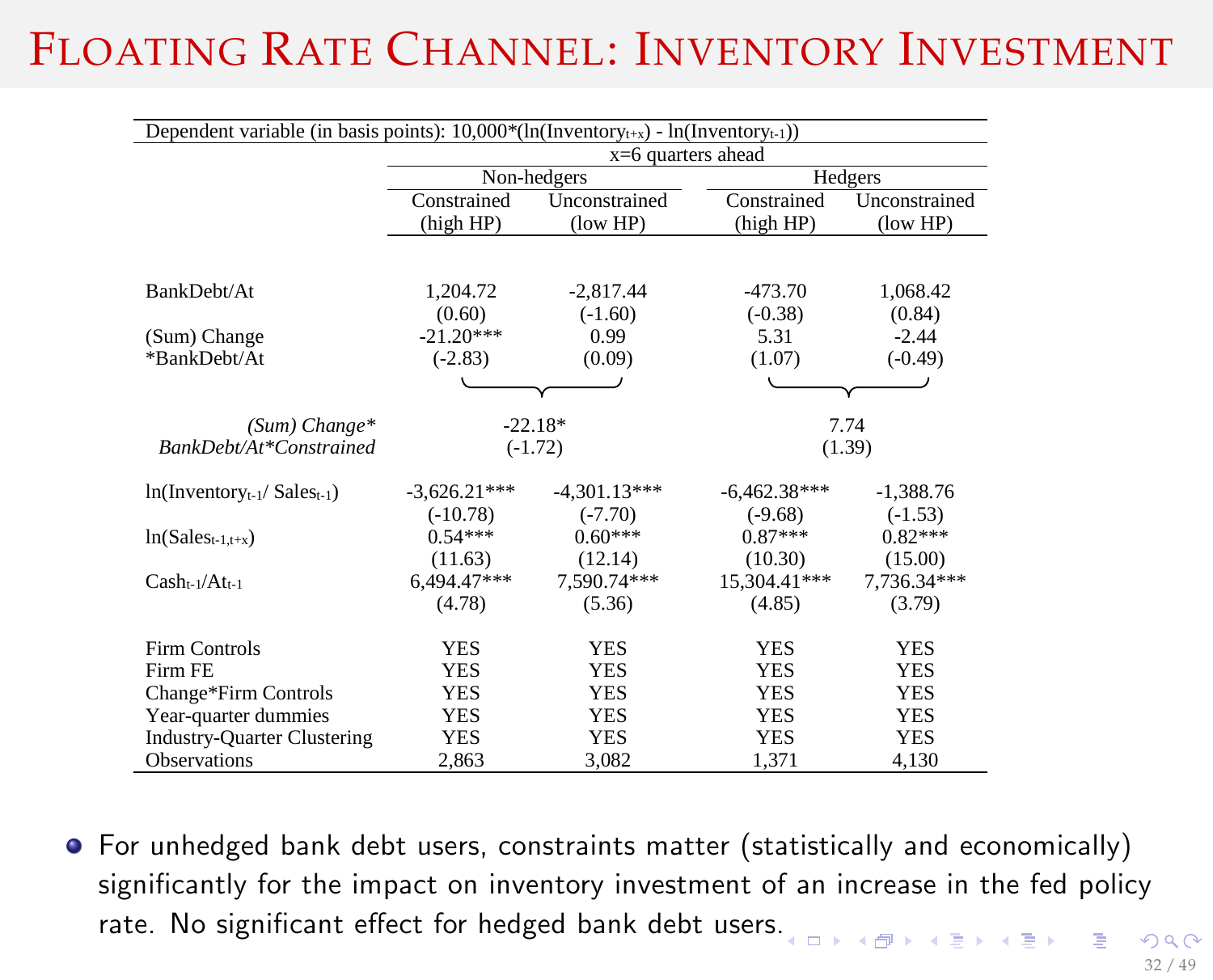## FLOATING RATE CHANNEL: SALES

| Dependent variable (in basis points): $10,000*(\ln(\text{Sales}_{t,t+X}) - \ln(\text{Sales}_{t-X-1,t-1}))$ |                |               |             |                           |  |  |
|------------------------------------------------------------------------------------------------------------|----------------|---------------|-------------|---------------------------|--|--|
| $x=6$ quarters ahead                                                                                       |                |               |             |                           |  |  |
|                                                                                                            |                | Non-hedgers   |             | Hedgers                   |  |  |
|                                                                                                            | Constrained    | Unconstrained | Constrained | Unconstrained             |  |  |
|                                                                                                            | (high HP)      | (low HP)      | (high HP)   | $\frac{1}{\text{low HP}}$ |  |  |
|                                                                                                            | $-2,671.31***$ | $-392.00$     | 938.17**    | $-516.16$                 |  |  |
| BankDebt/At                                                                                                | $(-2.95)$      | $(-0.43)$     | (2.03)      | $(-0.95)$                 |  |  |
|                                                                                                            |                |               |             |                           |  |  |
| (Sum) Change                                                                                               | $-6.29$        | $16.89**$     | $-5.51***$  | $6.31**$                  |  |  |
| *BankDebt/At                                                                                               | $(-1.60)$      | (2.23)        | $(-2.87)$   | (2.39)                    |  |  |
|                                                                                                            |                |               |             |                           |  |  |
| $(Sum) Change*$                                                                                            |                | $-23.18***$   |             | $-11.82***$               |  |  |
| BankDebt/At*Constrained                                                                                    |                | $(-3.59)$     | $(-3.84)$   |                           |  |  |
|                                                                                                            |                |               |             |                           |  |  |
| <b>Firm Controls</b>                                                                                       | <b>YES</b>     | <b>YES</b>    | <b>YES</b>  | <b>YES</b>                |  |  |
| Firm FE                                                                                                    | <b>YES</b>     | <b>YES</b>    | <b>YES</b>  | <b>YES</b>                |  |  |
| Change*Firm Controls                                                                                       | YES            | YES           | YES         | YES                       |  |  |
| Year-quarter dummies                                                                                       | <b>YES</b>     | <b>YES</b>    | <b>YES</b>  | <b>YES</b>                |  |  |
| <b>Industry-Quarter</b>                                                                                    | <b>YES</b>     | <b>YES</b>    | <b>YES</b>  | <b>YES</b>                |  |  |
| Clustering                                                                                                 |                |               |             |                           |  |  |
| <b>Observations</b>                                                                                        | 3,664          | 3,671         | 1,940       | 5,078                     |  |  |

<span id="page-49-0"></span> $\bullet$  Being financially constrained has double the impact on sensitivity of sales to monetary policy of unhedged bank debt users than of hedged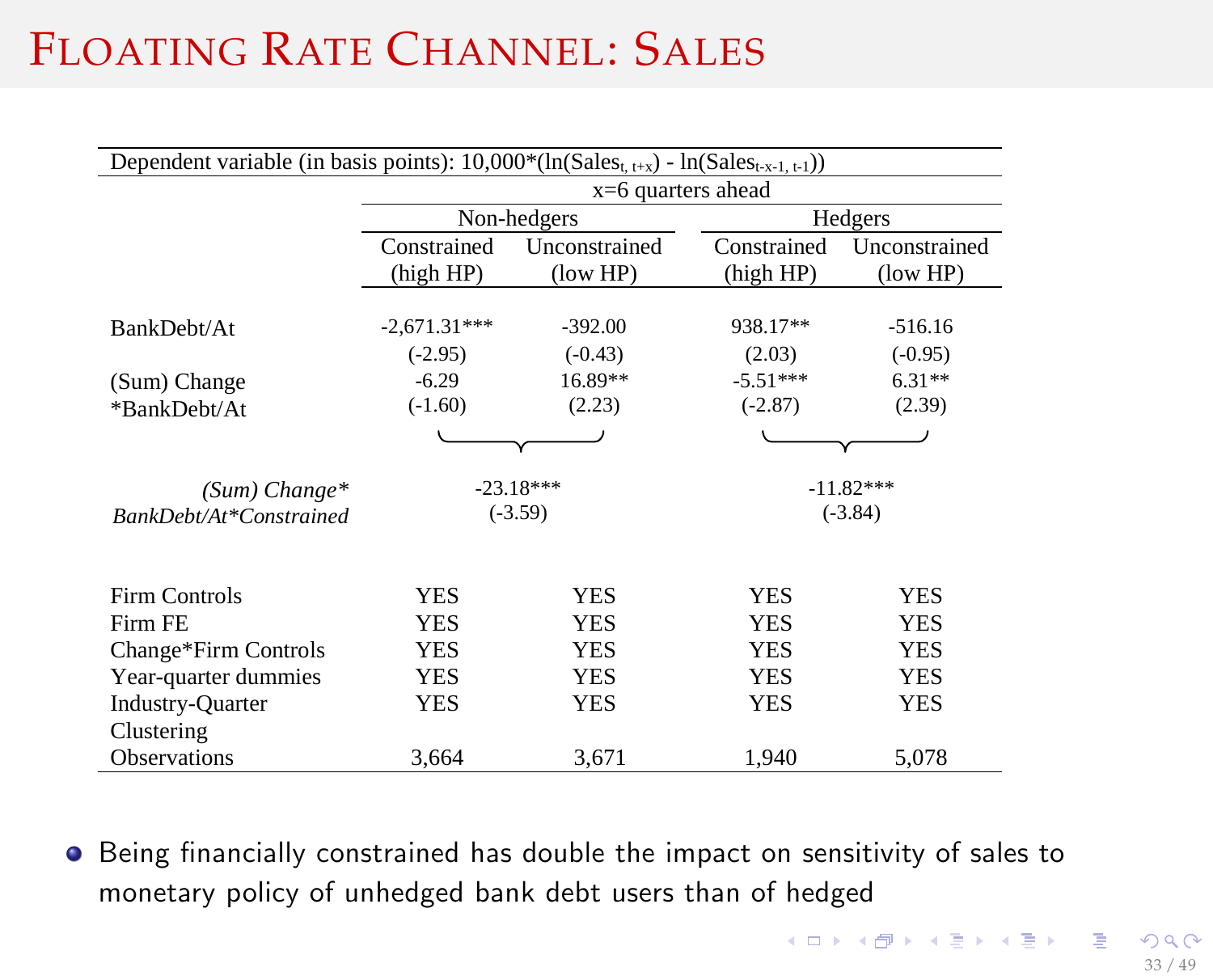## FLOATING RATE CHANNEL: FIXED INVESTMENT

| Dependent variable (in basis points): $10,000*(ln(PPEt+x) - ln(PPEt-1))$ |                          |                           |                          |                           |  |  |  |
|--------------------------------------------------------------------------|--------------------------|---------------------------|--------------------------|---------------------------|--|--|--|
|                                                                          | $x=6$ quarters ahead     |                           |                          |                           |  |  |  |
|                                                                          |                          | Non-hedgers               |                          | Hedgers                   |  |  |  |
|                                                                          | Constrained<br>(high HP) | Unconstrained<br>(low HP) | Constrained<br>(high HP) | Unconstrained<br>(low HP) |  |  |  |
| BankDebt/At                                                              | $-717.06$<br>$(-0.34)$   | $-483.32$<br>$(-0.49)$    | 831.46<br>(0.97)         | $-245.13$<br>$(-0.56)$    |  |  |  |
| (Sum) Change<br>*BankDebt/At                                             | $-1.39$<br>$(-0.20)$     | 14.44***<br>(2.84)        | 1.52<br>(0.74)           | 1.30<br>(0.62)            |  |  |  |
|                                                                          |                          |                           |                          |                           |  |  |  |
| $(Sum) Change*$<br><b>BankDebt/At*Constrained</b>                        |                          | $-15.82**$<br>$(-2.03)$   |                          | 0.21<br>(0.07)            |  |  |  |
| Market-to-Book                                                           | 330.31*<br>(1.93)        | 481.26***<br>(5.27)       | $-26.30$<br>$(-0.13)$    | 866.56***<br>(7.30)       |  |  |  |
| CashFlow/Capital                                                         | 11,226.57***<br>(2.93)   | 5,846.00***<br>(2.91)     | 3,430.26<br>(1.33)       | 5,405.10***<br>(3.26)     |  |  |  |
| Lagged                                                                   | 17,210.22***             | 13,567.38***              | 9.220.25***              | 12,262.66***              |  |  |  |
| Investment/Capital                                                       | (5.06)                   | (8.17)                    | (4.53)                   | (6.72)                    |  |  |  |
| <b>Firm Controls</b><br>Firm FE                                          | <b>YES</b><br><b>YES</b> | <b>YES</b><br><b>YES</b>  | <b>YES</b><br><b>YES</b> | <b>YES</b><br><b>YES</b>  |  |  |  |
| Change*Firm Controls                                                     | YES                      | <b>YES</b>                | <b>YES</b>               | <b>YES</b>                |  |  |  |
| Year-quarter dummies                                                     | <b>YES</b>               | <b>YES</b>                | <b>YES</b>               | <b>YES</b>                |  |  |  |
| <b>Industry-Quarter</b><br>Clustering                                    | <b>YES</b>               | <b>YES</b>                | <b>YES</b>               | <b>YES</b>                |  |  |  |
| Observations                                                             | 3,664                    | 3,671                     | 1,940                    | 5,078                     |  |  |  |

<sup>o</sup> 1 percentage point tightening causes a change in total capital for a financially constrained unhedged bank debt user which is on average 15.8 percentage points lower than for an unconstrained peer. No significant effe[ct](#page-51-0) [fo](#page-49-0)[r h](#page-50-0)[e](#page-51-0)[d](#page-28-0)[g](#page-29-0)[ed](#page-69-0) fi[r](#page-29-0)[ms.](#page-69-0)

<span id="page-50-0"></span>34 / 49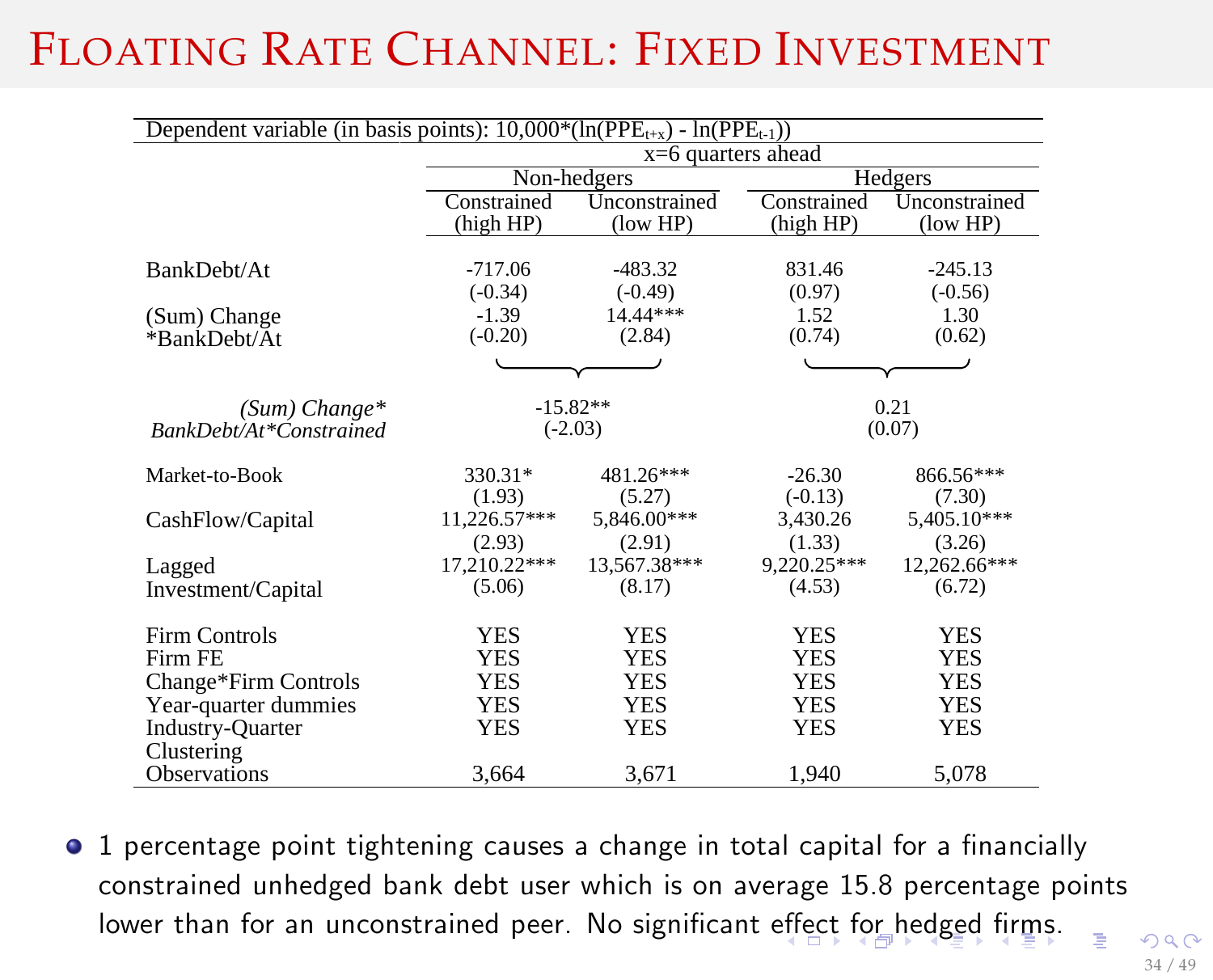# 3. Evidence from the Unconventional Policy Period

<span id="page-51-0"></span>35 / 49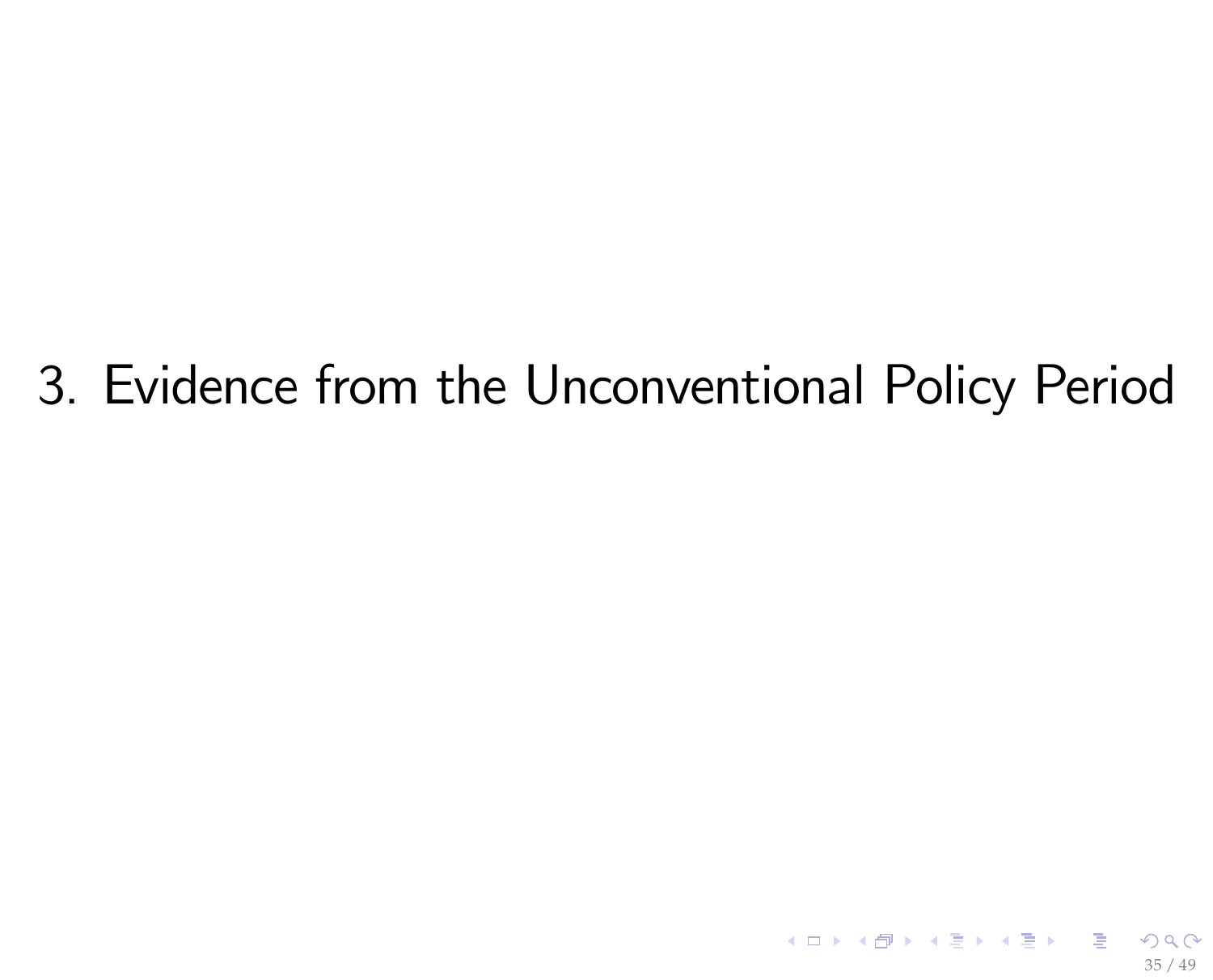## EVIDENCE FROM THE UNCONVENTIONAL POLICY PERIOD

- Alternative approach to importance of floating rate channel: study a period during which we do not expect the floating rate channel to be operative, so any remaining effect can be attributed to other banking channels
- Challenge: find measure of overall stance of unconventional monetary policy, and surprise component in particular
	- $\triangleright$  we follow Wright (2012) and use the high-frequency price changes in longer-maturity Treasury futures on a very tight event window around FOMC announcements during the unconventional period
	- $\triangleright$  announcement dates range from November 25, 2008 to September 21, 2011
- We repeat our benchmark regression by substituting conventional monetary policy surprise with unconventional monetary surprise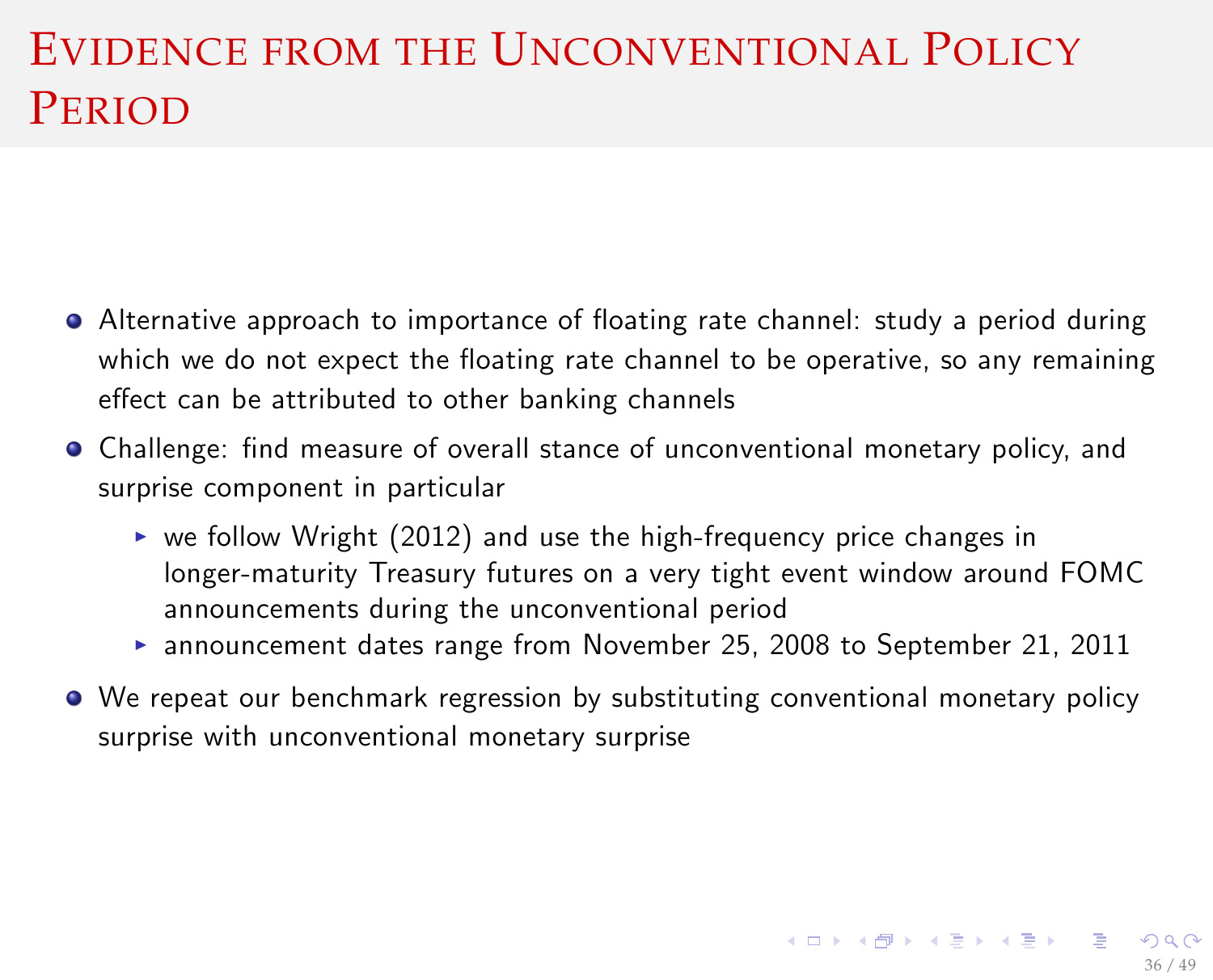# HOW IMPORTANT IS THE FLOATING RATE CHANNEL? EVIDENCE FROM THE UNCONVENTIONAL POLICY PERIOD

|                        | (1)        | (2)        | (3)        | (4)        | (5)         |
|------------------------|------------|------------|------------|------------|-------------|
| <b>VARIABLES</b>       | ALL        | ALL        | ALL        | Hedgers    | Non-Hedgers |
|                        |            |            |            |            |             |
| Surprise               | $-0.33***$ | $-0.35***$ | $-0.31***$ | $-0.24***$ | $-0.24***$  |
|                        | $(-11.67)$ | $(-12.19)$ | $(-10.63)$ | $(-3.36)$  | $(-5.42)$   |
| Surprise*(BankDebt/At) |            | $0.43**$   | 0.00       | $-0.23$    | 0.15        |
|                        |            | (1.98)     | (0.00)     | $(-0.61)$  | (0.28)      |
| Surprise*LnAssets      |            |            | $-0.11***$ | $-0.12***$ | $-0.08***$  |
|                        |            |            | $(-5.27)$  | $(-3.46)$  | $(-2.89)$   |
| Surprise*Book Leverage |            |            | $0.24*$    | $0.65***$  | 0.14        |
|                        |            |            | (1.92)     | (3.03)     | (0.74)      |
| Surprise*Profitability |            |            | $-0.15$    | $-0.87$    | $-0.05$     |
|                        |            |            | $(-0.69)$  | $(-1.40)$  | $(-0.18)$   |
| Surprise*M/B           |            |            | $-0.12***$ | $-0.19***$ | $-0.09***$  |
|                        |            |            | $(-5.05)$  | $(-2.89)$  | $(-2.97)$   |
| <b>Observations</b>    | 38,097     | 36.736     | 36.568     | 10.918     | 15,256      |
| R-squared              | 0.00       | 0.00       | 0.01       | 0.02       | 0.01        |
| Number of gykey        | 1.903      | 1,792      | 1,779      | 679        | 1.030       |

**E** Effect of bank debt usage on transmission of monetary policy to stock prices absent, or of opposite direction of what we observe in the conventional period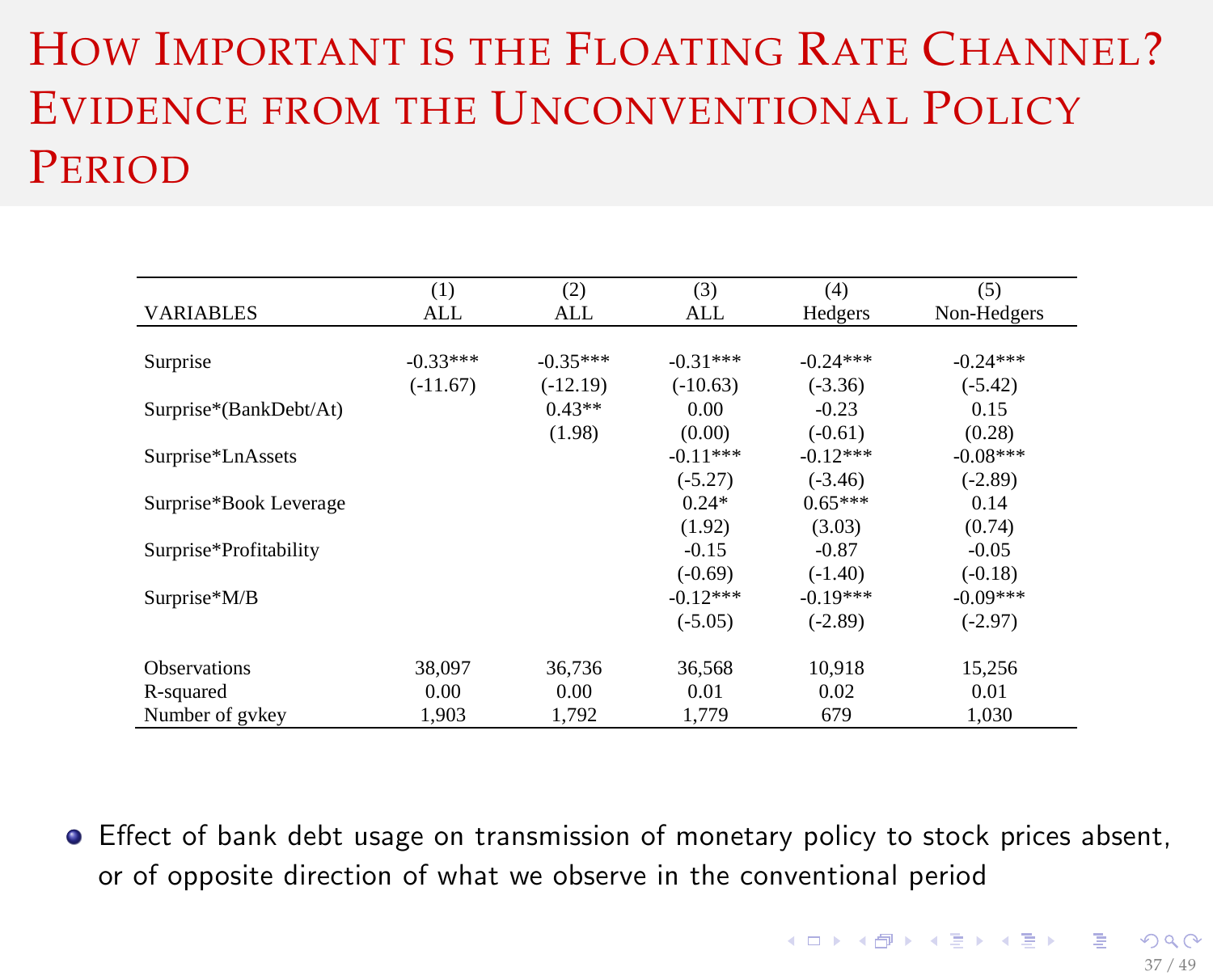- Important reason why bank lending matters for transmission of monetary policy to firms is mechanical relationship between monetary policy and reference rates of floating rate arrangements underlying most bank loans to businesses
- $\bullet$  New floating rate channel distinct from earlier channels in that it works through existing debt rather than new debt
- Results contribute to debate about efficacy of large scale asset purchases (LSAP) as an alternative tool of monetary policy, and more broadly about how conventional and unconventional monetary policies differ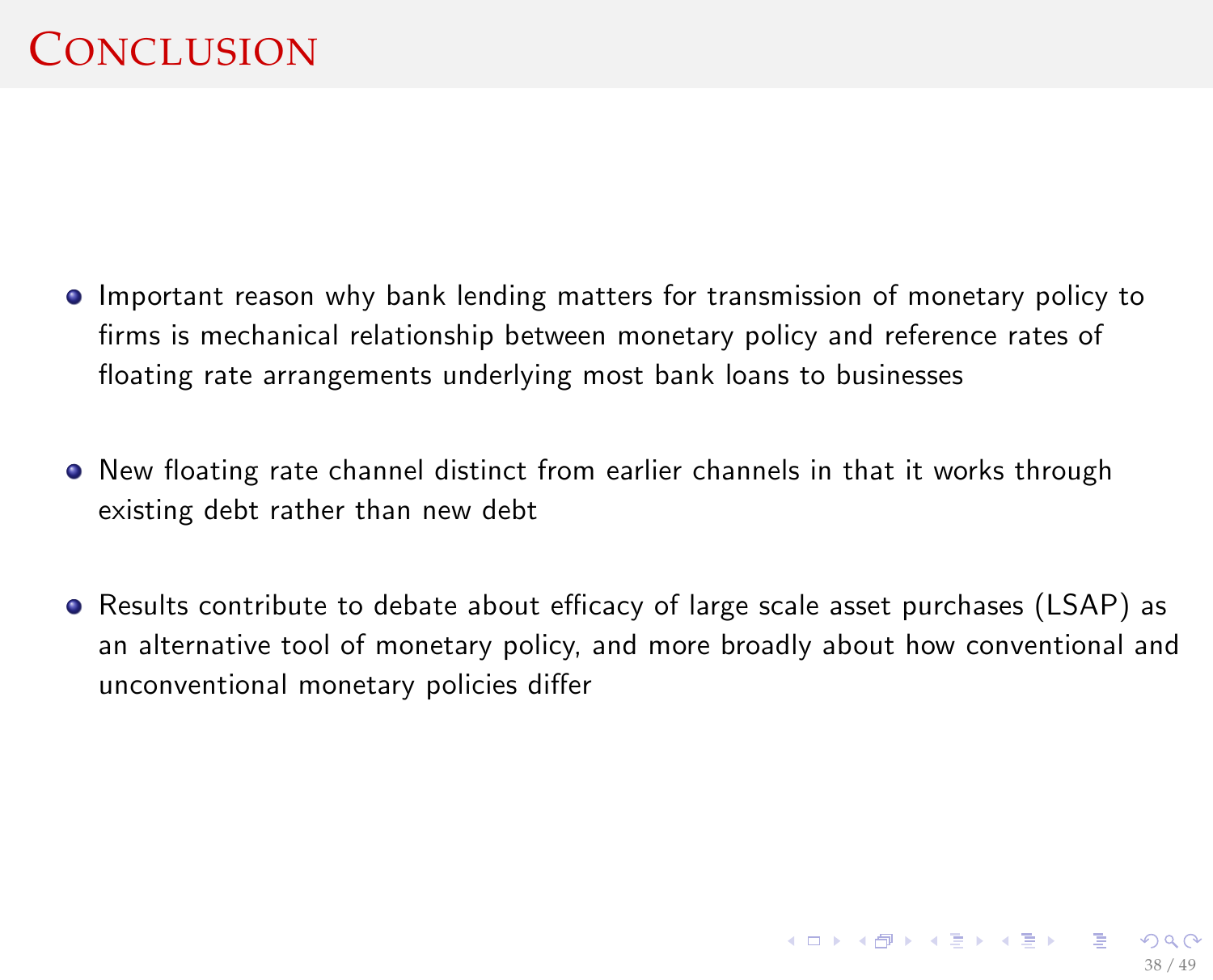# 4. APPENDIX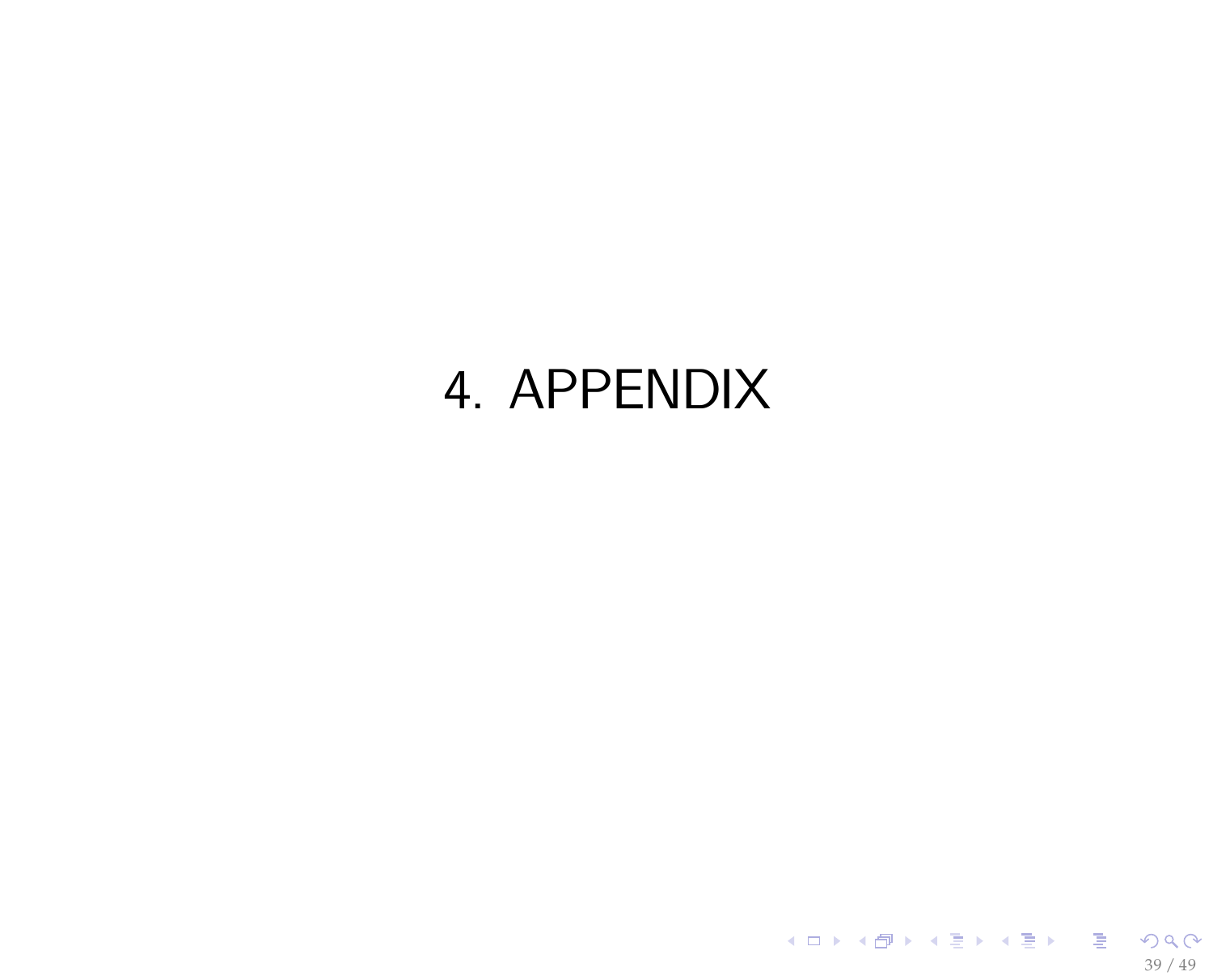## TIME SERIES OF SURPRISES AND CHANGES IN FEDERAL FUND RATES



- Anticipated and surprise changes in Federal funds rate between 29 January 2002 and 25 June 2008
- **•** Surprise changes calculated from federal funds futures as in Kuttner (2002)
- **O** Only FOMC meeting dates shown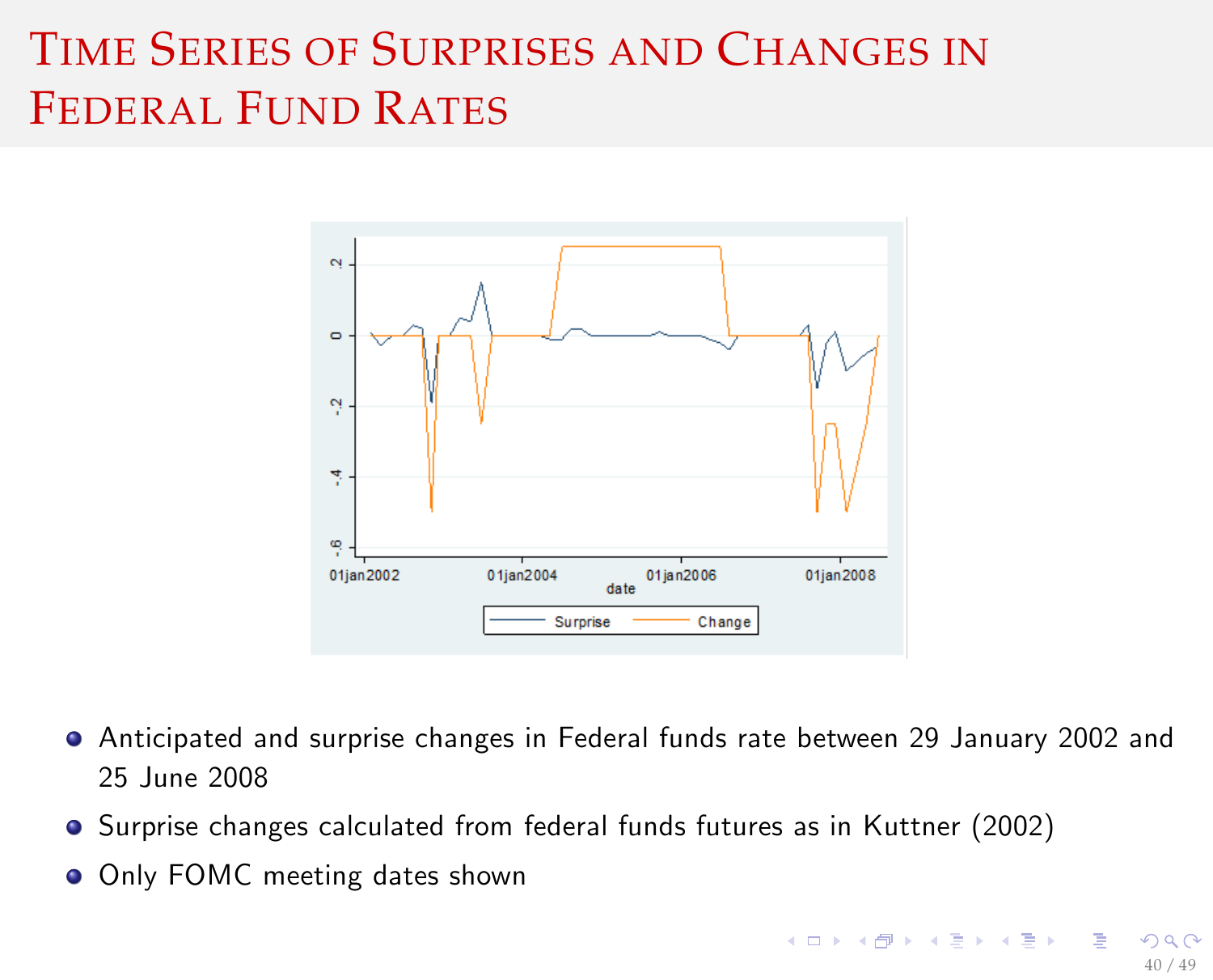## MONETARY POLICY DATA

- Approach of Kuttner (2001) and Bernanke and Kuttner (2005) to extract unexpected (surprise) component of monetary policy actions
- $\bullet$  Identification relies on price of current month 30-day federal funds futures contracts
	- $\triangleright$  evaluate one-day change in federal funds futures
- **•** Advantages
	- $\triangleright$  federal funds futures outperform target rate forecasts based on other financial market instruments or sophisticated time series specifications and monetary policy rules
	- $\triangleright$  federal funds futures do not exhibit predictable time-varying risk premia (and forecast errors) over daily frequencies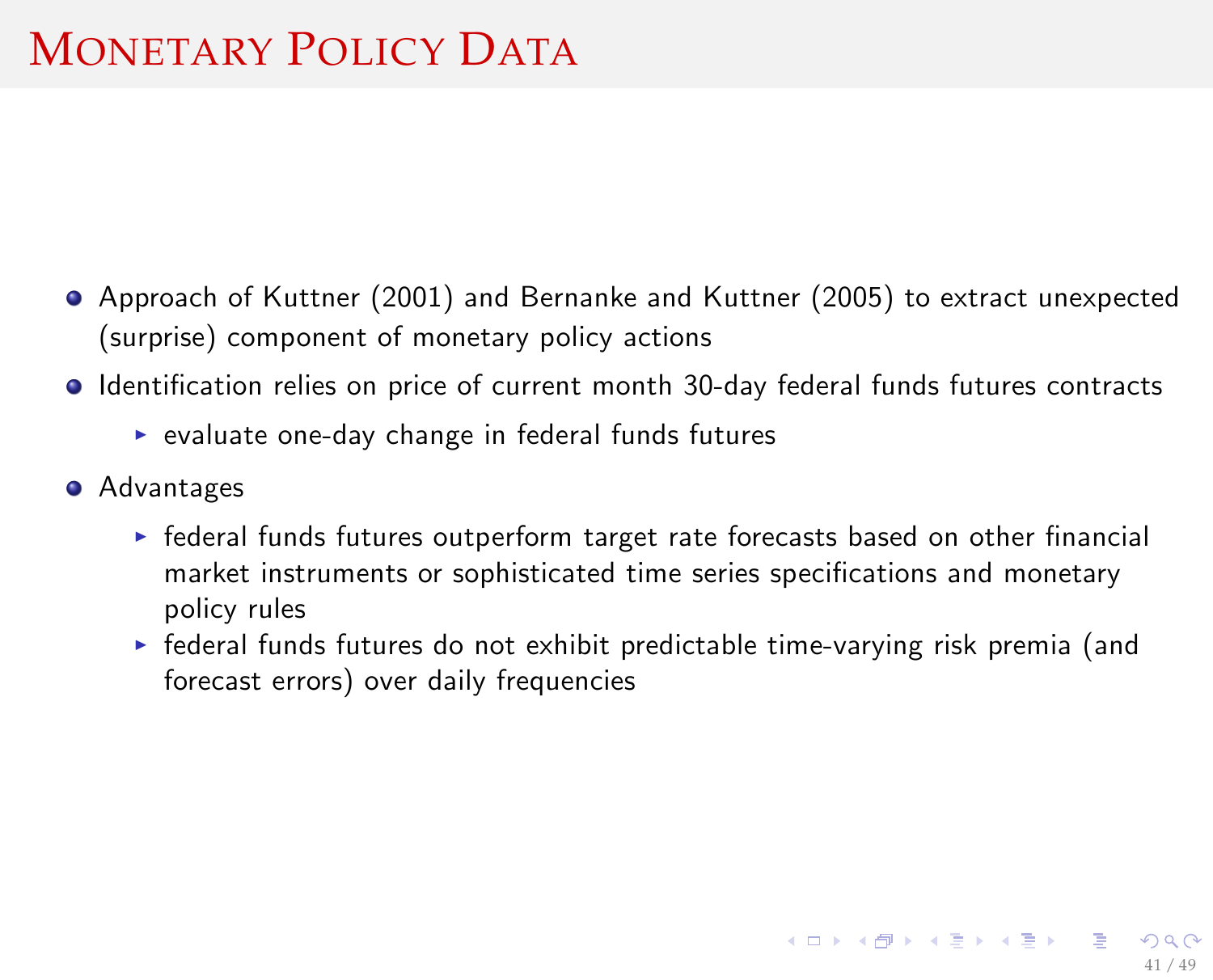## FLOATING RATE CHANNEL: TESTING STRATEGY

 $\bullet$  Test: all else equal, bank debt using firms that engage in interest rate risk hedging should be less responsive to monetary policy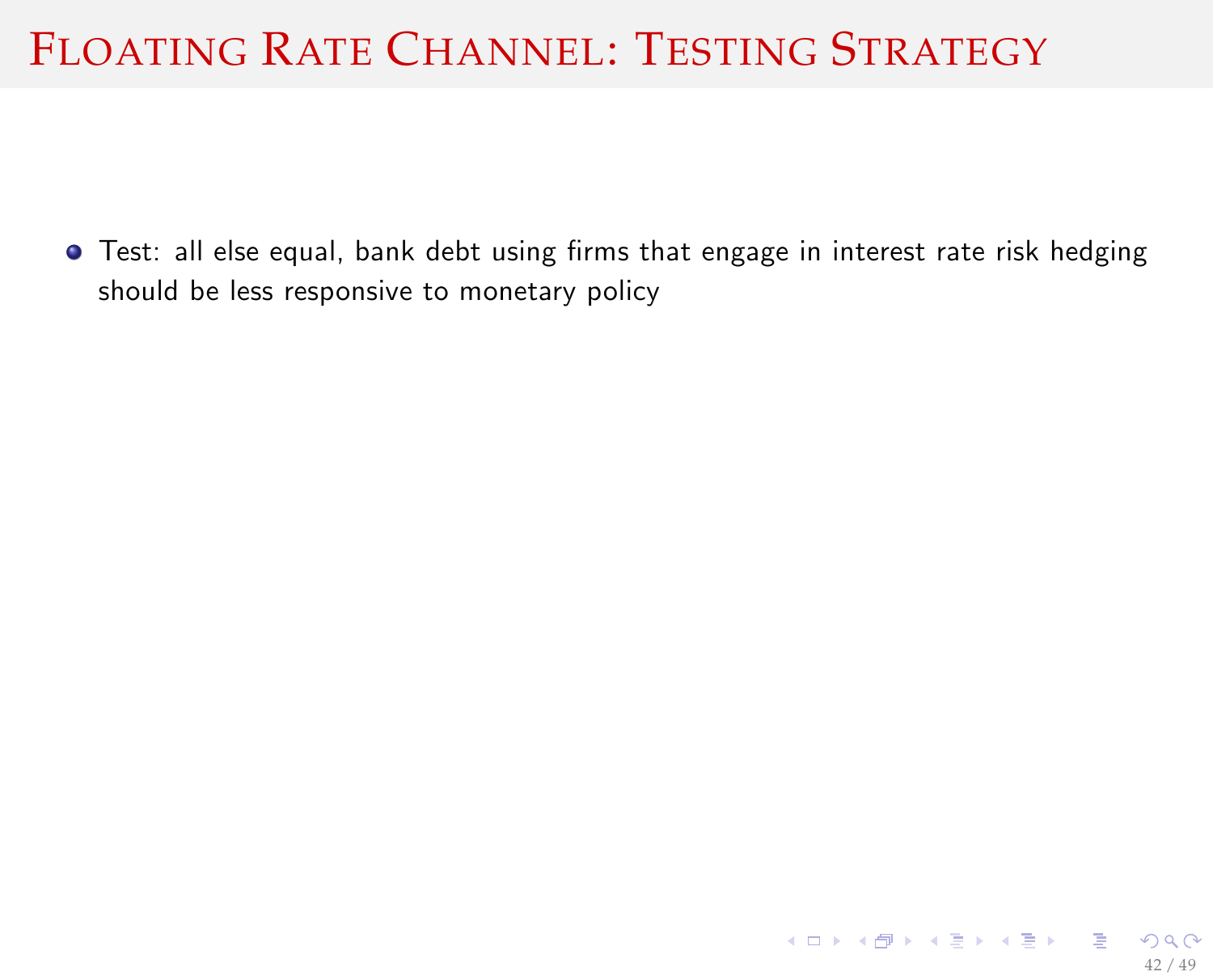## FLOATING RATE CHANNEL: TESTING STRATEGY

- **•** Test: all else equal, bank debt using firms that engage in interest rate risk hedging should be less responsive to monetary policy
- Use text-search algorithm to collect floating-to-fixed rate hedging from SEC 10-K filings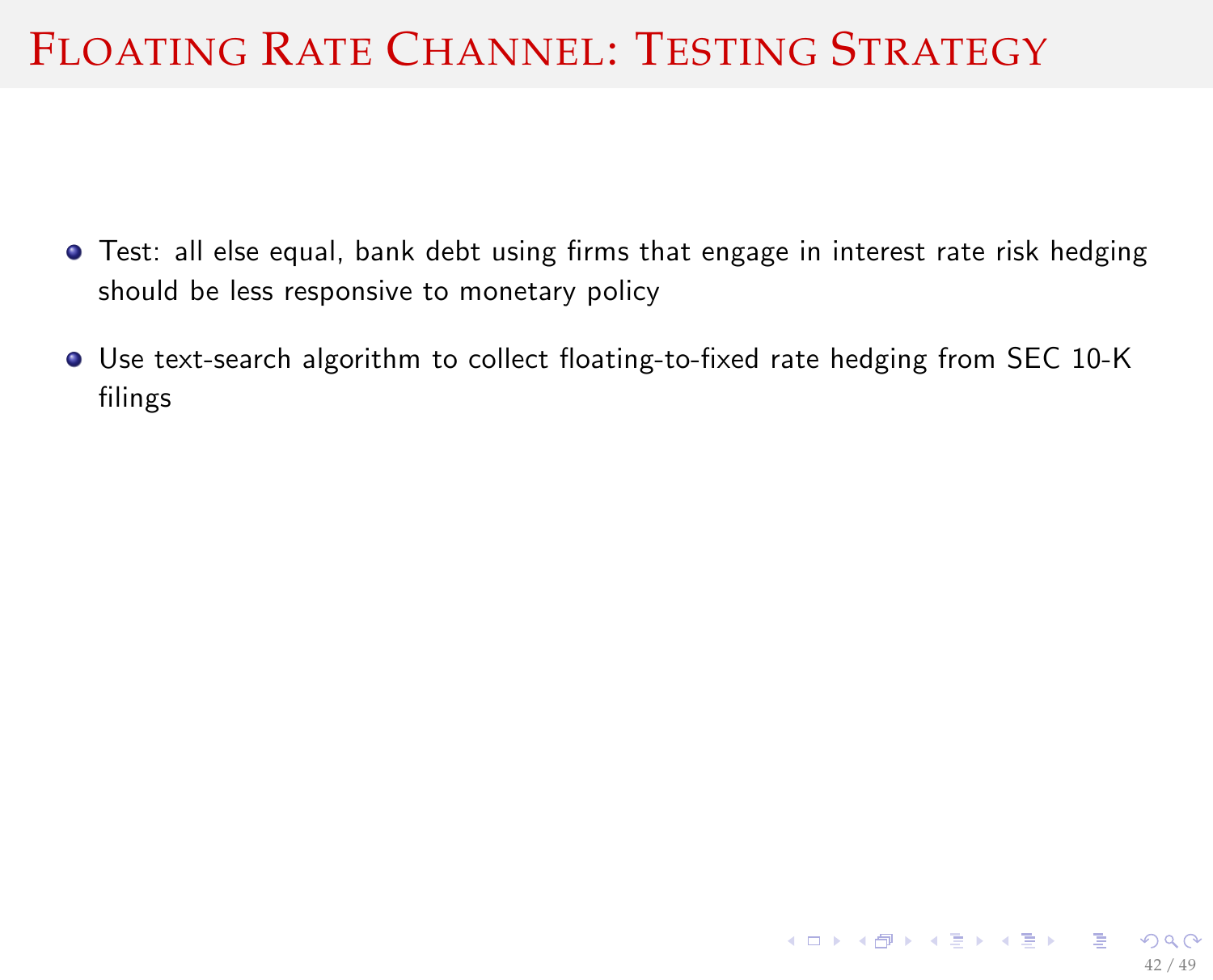## FLOATING RATE CHANNEL: TESTING STRATEGY

- **•** Test: all else equal, bank debt using firms that engage in interest rate risk hedging should be less responsive to monetary policy
- Use text-search algorithm to collect floating-to-fixed rate hedging from SEC 10-K filings
- **o** Example

#### COMPANY NAME: NETSMART TECHNOLOGIES INC

"The term loan bears interest at LIBOR plus 2.25%. We have entered into an interest rate swap agreement with the Bank for the amount outstanding under the term loan whereby we converted our variable rate on the term loan to a fixed rate of 7.1% in order to reduce the interest rate risk associated with these borrowings."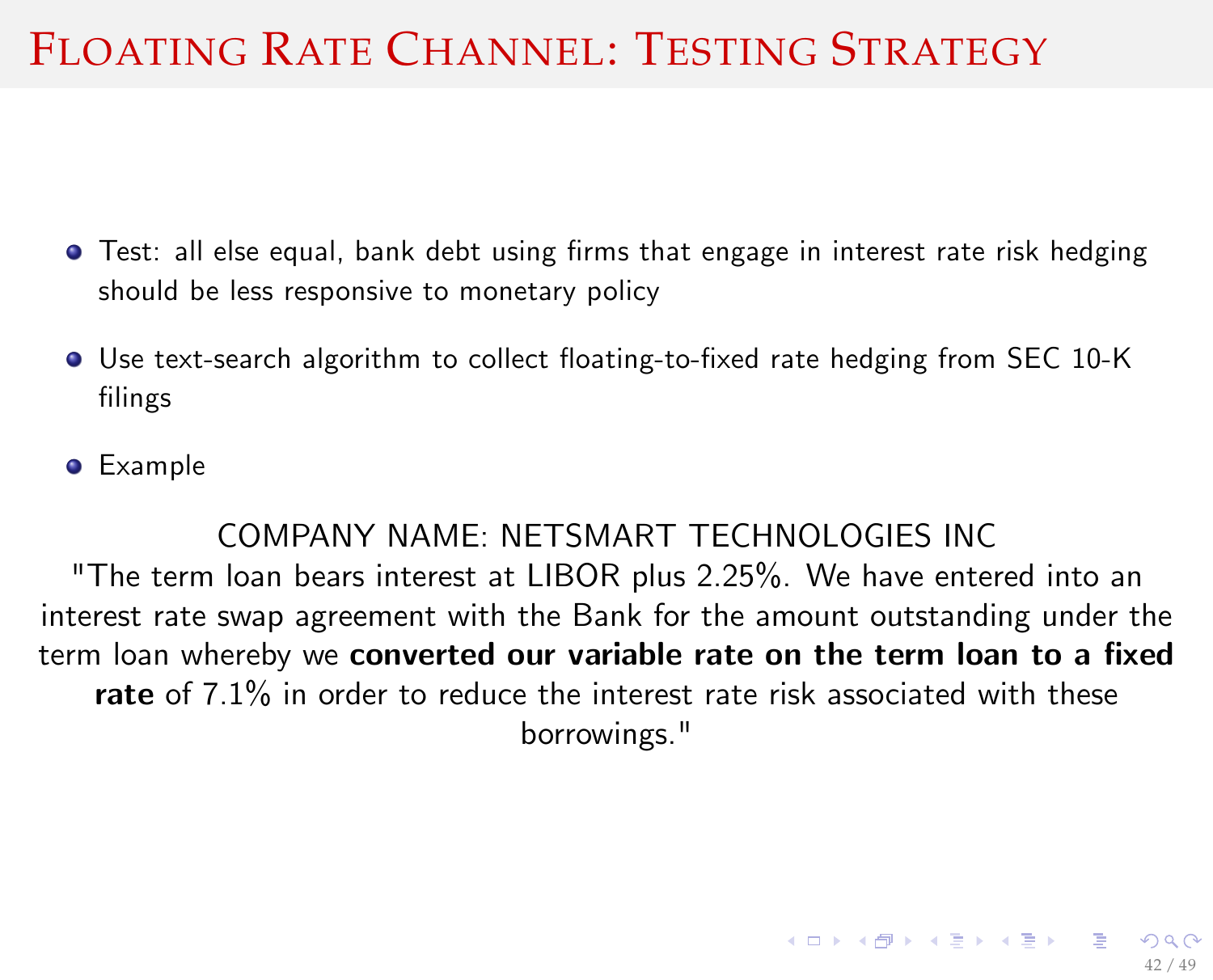$\bullet$  Hedging possibly related to financing constraints (Froot, Scharfstein, and Stein (1993), Rampini, Sufi, and Viswanathan (2012))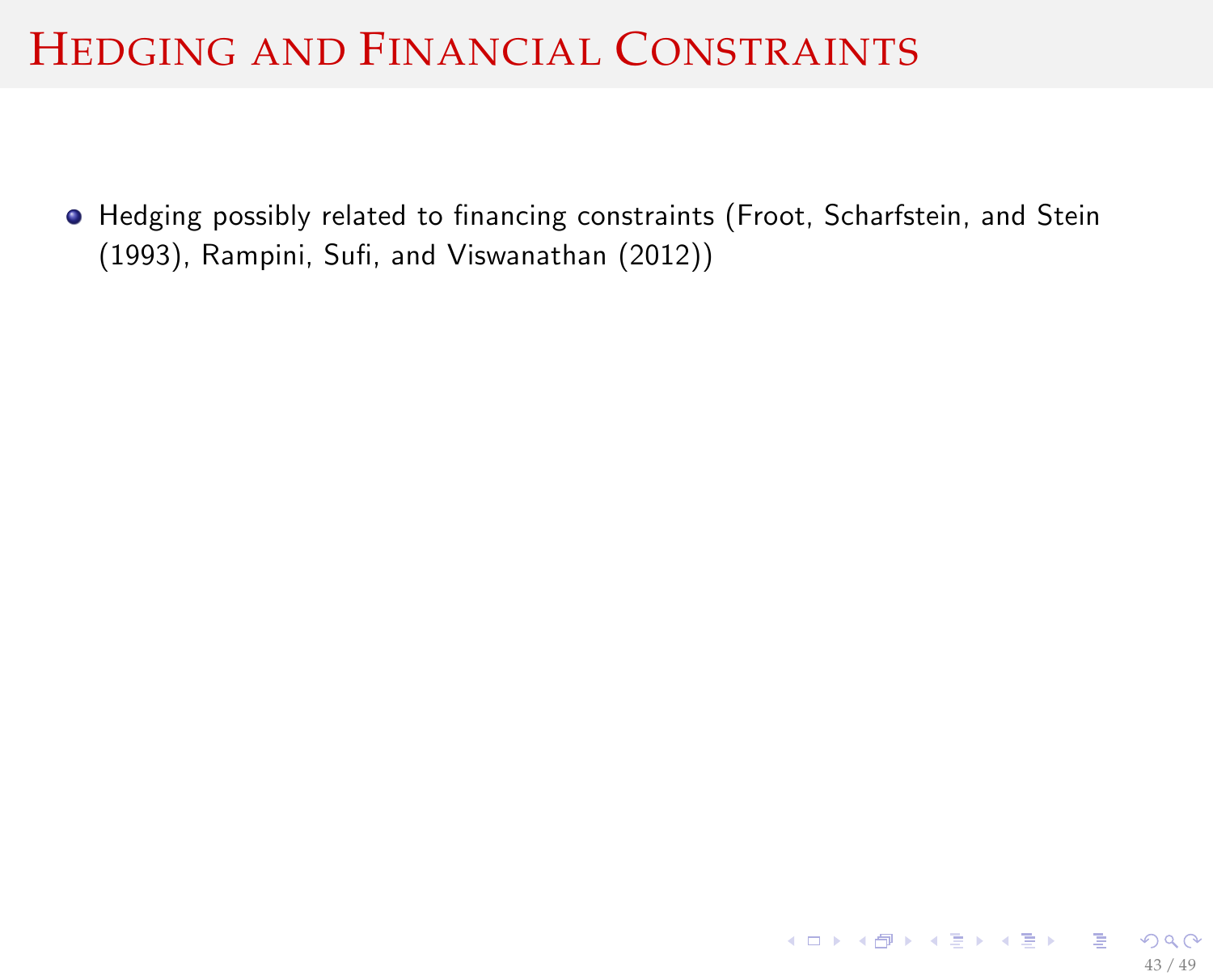- $\bullet$  Hedging possibly related to financing constraints (Froot, Scharfstein, and Stein (1993), Rampini, Sufi, and Viswanathan (2012))
- $\bullet$  We first confirm that our floating rate channel survives if we control for financing constraints (Firm age, and Hadlock and Pierce (2010) measure)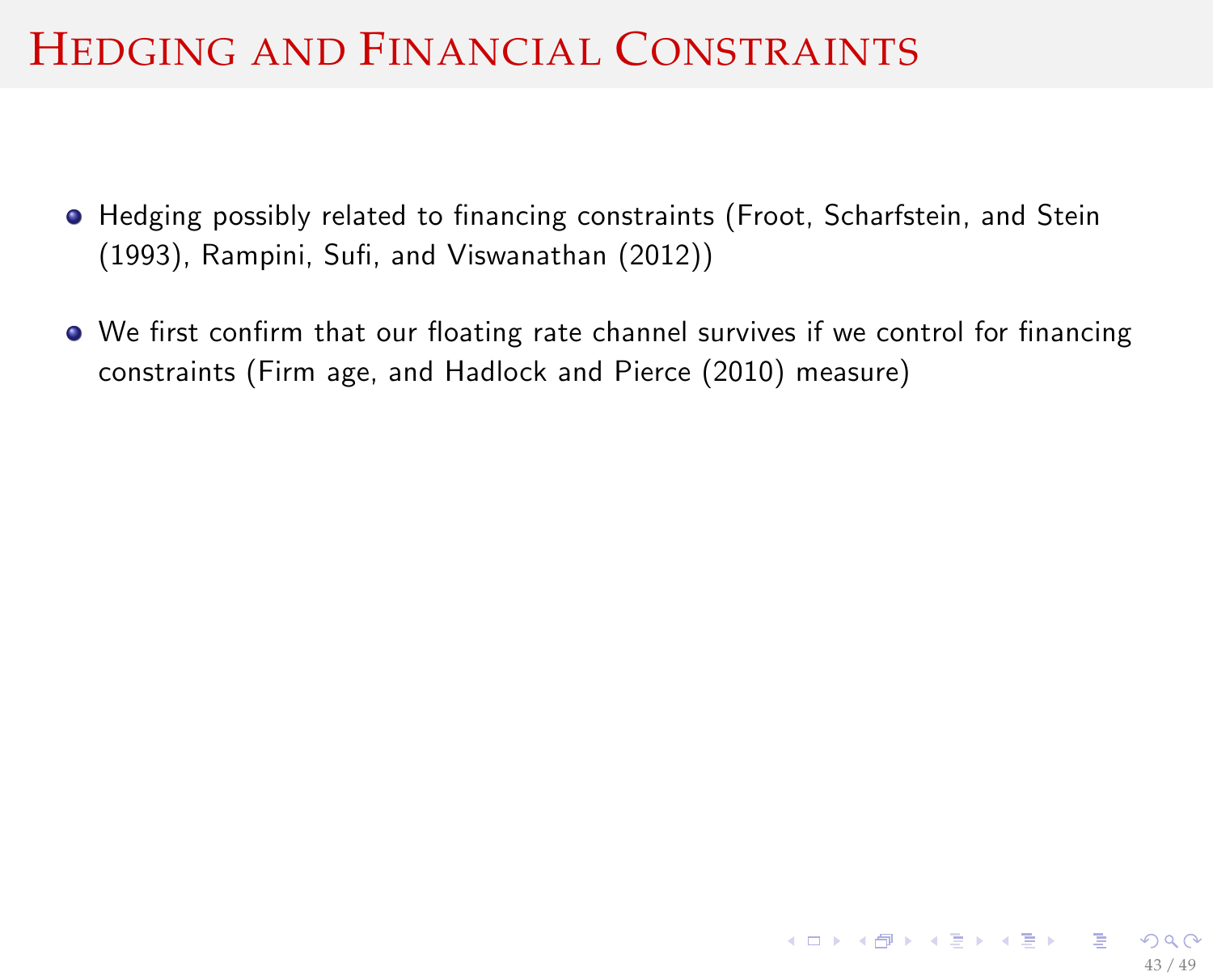- $\bullet$  Hedging possibly related to financing constraints (Froot, Scharfstein, and Stein (1993), Rampini, Sufi, and Viswanathan (2012))
- $\bullet$  We first confirm that our floating rate channel survives if we control for financing constraints (Firm age, and Hadlock and Pierce (2010) measure)
- **•** Regression specification:

$$
Ret_{i,t} = \beta_0 + \beta_1\text{Surprise}_{t} + \beta_2\text{Surprise}_{t} * (\text{BankDebt}/At)_{i,t-1} * \text{Hedge}_{i,t-1} + \beta_3\text{Surprise}_{t} * (\text{BankDebt}/At)_{i,t-1} * \text{FinConstraint}_{i,t-1} + (\text{second order terms}) + \gamma\text{Controls}_{i,t-1} + \lambda\text{Surprise}_{t} * \text{Controls}_{i,t-1} + \varepsilon_{i,t}
$$

Floating rate channel:  $\beta_2 > 0$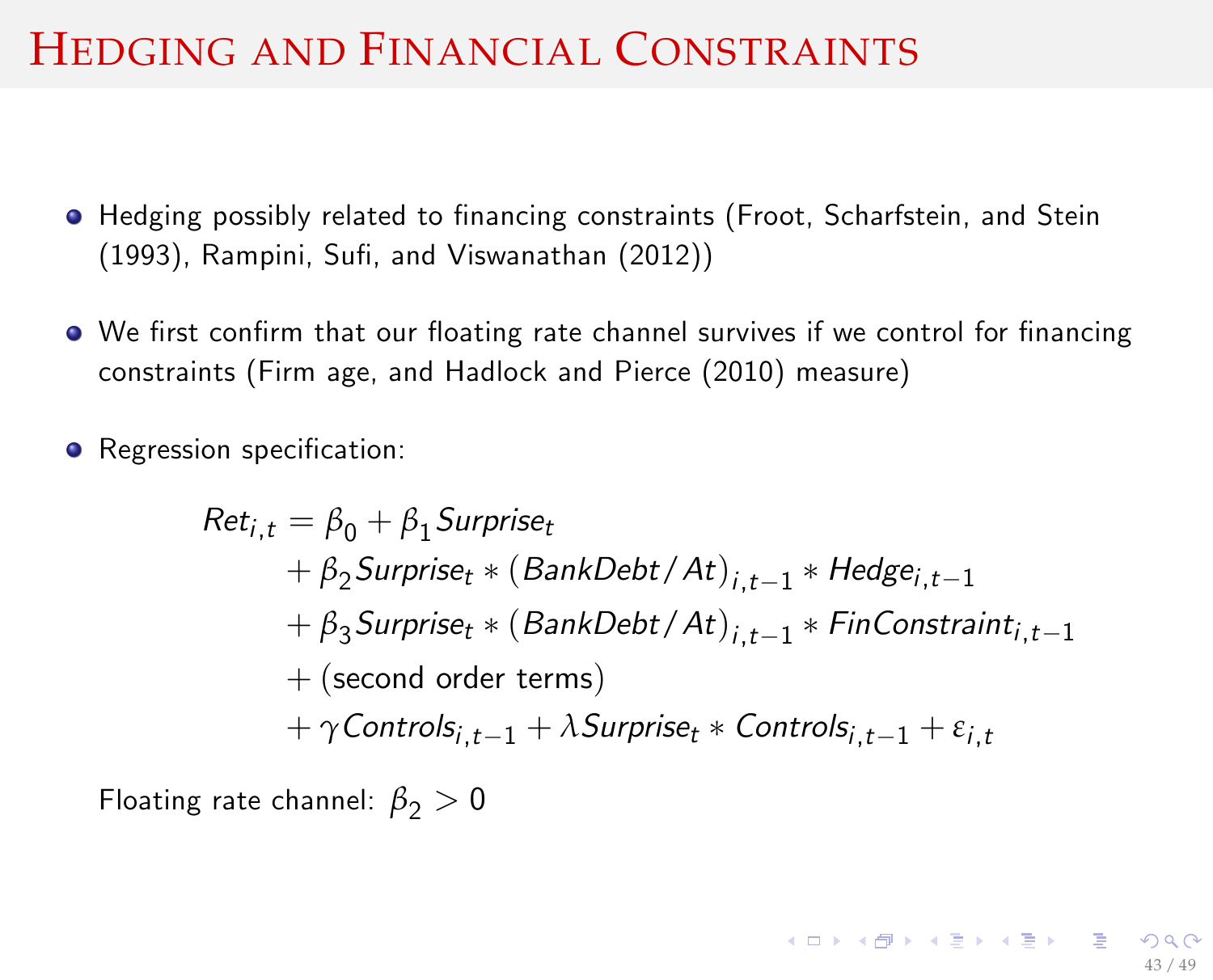## FINANCIAL CONSTRAINTS MEASURE

- Follow Hadlock and Pierce (2010)
	- $\triangleright$  show that firm size and age are very useful predictors of the severity of financial constraints
	- $\rightarrow$  introduce a measure based solely on these two firm characteristics

<span id="page-64-0"></span> $HP$  index = -0.548Size + 0.025Size<sup>2</sup> - 0.031Age

 $\bullet$  We classify firms as financially constrained (unconstrained) if their value of the Hadlock and Pierce (2010) (HP) index is above (below) the median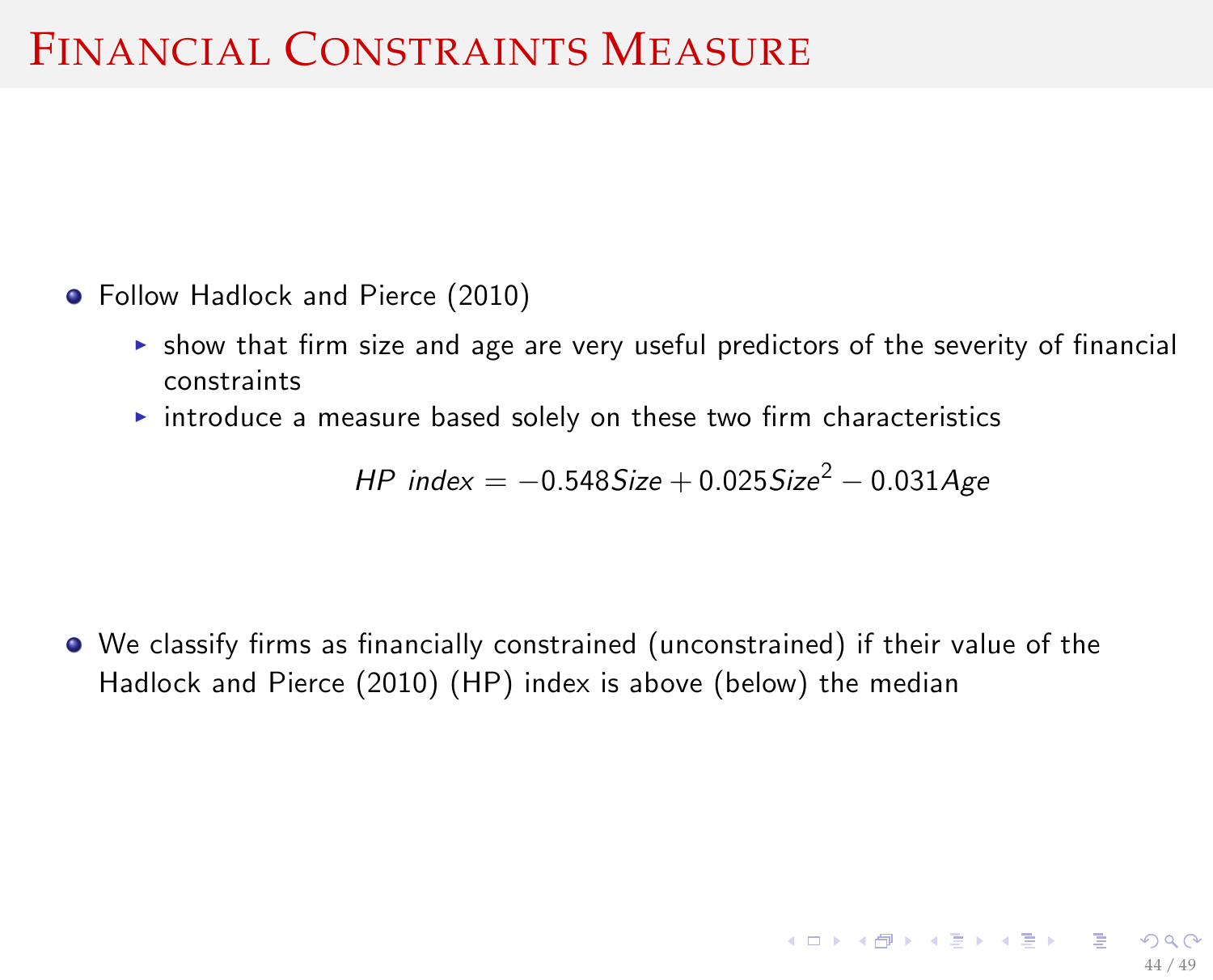|                                                     | (1)        | (2)                 |
|-----------------------------------------------------|------------|---------------------|
| <b>VARIABLES</b>                                    | AGE        | HP                  |
|                                                     |            |                     |
| Surprise                                            | $-4.92***$ | $-2.31$             |
|                                                     | $(-3.25)$  | $(-1.18)$           |
| Surprise*Financial Constraint Measure               | 0.67       | $-3.85$             |
|                                                     | (0.36)     | $(-1.57)$           |
| Surprise*Hedging                                    | $-1.95$    |                     |
|                                                     | $(-0.95)$  |                     |
|                                                     |            |                     |
| Surprise*(BankDebt/At)                              | $-28.00**$ | $-29.20**$          |
|                                                     |            | $(-2.50)$ $(-2.46)$ |
| Surprise*(BankDebt/At)*Financial Constraint Measure | $-16.79$   | $-12.50$            |
|                                                     |            | $(-1.43)$ $(-1.04)$ |
| Surprise*(BankDebt/At)*Hedging                      |            | 41.25*** 40.41***   |
|                                                     | (3.36)     | (3.27)              |
|                                                     |            |                     |
|                                                     |            |                     |
| Firm FE                                             | <b>YES</b> | <b>YES</b>          |
| <b>Firm Controls</b>                                | <b>YES</b> | <b>YES</b>          |
| Surprise*Firm Controls                              | <b>YES</b> | <b>YES</b>          |
| <b>Observations</b>                                 | 24,123     | 24,123              |
| R-squared                                           | 0.01       | 0.01                |
| Number of gykey                                     | 1,283      | 1,283               |

• Results are robust to controlling for financial constrai[nts](#page-64-0)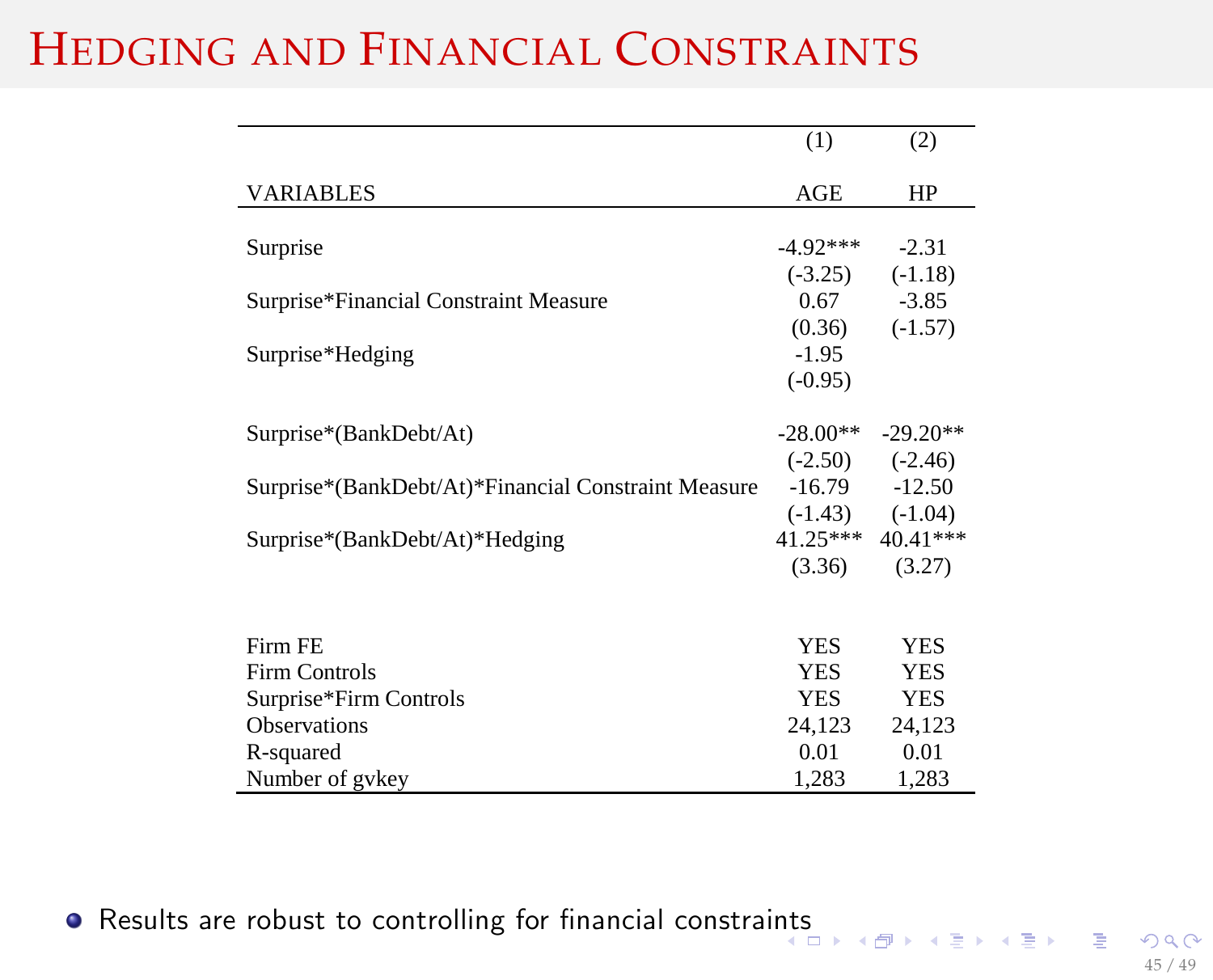### ROBUSTNESS: INSTRUMENTAL VARIABLES ANALYSIS

Instrument for hedging: tax convexity (Graham and Smith (1999), Campello, Lin, Ma, and Zou (2011))

#### **A** Relevance condition

 $\triangleright$  convex corporate income tax schedule  $\rightarrow$  incentive to hedge

#### **A** Exclusion restriction

 $\triangleright$  tax convexity unlikely to have direct first-order effect on sensitivity of stock prices to monetary policy shocks

#### **•** Tax convexity

- $\triangleright$  a result of tax brackets in the corporate tax code, net operating loss carryforwards and carrybacks, investment tax credits, and the alternative minimum tax
- $\triangleright$  a function of volatility of taxable income, serial correlation of taxable income, investment tax credits, net operating losses, and presence of small negative (positive) taxable income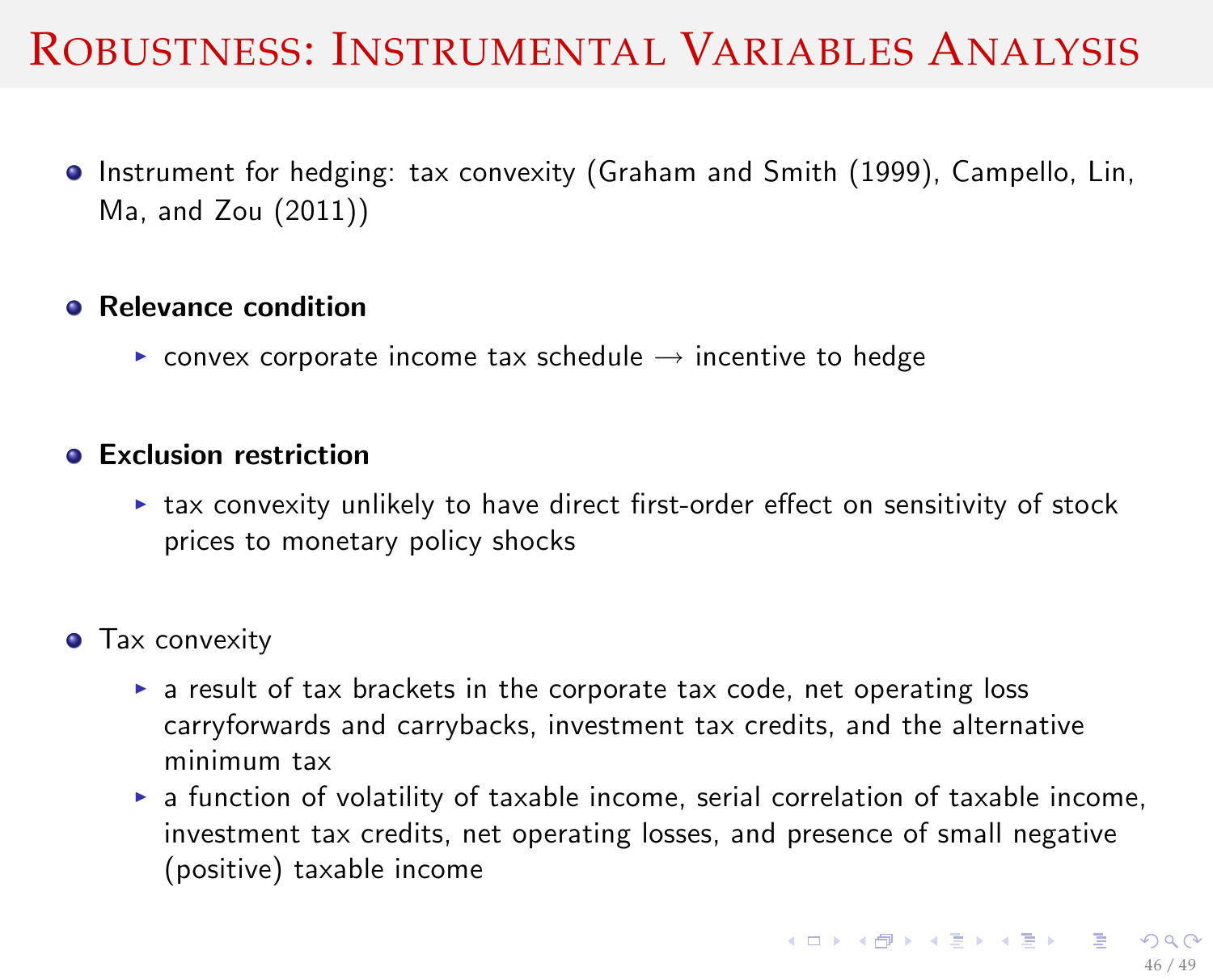## ROBUSTNESS: INSTRUMENTAL VARIABLES ANALYSIS

|                                | (1)         | (2)             | (3)             | (4)             |
|--------------------------------|-------------|-----------------|-----------------|-----------------|
|                                |             | IV <sub>1</sub> | IV <sub>2</sub> | IV <sub>3</sub> |
|                                |             |                 |                 |                 |
| Surprise                       | $-5.79***$  | $-3.43*$        | $-3.92**$       | $-3.31*$        |
|                                | $(-3.34)$   | $(-1.73)$       | $(-1.97)$       | $(-1.67)$       |
| Surprise*(BankDebt/At)         | $-49.30***$ | $-122.79***$    | $-104.77***$    | $-123.59***$    |
|                                | $(-3.72)$   | $(-3.82)$       | $(-3.18)$       | $(-3.79)$       |
| Surprise*(BankDebt/At)*Hedging | 59.25***    | 175.73***       | 147.08***       | 176.92***       |
|                                | (3.55)      | (3.56)          | (2.90)          | (3.53)          |
|                                |             |                 |                 |                 |
| Hausman test (p-value)         |             | 1.000           | 0.999           | 0.995           |
| Firm FE                        | <b>YES</b>  | <b>YES</b>      | <b>YES</b>      | <b>YES</b>      |
| Firm Controls                  | <b>YES</b>  | <b>YES</b>      | <b>YES</b>      | <b>YES</b>      |
| Surprise*Firm Controls         | <b>YES</b>  | <b>YES</b>      | <b>YES</b>      | <b>YES</b>      |
| <b>Observations</b>            | 12.060      | 12,060          | 12.034          | 12.034          |

- Similar qualitative results: sum of coefficients of Surprise<sub>t</sub>\*(BankDebt/At)<sub>it-1</sub> and Surprise<sub>t</sub>\*(BankDebt/At)<sub>i</sub> $t=1$ <sup>\*</sup>Hedging<sub>it</sub> add up to a number not statistically significantly different from zero, implying that bank debt usage does not significantly affect sensitivity of stock prices to monetary policy shocks for hedgers
- Instrumental variable results seem quantitatively different, but Hausman test cannot reject hypothesis that they are the same, also suggesting endogeneity of hedging is not a big concern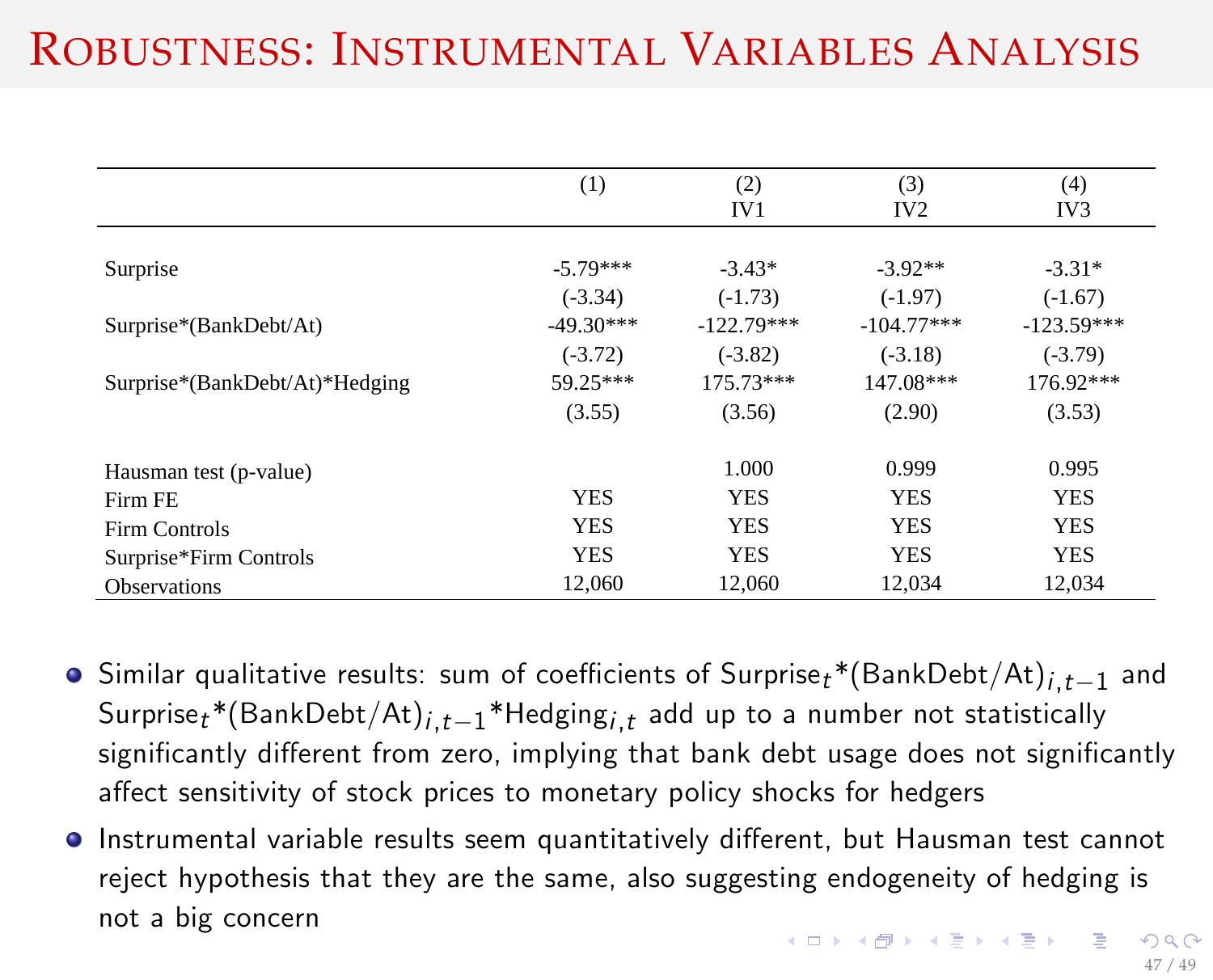### FLOATING RATE CHANNEL: INVENTORY INVESTMENT

O We follow Kashyap, Lamont and Stein (1994) and adopt their empirical specification for our inventory investment regressions:

$$
\ln\left(\frac{Inventories_{t+x}}{Inventories_{t-1}}\right) = \beta_0 + \beta_1 \widehat{Change}_t
$$
\n
$$
+\beta_2 \left(BankDebt/At\right)_{t-1} + \beta_3 \widehat{Change}_t \left(BankDebt/At\right)_{t-1} + \gamma \text{Controls}_{t-1} + \lambda \widehat{Change}_t \text{Controls}_{t-1}
$$
\n
$$
+\ln\left(\frac{Sales_{t,t+x}}{Sales_{t-x-1,t-1}}\right) + \ln\left(\frac{Inventories_{t-1}}{Sales_{t-1}}\right) + \epsilon_t
$$

Our firm-level controls include, as before, book leverage, firm size, market-to-book ratio, profitability, interest rate sensitivity, and short-term debt